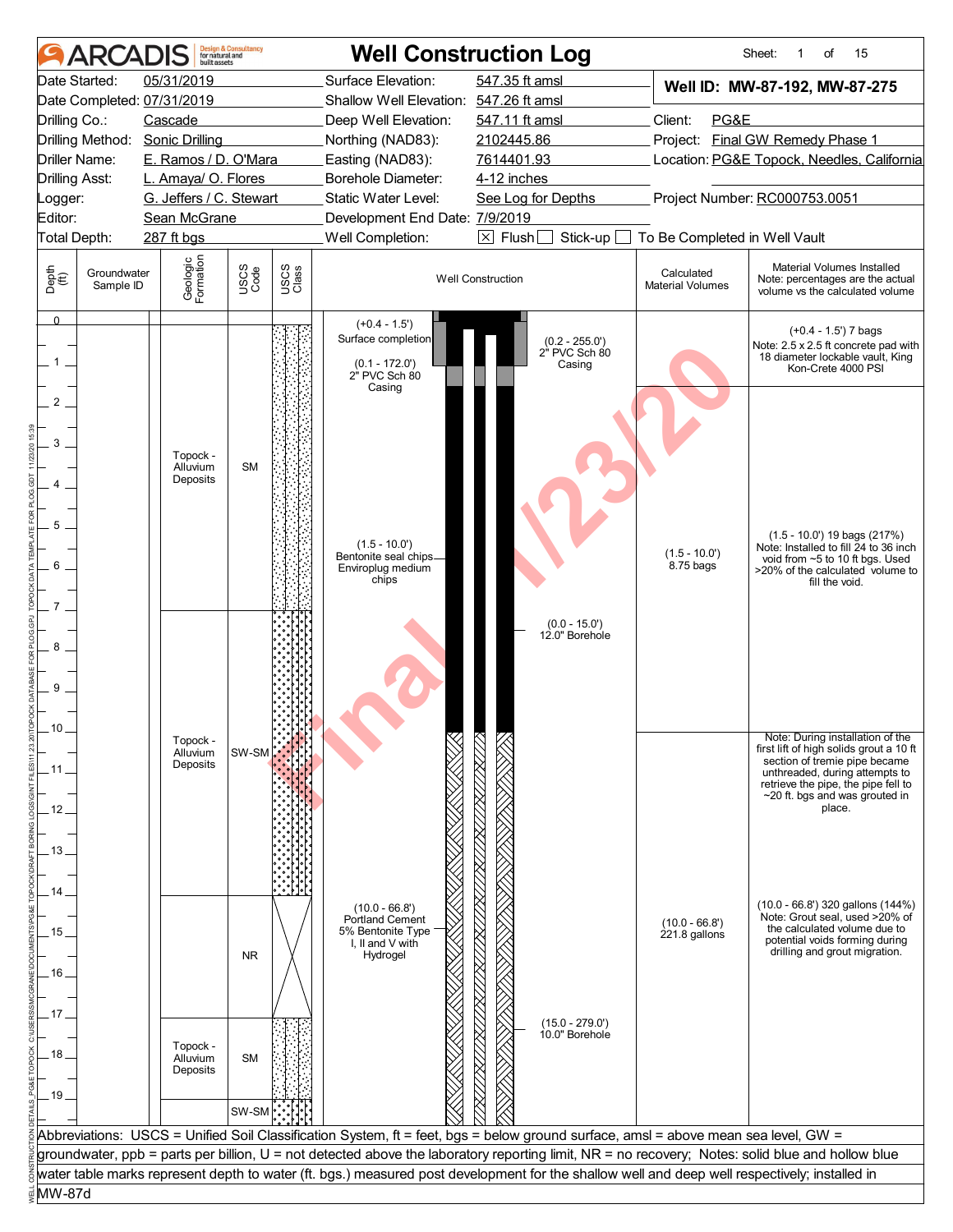|                                | <b>ARCADIS</b>           | built assets                     | <b>Design &amp; Consultancy</b><br>for natural and |               |                                             | <b>Well Construction Log</b>                                                                                                                     |                                       | Sheet:<br>2<br>15<br>of                                                                           |
|--------------------------------|--------------------------|----------------------------------|----------------------------------------------------|---------------|---------------------------------------------|--------------------------------------------------------------------------------------------------------------------------------------------------|---------------------------------------|---------------------------------------------------------------------------------------------------|
|                                | Date Started:            | 05/31/2019                       |                                                    |               | Surface Elevation:                          | 547.35 ft amsl                                                                                                                                   |                                       | Well ID: MW-87-192, MW-87-275                                                                     |
|                                |                          | Date Completed: 07/31/2019       |                                                    |               | Shallow Well Elevation: 547.26 ft amsl      |                                                                                                                                                  |                                       |                                                                                                   |
| Drilling Co.:                  |                          | Cascade                          |                                                    |               | Deep Well Elevation:                        | 547.11 ft amsl                                                                                                                                   | Client:<br>PG&E                       |                                                                                                   |
|                                | Drilling Method:         | <b>Sonic Drilling</b>            |                                                    |               | Northing (NAD83):                           | Project: Final GW Remedy Phase 1<br>2102445.86                                                                                                   |                                       |                                                                                                   |
| Driller Name:                  |                          | E. Ramos / D. O'Mara             |                                                    |               | 7614401.93<br>Easting (NAD83):              |                                                                                                                                                  |                                       | Location: PG&E Topock, Needles, California                                                        |
| <b>Drilling Asst:</b>          |                          | L. Amaya/ O. Flores              |                                                    |               | Borehole Diameter:                          | 4-12 inches                                                                                                                                      |                                       |                                                                                                   |
| _ogger:                        |                          | G. Jeffers / C. Stewart          |                                                    |               | Static Water Level:                         | See Log for Depths                                                                                                                               |                                       | Project Number: RC000753.0051                                                                     |
| Editor:                        |                          | Sean McGrane                     |                                                    |               | Development End Date: 7/9/2019              |                                                                                                                                                  |                                       |                                                                                                   |
| Total Depth:                   |                          | 287 ft bgs                       |                                                    |               | Well Completion:                            | $\boxtimes$ Flush<br>Stick-up                                                                                                                    | To Be Completed in Well Vault         |                                                                                                   |
| Depth<br>$\bigoplus_{i=1}^{n}$ | Groundwater<br>Sample ID | Geologic<br>Formation            | USCS<br>Code                                       | USCS<br>Class |                                             | <b>Well Construction</b>                                                                                                                         | Calculated<br><b>Material Volumes</b> | Material Volumes Installed<br>Note: percentages are the actual<br>volume vs the calculated volume |
| $.20 -$<br>.21.                |                          | Topock -<br>Alluvium<br>Deposits | SW-SM                                              |               | $(0.1 - 172.0')$<br>2" PVC Sch 80<br>Casing | $(0.2 - 255.0')$<br>2" PVC Sch 80<br>Casing                                                                                                      |                                       |                                                                                                   |
| 22.<br>23.                     |                          | Topock -<br>Alluvium<br>Deposits | <b>SM</b>                                          |               |                                             |                                                                                                                                                  |                                       |                                                                                                   |
| 24                             |                          |                                  |                                                    |               |                                             |                                                                                                                                                  |                                       |                                                                                                   |
|                                |                          |                                  |                                                    |               |                                             |                                                                                                                                                  |                                       |                                                                                                   |
| $25 -$                         |                          |                                  |                                                    |               |                                             |                                                                                                                                                  |                                       |                                                                                                   |
|                                |                          |                                  |                                                    |               |                                             |                                                                                                                                                  |                                       |                                                                                                   |
| 26.                            |                          |                                  |                                                    |               | $(25.5 - 26.5')$<br>Centralizer             |                                                                                                                                                  |                                       |                                                                                                   |
|                                |                          |                                  |                                                    |               |                                             |                                                                                                                                                  |                                       |                                                                                                   |
| .27                            |                          |                                  |                                                    |               |                                             |                                                                                                                                                  |                                       |                                                                                                   |
|                                |                          |                                  |                                                    |               |                                             |                                                                                                                                                  |                                       |                                                                                                   |
| 28.                            |                          |                                  |                                                    |               |                                             |                                                                                                                                                  |                                       |                                                                                                   |
|                                |                          | Topock -<br>Alluvium             | SW-SM                                              |               |                                             |                                                                                                                                                  |                                       |                                                                                                   |
| 29.                            |                          | Deposits                         |                                                    |               |                                             |                                                                                                                                                  |                                       | (10.0 - 66.8') 320 gallons (144%)                                                                 |
|                                |                          |                                  |                                                    |               | $(10.0 - 66.8')$<br><b>Portland Cement</b>  | $(15.0 - 279.0')$                                                                                                                                | $(10.0 - 66.8')$                      | Note: Grout seal, used >20% of                                                                    |
| 30                             |                          |                                  |                                                    |               | 5% Bentonite Type<br>I, II and $V$ with     | 10.0" Borehole                                                                                                                                   | 221.8 gallons                         | the calculated volume due to<br>potential voids forming during                                    |
|                                |                          |                                  |                                                    |               | Hydrogel                                    |                                                                                                                                                  |                                       | drilling and grout migration.                                                                     |
| .31.                           |                          |                                  |                                                    |               |                                             |                                                                                                                                                  |                                       |                                                                                                   |
|                                |                          |                                  |                                                    |               |                                             |                                                                                                                                                  |                                       |                                                                                                   |
|                                |                          |                                  |                                                    |               |                                             |                                                                                                                                                  |                                       |                                                                                                   |
| 32                             |                          |                                  |                                                    |               |                                             |                                                                                                                                                  |                                       |                                                                                                   |
|                                |                          |                                  |                                                    |               |                                             |                                                                                                                                                  |                                       |                                                                                                   |
| 33                             |                          |                                  |                                                    |               |                                             |                                                                                                                                                  |                                       |                                                                                                   |
|                                |                          | Topock -                         |                                                    |               |                                             |                                                                                                                                                  |                                       |                                                                                                   |
| 34                             |                          | Alluvium<br>Deposits             | SW                                                 |               |                                             |                                                                                                                                                  |                                       |                                                                                                   |
|                                |                          |                                  |                                                    |               |                                             |                                                                                                                                                  |                                       |                                                                                                   |
| 35                             |                          |                                  |                                                    |               |                                             |                                                                                                                                                  |                                       |                                                                                                   |
|                                |                          |                                  |                                                    |               |                                             |                                                                                                                                                  |                                       |                                                                                                   |
| 36                             |                          |                                  | <b>NR</b>                                          |               |                                             |                                                                                                                                                  |                                       |                                                                                                   |
|                                |                          |                                  |                                                    |               |                                             |                                                                                                                                                  |                                       |                                                                                                   |
| 37                             |                          |                                  |                                                    |               |                                             |                                                                                                                                                  |                                       |                                                                                                   |
|                                |                          |                                  |                                                    |               |                                             |                                                                                                                                                  |                                       |                                                                                                   |
| 38                             |                          | Topock -                         |                                                    |               |                                             |                                                                                                                                                  |                                       |                                                                                                   |
|                                |                          | Alluvium                         | <b>SM</b>                                          |               |                                             |                                                                                                                                                  |                                       |                                                                                                   |
| 39                             |                          | Deposits                         |                                                    |               |                                             |                                                                                                                                                  |                                       |                                                                                                   |
|                                |                          |                                  |                                                    |               |                                             |                                                                                                                                                  |                                       |                                                                                                   |
|                                |                          |                                  |                                                    |               |                                             | Abbreviations: USCS = Unified Soil Classification System, ft = feet, bgs = below ground surface, amsl = above mean sea level, GW =               |                                       |                                                                                                   |
|                                |                          |                                  |                                                    |               |                                             | groundwater, ppb = parts per billion, U = not detected above the laboratory reporting limit, NR = no recovery; Notes: solid blue and hollow blue |                                       |                                                                                                   |
|                                |                          |                                  |                                                    |               |                                             | water table marks represent depth to water (ft. bgs.) measured post development for the shallow well and deep well respectively; installed in    |                                       |                                                                                                   |
| MW-87d                         |                          |                                  |                                                    |               |                                             |                                                                                                                                                  |                                       |                                                                                                   |
|                                |                          |                                  |                                                    |               |                                             |                                                                                                                                                  |                                       |                                                                                                   |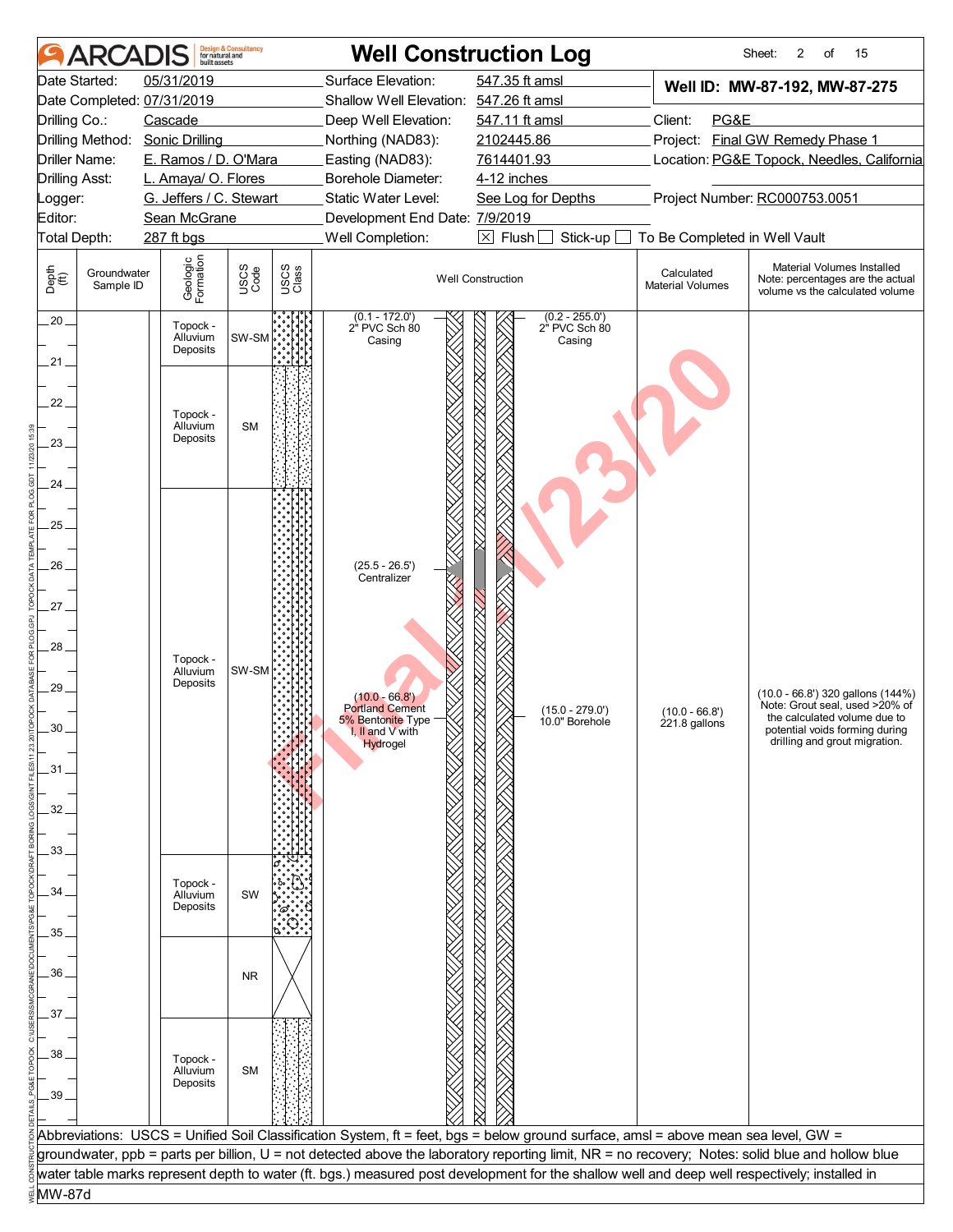|                                             | <b>ARCAI</b>             | huilt assets                     | <b>Design &amp; Consultancy</b><br>for natural and |               |                                                                                                 | <b>Well Construction Log</b>                                                                                                                     |                                            | 15<br>Sheet:<br>3<br>of                                                                                                                                                |
|---------------------------------------------|--------------------------|----------------------------------|----------------------------------------------------|---------------|-------------------------------------------------------------------------------------------------|--------------------------------------------------------------------------------------------------------------------------------------------------|--------------------------------------------|------------------------------------------------------------------------------------------------------------------------------------------------------------------------|
|                                             | Date Started:            | 05/31/2019                       |                                                    |               | Surface Elevation:                                                                              | 547.35 ft amsl                                                                                                                                   |                                            | Well ID: MW-87-192, MW-87-275                                                                                                                                          |
|                                             |                          | Date Completed: 07/31/2019       |                                                    |               | Shallow Well Elevation: 547.26 ft amsl                                                          |                                                                                                                                                  |                                            |                                                                                                                                                                        |
| Drilling Co.:                               |                          | Cascade                          |                                                    |               | Deep Well Elevation:                                                                            | 547.11 ft amsl                                                                                                                                   | Client:<br>PG&E                            |                                                                                                                                                                        |
|                                             | Drilling Method:         | <b>Sonic Drilling</b>            |                                                    |               | Northing (NAD83):                                                                               | 2102445.86                                                                                                                                       |                                            | Project: Final GW Remedy Phase 1                                                                                                                                       |
|                                             | Driller Name:            | E. Ramos / D. O'Mara             |                                                    |               | Easting (NAD83):                                                                                | 7614401.93                                                                                                                                       | Location: PG&E Topock, Needles, California |                                                                                                                                                                        |
| <b>Drilling Asst:</b>                       |                          | L. Amaya/ O. Flores              |                                                    |               | Borehole Diameter:                                                                              | 4-12 inches                                                                                                                                      |                                            |                                                                                                                                                                        |
| _ogger:                                     |                          | G. Jeffers / C. Stewart          |                                                    |               | Static Water Level:                                                                             | See Log for Depths                                                                                                                               |                                            | Project Number: RC000753.0051                                                                                                                                          |
| Editor:                                     |                          | Sean McGrane                     |                                                    |               | Development End Date: 7/9/2019                                                                  |                                                                                                                                                  |                                            |                                                                                                                                                                        |
| Total Depth:                                |                          | 287 ft bgs                       |                                                    |               | Well Completion:                                                                                | $\boxtimes$ Flush<br>Stick-up                                                                                                                    | To Be Completed in Well Vault              |                                                                                                                                                                        |
| Depth<br>(ff)                               | Groundwater<br>Sample ID | Geologic<br>Formation            | USCS<br>Code                                       | USCS<br>Class |                                                                                                 | <b>Well Construction</b>                                                                                                                         | Calculated<br><b>Material Volumes</b>      | Material Volumes Installed<br>Note: percentages are the actual<br>volume vs the calculated volume                                                                      |
| $.40 -$                                     |                          | Topock -<br>Alluvium<br>Deposits | <b>SM</b>                                          |               | $(0.1 - 172.0')$<br>2" PVC Sch 80<br>Casing                                                     | $(0.2 - 255.0')$<br>2 <sup>"</sup> PVC Sch 80<br>Casing                                                                                          |                                            |                                                                                                                                                                        |
| 41.<br>42.<br>43.<br>44<br>45<br>46.<br>47_ |                          | Topock -<br>Alluvium<br>Deposits | SW-SM <sup>P</sup>                                 |               |                                                                                                 |                                                                                                                                                  |                                            |                                                                                                                                                                        |
| 48.<br>49<br>50<br>.51.                     |                          |                                  | <b>NR</b>                                          |               | $(10.0 - 66.8')$<br><b>Portland Cement</b><br>5% Bentonite Type<br>I, II and V with<br>Hydrogel | $(15.0 - 279.0')$<br>10.0" Borehole                                                                                                              | $(10.0 - 66.8)$<br>221.8 gallons           | (10.0 - 66.8') 320 gallons (144%)<br>Note: Grout seal, used >20% of<br>the calculated volume due to<br>potential voids forming during<br>drilling and grout migration. |
| 52                                          |                          |                                  |                                                    |               |                                                                                                 |                                                                                                                                                  |                                            |                                                                                                                                                                        |
| 53.                                         |                          |                                  |                                                    |               |                                                                                                 |                                                                                                                                                  |                                            |                                                                                                                                                                        |
|                                             |                          | Topock -                         |                                                    |               |                                                                                                 |                                                                                                                                                  |                                            |                                                                                                                                                                        |
|                                             |                          | Alluvium<br>Deposits             | SW-SM                                              |               |                                                                                                 |                                                                                                                                                  |                                            |                                                                                                                                                                        |
| 54                                          |                          |                                  |                                                    |               |                                                                                                 |                                                                                                                                                  |                                            |                                                                                                                                                                        |
|                                             |                          |                                  |                                                    |               |                                                                                                 |                                                                                                                                                  |                                            |                                                                                                                                                                        |
| 55                                          |                          |                                  |                                                    |               |                                                                                                 |                                                                                                                                                  |                                            |                                                                                                                                                                        |
|                                             |                          |                                  |                                                    |               |                                                                                                 |                                                                                                                                                  |                                            |                                                                                                                                                                        |
| 56                                          |                          |                                  |                                                    |               |                                                                                                 |                                                                                                                                                  |                                            |                                                                                                                                                                        |
|                                             |                          |                                  |                                                    |               |                                                                                                 |                                                                                                                                                  |                                            |                                                                                                                                                                        |
| 57                                          |                          |                                  |                                                    |               |                                                                                                 |                                                                                                                                                  |                                            |                                                                                                                                                                        |
| 58                                          |                          |                                  | <b>NR</b>                                          |               |                                                                                                 |                                                                                                                                                  |                                            |                                                                                                                                                                        |
| 59.                                         |                          |                                  |                                                    |               |                                                                                                 |                                                                                                                                                  |                                            |                                                                                                                                                                        |
|                                             |                          |                                  |                                                    |               |                                                                                                 |                                                                                                                                                  |                                            |                                                                                                                                                                        |
|                                             |                          |                                  |                                                    |               |                                                                                                 | Abbreviations: USCS = Unified Soil Classification System, ft = feet, bgs = below ground surface, amsl = above mean sea level, GW =               |                                            |                                                                                                                                                                        |
|                                             |                          |                                  |                                                    |               |                                                                                                 | groundwater, ppb = parts per billion, U = not detected above the laboratory reporting limit, NR = no recovery; Notes: solid blue and hollow blue |                                            |                                                                                                                                                                        |
|                                             |                          |                                  |                                                    |               |                                                                                                 | water table marks represent depth to water (ft. bgs.) measured post development for the shallow well and deep well respectively; installed in    |                                            |                                                                                                                                                                        |
| <b>MW-87d</b>                               |                          |                                  |                                                    |               |                                                                                                 |                                                                                                                                                  |                                            |                                                                                                                                                                        |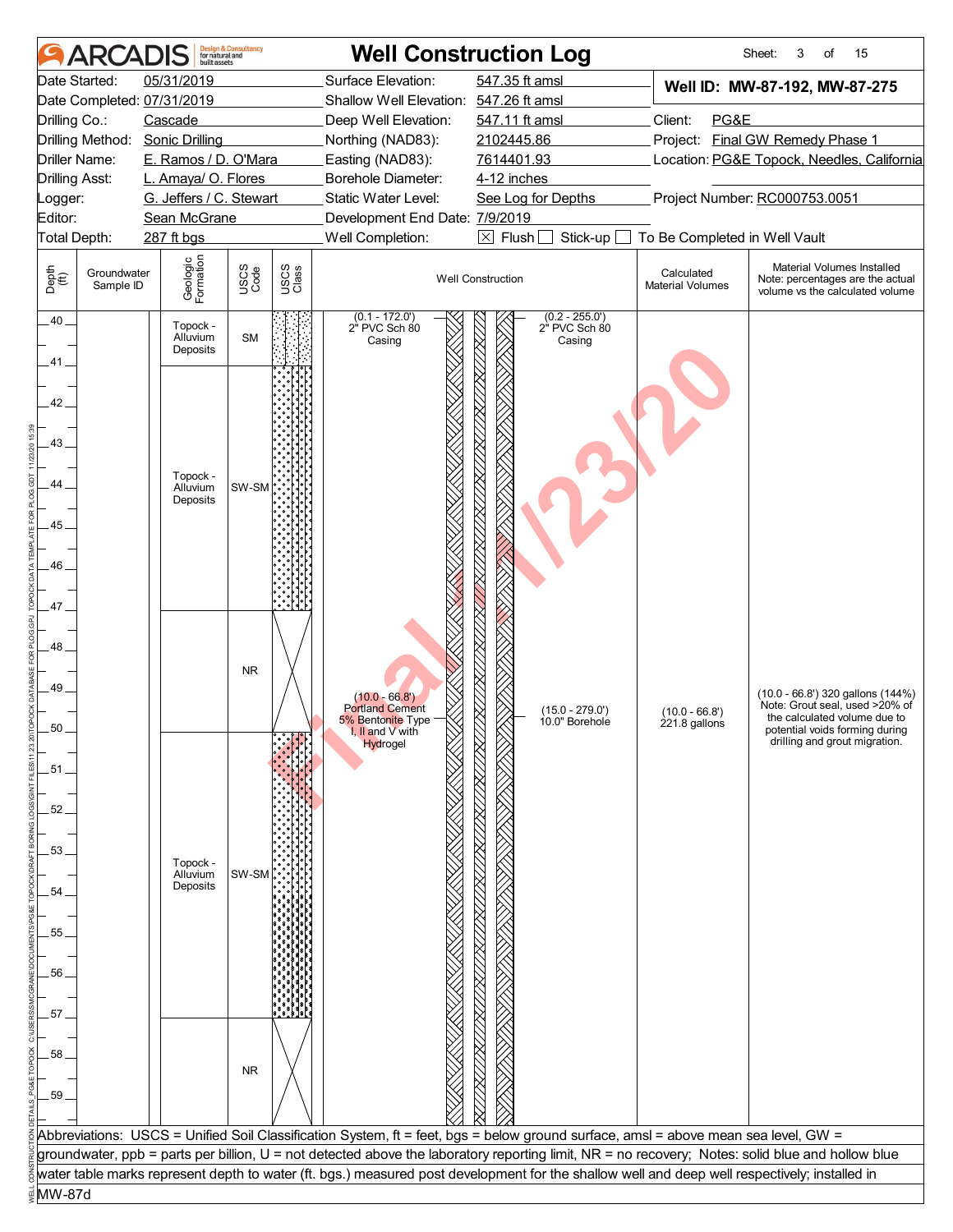|                                | <b>ARCADIS</b>           | built assets                     | <b>Design &amp; Consultancy</b><br>for natural and |                   |                                                                                          | <b>Well Construction Log</b>                                                                                                                     |                                            | Sheet:<br>15<br>οf<br>4                                                                                                                                                             |  |
|--------------------------------|--------------------------|----------------------------------|----------------------------------------------------|-------------------|------------------------------------------------------------------------------------------|--------------------------------------------------------------------------------------------------------------------------------------------------|--------------------------------------------|-------------------------------------------------------------------------------------------------------------------------------------------------------------------------------------|--|
|                                | Date Started:            | 05/31/2019                       |                                                    |                   | Surface Elevation:                                                                       | 547.35 ft amsl                                                                                                                                   |                                            | Well ID: MW-87-192, MW-87-275                                                                                                                                                       |  |
|                                |                          | Date Completed: 07/31/2019       |                                                    |                   | Shallow Well Elevation: 547.26 ft amsl                                                   |                                                                                                                                                  |                                            |                                                                                                                                                                                     |  |
| Drilling Co.:                  |                          | Cascade                          |                                                    |                   | Deep Well Elevation:                                                                     | 547.11 ft amsl                                                                                                                                   | Client:<br>PG&E                            |                                                                                                                                                                                     |  |
|                                | Drilling Method:         | <b>Sonic Drilling</b>            |                                                    | Northing (NAD83): |                                                                                          | 2102445.86                                                                                                                                       | <b>Final GW Remedy Phase 1</b><br>Project: |                                                                                                                                                                                     |  |
| Driller Name:                  |                          | E. Ramos / D. O'Mara             |                                                    |                   | Easting (NAD83):                                                                         | 7614401.93                                                                                                                                       | Location: PG&E Topock, Needles, California |                                                                                                                                                                                     |  |
| <b>Drilling Asst:</b>          |                          | L. Amaya/ O. Flores              |                                                    |                   | <b>Borehole Diameter:</b>                                                                | 4-12 inches                                                                                                                                      |                                            |                                                                                                                                                                                     |  |
| _ogger:                        |                          | G. Jeffers / C. Stewart          |                                                    |                   | Static Water Level:                                                                      | See Log for Depths                                                                                                                               |                                            | Project Number: RC000753.0051                                                                                                                                                       |  |
| Editor:                        |                          | Sean McGrane                     |                                                    |                   | Development End Date: 7/9/2019                                                           |                                                                                                                                                  |                                            |                                                                                                                                                                                     |  |
| Total Depth:                   |                          | 287 ft bgs                       |                                                    |                   | Well Completion:                                                                         | $\boxtimes$ Flush<br>Stick-up                                                                                                                    | To Be Completed in Well Vault              |                                                                                                                                                                                     |  |
| Depth<br>$\bigoplus_{i=1}^{n}$ | Groundwater<br>Sample ID | Geologic<br>Formation            | USCS<br>Code                                       | USCS<br>Class     |                                                                                          | <b>Well Construction</b>                                                                                                                         | Calculated<br><b>Material Volumes</b>      | Material Volumes Installed<br>Note: percentages are the actual<br>volume vs the calculated volume                                                                                   |  |
| $.60 -$<br>.61<br>62.          |                          | Topock -<br>Alluvium<br>Deposits | <b>NR</b><br>SW-SM                                 |                   | $(0.1 - 172.0)$<br>2" PVC Sch 80<br>Casing                                               | $(0.2 - 255.0')$<br>2" PVC Sch 80<br>Casing                                                                                                      |                                            |                                                                                                                                                                                     |  |
| 63.<br>64                      |                          | Topock -<br>Alluvium<br>Deposits | <b>SM</b>                                          |                   | $(10.0 - 66.8')$<br>Portland Cement<br>5% Bentonite Type<br>I, II and V with<br>Hydrogel |                                                                                                                                                  | $(10.0 - 66.8)$<br>$221.8$ gallons         | (10.0 - 66.8') 320 gallons (144%)<br>Note: Grout seal, used >20% of<br>the calculated volume due to<br>potential voids forming during<br>drilling and grout migration.              |  |
| $65 -$<br>.66                  |                          | Topock -<br>Alluvium<br>Deposits | SW                                                 |                   | $(65.5 - 66.5')$<br>Centralizer                                                          |                                                                                                                                                  |                                            |                                                                                                                                                                                     |  |
| 67<br>68.<br>69                |                          | Topock -<br>Alluvium<br>Deposits | <b>SM</b>                                          |                   | $(66.8 - 71.0')$<br>Bentonite seal chips_<br>Enviroplug medium<br>chips                  | $(15.0 - 279.0')$<br>10.0" Borehole                                                                                                              | $(66.8 - 71.0')$<br>$2.96$ bags            | $(66.8 - 71.0)$ 5.5 bags $(186%)$<br>Note: Seal above high solids grout,<br>used >20% for the calculated<br>volume due to chips potentially<br>settling into the high solids grout. |  |
| 72<br>73                       |                          |                                  |                                                    |                   |                                                                                          |                                                                                                                                                  |                                            |                                                                                                                                                                                     |  |
|                                |                          |                                  |                                                    |                   |                                                                                          |                                                                                                                                                  |                                            |                                                                                                                                                                                     |  |
|                                |                          |                                  |                                                    |                   |                                                                                          |                                                                                                                                                  |                                            |                                                                                                                                                                                     |  |
|                                |                          |                                  |                                                    |                   |                                                                                          |                                                                                                                                                  |                                            |                                                                                                                                                                                     |  |
| 75                             |                          |                                  |                                                    |                   | $(71.0 - 149.7)$                                                                         |                                                                                                                                                  |                                            | (71.0 - 149.7') 320 gallons (108%)                                                                                                                                                  |  |
|                                |                          |                                  |                                                    |                   | Agua Guard High<br>Solids Bentonite                                                      |                                                                                                                                                  | $(71.0 - 149.7)$                           | Note: Annular seal across the                                                                                                                                                       |  |
|                                |                          | Topock -<br>Alluvium             | SW-SM                                              |                   | Grout                                                                                    |                                                                                                                                                  | 295.2 gallons                              | screen intervals of the wells in the<br>MW-87s borehole.                                                                                                                            |  |
| 76                             |                          | Deposits                         |                                                    |                   |                                                                                          |                                                                                                                                                  |                                            |                                                                                                                                                                                     |  |
|                                |                          |                                  |                                                    |                   |                                                                                          |                                                                                                                                                  |                                            |                                                                                                                                                                                     |  |
| 77                             |                          |                                  |                                                    |                   |                                                                                          |                                                                                                                                                  |                                            |                                                                                                                                                                                     |  |
| 78                             |                          |                                  |                                                    |                   |                                                                                          |                                                                                                                                                  |                                            |                                                                                                                                                                                     |  |
| 79                             |                          |                                  |                                                    |                   |                                                                                          |                                                                                                                                                  |                                            |                                                                                                                                                                                     |  |
|                                |                          |                                  |                                                    |                   |                                                                                          |                                                                                                                                                  |                                            |                                                                                                                                                                                     |  |
|                                |                          |                                  |                                                    |                   |                                                                                          | Abbreviations: USCS = Unified Soil Classification System, ft = feet, bgs = below ground surface, amsl = above mean sea level, GW =               |                                            |                                                                                                                                                                                     |  |
|                                |                          |                                  |                                                    |                   |                                                                                          | groundwater, ppb = parts per billion, U = not detected above the laboratory reporting limit, NR = no recovery; Notes: solid blue and hollow blue |                                            |                                                                                                                                                                                     |  |
|                                |                          |                                  |                                                    |                   |                                                                                          | water table marks represent depth to water (ft. bgs.) measured post development for the shallow well and deep well respectively; installed in    |                                            |                                                                                                                                                                                     |  |
| MW-87d                         |                          |                                  |                                                    |                   |                                                                                          |                                                                                                                                                  |                                            |                                                                                                                                                                                     |  |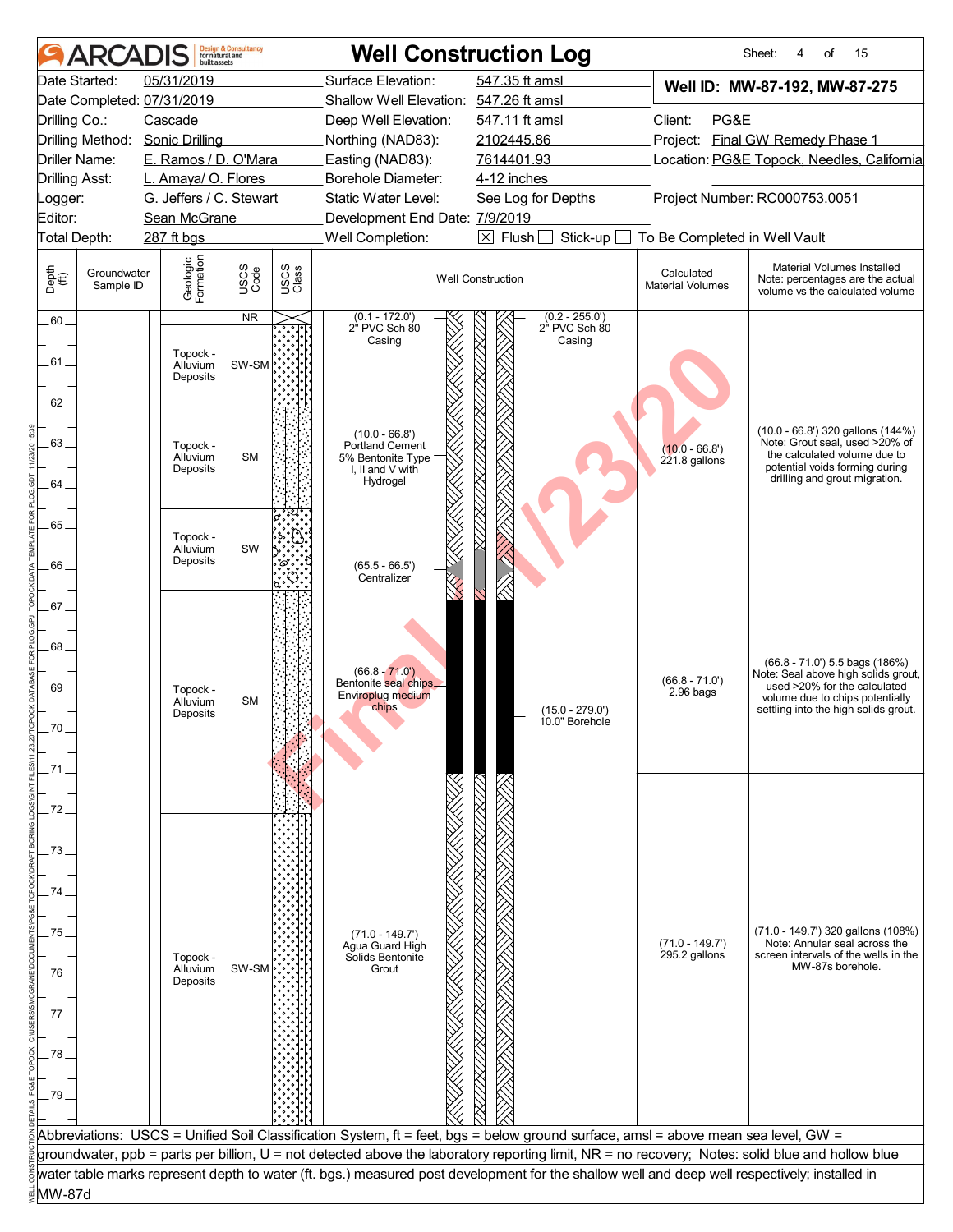|                       | <b>ARCADIS</b>           | built assets                                   | <b>Design &amp; Consultancy</b><br>for natural and |               |                                                      | <b>Well Construction Log</b>                                                                                                                     |                                       | Sheet:<br>5<br>15<br>οf                                                                                                                                                       |  |
|-----------------------|--------------------------|------------------------------------------------|----------------------------------------------------|---------------|------------------------------------------------------|--------------------------------------------------------------------------------------------------------------------------------------------------|---------------------------------------|-------------------------------------------------------------------------------------------------------------------------------------------------------------------------------|--|
|                       | Date Started:            | 05/31/2019                                     |                                                    |               | Surface Elevation:                                   | 547.35 ft amsl                                                                                                                                   |                                       | Well ID: MW-87-192, MW-87-275                                                                                                                                                 |  |
|                       |                          | Date Completed: 07/31/2019                     |                                                    |               | Shallow Well Elevation: 547.26 ft amsl               |                                                                                                                                                  |                                       |                                                                                                                                                                               |  |
| Drilling Co.:         |                          | Cascade                                        |                                                    |               | Deep Well Elevation:                                 | 547.11 ft amsl                                                                                                                                   | Client:<br>PG&E                       |                                                                                                                                                                               |  |
|                       |                          | Drilling Method: Sonic Drilling                |                                                    |               | Northing (NAD83):                                    | 2102445.86                                                                                                                                       |                                       | Project: Final GW Remedy Phase 1                                                                                                                                              |  |
|                       | Driller Name:            | E. Ramos / D. O'Mara                           |                                                    |               | Easting (NAD83):<br>7614401.93<br>Borehole Diameter: |                                                                                                                                                  |                                       | Location: PG&E Topock, Needles, California                                                                                                                                    |  |
| <b>Drilling Asst:</b> |                          | L. Amaya/ O. Flores<br>G. Jeffers / C. Stewart |                                                    |               | Static Water Level:                                  | 4-12 inches<br>See Log for Depths                                                                                                                |                                       | Project Number: RC000753.0051                                                                                                                                                 |  |
| Logger:<br>Editor:    |                          | Sean McGrane                                   |                                                    |               | Development End Date: 7/9/2019                       |                                                                                                                                                  |                                       |                                                                                                                                                                               |  |
| Total Depth:          |                          | 287 ft bgs                                     |                                                    |               | Well Completion:                                     | $\boxtimes$ Flush<br>Stick-up                                                                                                                    |                                       |                                                                                                                                                                               |  |
|                       |                          |                                                |                                                    |               |                                                      |                                                                                                                                                  | To Be Completed in Well Vault         |                                                                                                                                                                               |  |
| Depth<br>(ff)         | Groundwater<br>Sample ID | Geologic<br>Formation                          | USCS<br>Code                                       | USCS<br>Class |                                                      | <b>Well Construction</b>                                                                                                                         | Calculated<br><b>Material Volumes</b> | Material Volumes Installed<br>Note: percentages are the actual<br>volume vs the calculated volume                                                                             |  |
| $.80 -$<br>81<br>82.  |                          |                                                |                                                    |               | $(0.1 - 172.0)$<br>2" PVC Sch 80<br>Casing           | $(0.2 - 255.0')$<br>2" PVC Sch 80<br>Casing                                                                                                      |                                       | Note: 1/2 Bag of Halliburtion<br>medium chips and 1/2 bag of<br>Cemex #3 MESH (8x20) Lapis<br>Lustre Sand installed in annulus to<br>determine depth to high solids<br>grout. |  |
| 83.                   |                          | Topock -<br>Alluvium<br>Deposits               | SW-SM                                              |               |                                                      |                                                                                                                                                  |                                       |                                                                                                                                                                               |  |
| 84                    |                          |                                                |                                                    |               |                                                      |                                                                                                                                                  |                                       |                                                                                                                                                                               |  |
| 85.                   |                          |                                                |                                                    |               |                                                      |                                                                                                                                                  |                                       |                                                                                                                                                                               |  |
|                       |                          |                                                |                                                    |               |                                                      |                                                                                                                                                  |                                       |                                                                                                                                                                               |  |
| 86.                   |                          |                                                |                                                    |               |                                                      |                                                                                                                                                  |                                       |                                                                                                                                                                               |  |
|                       |                          |                                                |                                                    |               |                                                      |                                                                                                                                                  |                                       |                                                                                                                                                                               |  |
| .87.                  |                          |                                                |                                                    |               |                                                      |                                                                                                                                                  |                                       |                                                                                                                                                                               |  |
|                       |                          |                                                |                                                    |               |                                                      |                                                                                                                                                  |                                       |                                                                                                                                                                               |  |
| 88.                   |                          |                                                |                                                    |               |                                                      |                                                                                                                                                  |                                       |                                                                                                                                                                               |  |
|                       |                          |                                                |                                                    |               |                                                      |                                                                                                                                                  |                                       |                                                                                                                                                                               |  |
| 89                    |                          |                                                |                                                    |               | $(71.0 - 149.7)$                                     |                                                                                                                                                  |                                       | (71.0 - 149.7') 320 gallons (108%)                                                                                                                                            |  |
|                       |                          |                                                |                                                    |               | <b>Agua Guard High</b><br>Solids Bentonite           | $(15.0 - 279.0')$<br>10.0" Borehole                                                                                                              | $(71.0 - 149.7')$<br>295.2 gallons    | Note: Annular seal across the<br>screen intervals of the wells in the                                                                                                         |  |
| 90                    |                          |                                                |                                                    |               | Grout                                                |                                                                                                                                                  |                                       | MW-87s borehole.                                                                                                                                                              |  |
|                       |                          |                                                |                                                    |               |                                                      |                                                                                                                                                  |                                       |                                                                                                                                                                               |  |
| .91                   |                          |                                                |                                                    |               |                                                      |                                                                                                                                                  |                                       |                                                                                                                                                                               |  |
| 92                    |                          |                                                |                                                    |               |                                                      |                                                                                                                                                  |                                       |                                                                                                                                                                               |  |
|                       |                          |                                                |                                                    |               |                                                      |                                                                                                                                                  |                                       |                                                                                                                                                                               |  |
| 93                    |                          | Topock -<br>Alluvium                           | <b>SM</b>                                          |               |                                                      |                                                                                                                                                  |                                       |                                                                                                                                                                               |  |
|                       |                          | Deposits                                       |                                                    |               |                                                      |                                                                                                                                                  |                                       |                                                                                                                                                                               |  |
| 94                    | MW-R-VAS-                |                                                |                                                    |               |                                                      |                                                                                                                                                  |                                       |                                                                                                                                                                               |  |
|                       | 92-97                    |                                                |                                                    |               |                                                      |                                                                                                                                                  |                                       |                                                                                                                                                                               |  |
| .95                   | (45 ppb)<br>5/13/2019    |                                                |                                                    |               |                                                      |                                                                                                                                                  |                                       |                                                                                                                                                                               |  |
|                       | 11:44                    |                                                |                                                    |               |                                                      |                                                                                                                                                  |                                       |                                                                                                                                                                               |  |
| 96.                   |                          |                                                |                                                    |               |                                                      |                                                                                                                                                  |                                       |                                                                                                                                                                               |  |
|                       |                          |                                                |                                                    |               |                                                      |                                                                                                                                                  |                                       |                                                                                                                                                                               |  |
| 97                    |                          |                                                |                                                    |               |                                                      |                                                                                                                                                  |                                       |                                                                                                                                                                               |  |
|                       |                          |                                                |                                                    |               |                                                      |                                                                                                                                                  |                                       |                                                                                                                                                                               |  |
| .98                   |                          |                                                |                                                    |               |                                                      |                                                                                                                                                  |                                       |                                                                                                                                                                               |  |
|                       |                          |                                                |                                                    |               |                                                      |                                                                                                                                                  |                                       |                                                                                                                                                                               |  |
| 99                    |                          |                                                |                                                    |               |                                                      |                                                                                                                                                  |                                       |                                                                                                                                                                               |  |
|                       |                          |                                                |                                                    |               |                                                      |                                                                                                                                                  |                                       |                                                                                                                                                                               |  |
|                       |                          |                                                |                                                    |               |                                                      | Abbreviations: USCS = Unified Soil Classification System, ft = feet, bgs = below ground surface, amsl = above mean sea level, GW =               |                                       |                                                                                                                                                                               |  |
|                       |                          |                                                |                                                    |               |                                                      | groundwater, ppb = parts per billion, U = not detected above the laboratory reporting limit, NR = no recovery; Notes: solid blue and hollow blue |                                       |                                                                                                                                                                               |  |
|                       |                          |                                                |                                                    |               |                                                      | water table marks represent depth to water (ft. bgs.) measured post development for the shallow well and deep well respectively; installed in    |                                       |                                                                                                                                                                               |  |
| MW-87d                |                          |                                                |                                                    |               |                                                      |                                                                                                                                                  |                                       |                                                                                                                                                                               |  |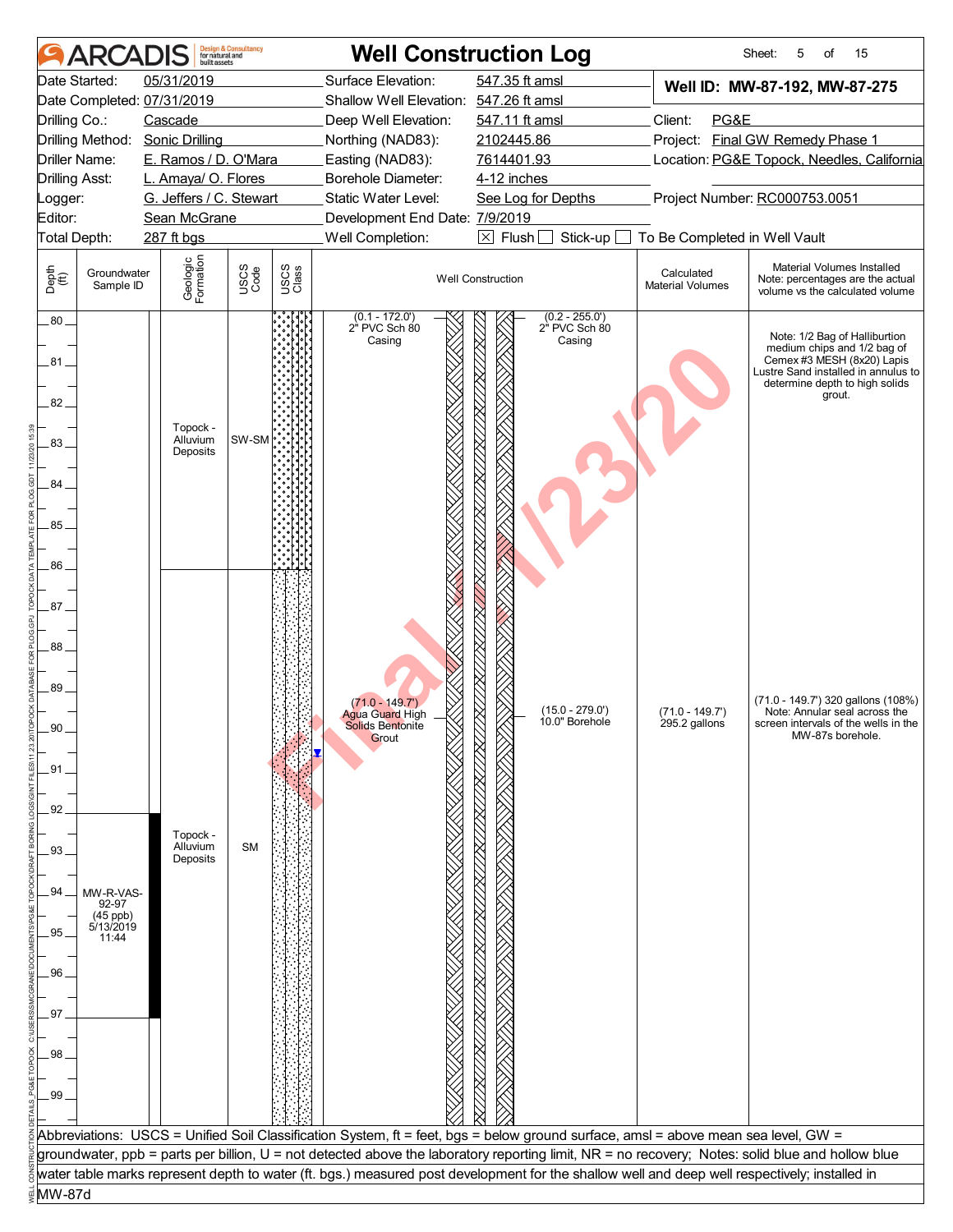|                       | ARCADIS                                                    | built assets                                   | <b>Design &amp; Consultancy</b><br>for natural and |               |                                                     | <b>Well Construction Log</b>                                                                                                                     |                                            | 15<br>Sheet:<br>6<br>of                                                                   |
|-----------------------|------------------------------------------------------------|------------------------------------------------|----------------------------------------------------|---------------|-----------------------------------------------------|--------------------------------------------------------------------------------------------------------------------------------------------------|--------------------------------------------|-------------------------------------------------------------------------------------------|
|                       | Date Started:                                              | 05/31/2019                                     |                                                    |               | Surface Elevation:                                  | 547.35 ft amsl                                                                                                                                   |                                            | Well ID: MW-87-192, MW-87-275                                                             |
|                       |                                                            | Date Completed: 07/31/2019                     |                                                    |               | Shallow Well Elevation: 547.26 ft amsl              |                                                                                                                                                  |                                            |                                                                                           |
| Drilling Co.:         |                                                            | Cascade                                        |                                                    |               | Deep Well Elevation:                                | 547.11 ft amsl                                                                                                                                   | Client:<br>PG&E                            |                                                                                           |
|                       | Drilling Method:                                           | <b>Sonic Drilling</b>                          |                                                    |               | Northing (NAD83):                                   | 2102445.86                                                                                                                                       |                                            | Project: Final GW Remedy Phase 1                                                          |
|                       | <b>Driller Name:</b>                                       | E. Ramos / D. O'Mara                           |                                                    |               | Easting (NAD83):                                    | 7614401.93                                                                                                                                       | Location: PG&E Topock, Needles, California |                                                                                           |
| <b>Drilling Asst:</b> |                                                            | L. Amaya/ O. Flores<br>G. Jeffers / C. Stewart |                                                    |               | <b>Borehole Diameter:</b><br>Static Water Level:    | 4-12 inches                                                                                                                                      |                                            | Project Number: RC000753.0051                                                             |
| Logger:<br>Editor:    |                                                            | Sean McGrane                                   |                                                    |               | Development End Date: 7/9/2019                      | See Log for Depths                                                                                                                               |                                            |                                                                                           |
|                       | Total Depth:                                               | 287 ft bgs                                     |                                                    |               | Well Completion:                                    | $\boxtimes$ Flush [<br>Stick-up                                                                                                                  | To Be Completed in Well Vault              |                                                                                           |
|                       | Groundwater                                                |                                                |                                                    |               |                                                     |                                                                                                                                                  | Calculated                                 | Material Volumes Installed                                                                |
| Depth<br>(ff)         | Sample ID                                                  | Geologic<br>Formation                          | USCS<br>Code                                       | USCS<br>Class | <b>Well Construction</b>                            |                                                                                                                                                  | <b>Material Volumes</b>                    | Note: percentages are the actual<br>volume vs the calculated volume                       |
| 100                   |                                                            |                                                |                                                    |               | (0.1 - 172.0')<br>2" PVC Sch 80                     | $(0.2 - 255.0')$<br>2" PVC Sch 80                                                                                                                |                                            |                                                                                           |
| _101_                 |                                                            |                                                |                                                    |               | Casing                                              | Casing                                                                                                                                           |                                            |                                                                                           |
| $-102$                |                                                            |                                                |                                                    |               |                                                     |                                                                                                                                                  |                                            |                                                                                           |
|                       |                                                            |                                                |                                                    |               |                                                     |                                                                                                                                                  |                                            |                                                                                           |
| $-103$                |                                                            |                                                |                                                    |               |                                                     |                                                                                                                                                  |                                            |                                                                                           |
| $-104$                |                                                            |                                                |                                                    |               |                                                     |                                                                                                                                                  |                                            | Note: 1 Bag of Halliburtion                                                               |
| $-105$                |                                                            |                                                |                                                    |               |                                                     |                                                                                                                                                  |                                            | medium chips and 1/2 bag of<br>Cemex #3 MESH (8x20) Lapis                                 |
|                       |                                                            |                                                |                                                    |               |                                                     |                                                                                                                                                  |                                            | Lustre Sand installed in annulus<br>to determine depth to high solids<br>grout.           |
| _106_                 |                                                            |                                                |                                                    |               | $(105.5 - 106.5')$<br>Centralizer                   |                                                                                                                                                  |                                            |                                                                                           |
| _107_                 |                                                            |                                                |                                                    |               |                                                     |                                                                                                                                                  |                                            |                                                                                           |
| $-108$                |                                                            |                                                |                                                    |               |                                                     |                                                                                                                                                  |                                            |                                                                                           |
|                       |                                                            | Topock -<br>Alluvium<br>Deposits               | <b>SM</b>                                          |               |                                                     |                                                                                                                                                  |                                            |                                                                                           |
| $-109$                |                                                            |                                                |                                                    |               | $(71.0 - 149.7)$                                    | $(15.0 - 279.0')$                                                                                                                                |                                            | (71.0 - 149.7') 320 gallons (108%)                                                        |
|                       |                                                            |                                                |                                                    |               | <b>Agua Guard High</b><br>Solids Bentonite<br>Grout | 10.0" Borehole                                                                                                                                   | $(71.0 - 149.7')$<br>295.2 gallons         | Note: Annular seal across the<br>screen intervals of the wells in the<br>MW-87s borehole. |
| _111_                 |                                                            |                                                |                                                    |               |                                                     |                                                                                                                                                  |                                            |                                                                                           |
|                       |                                                            |                                                |                                                    |               |                                                     |                                                                                                                                                  |                                            |                                                                                           |
| _112_                 |                                                            |                                                |                                                    |               |                                                     |                                                                                                                                                  |                                            |                                                                                           |
| _113_                 |                                                            |                                                |                                                    |               |                                                     |                                                                                                                                                  |                                            |                                                                                           |
|                       |                                                            |                                                |                                                    |               |                                                     |                                                                                                                                                  |                                            |                                                                                           |
| _114_                 |                                                            |                                                |                                                    |               |                                                     |                                                                                                                                                  |                                            |                                                                                           |
|                       |                                                            |                                                |                                                    |               |                                                     |                                                                                                                                                  |                                            |                                                                                           |
| _115_                 |                                                            |                                                |                                                    |               |                                                     |                                                                                                                                                  |                                            |                                                                                           |
| _116_                 |                                                            |                                                |                                                    |               |                                                     |                                                                                                                                                  |                                            |                                                                                           |
|                       |                                                            |                                                |                                                    |               |                                                     |                                                                                                                                                  |                                            |                                                                                           |
| _117.                 |                                                            |                                                |                                                    |               |                                                     |                                                                                                                                                  |                                            |                                                                                           |
| _118_                 | MW-R-VAS-<br>117-122<br>$(5.8 \text{ ppb})$<br>$5/14/2019$ | Topock -<br>Alluvium                           | <b>GM</b>                                          |               |                                                     |                                                                                                                                                  |                                            |                                                                                           |
| $-119$                | 10:14                                                      | Deposits                                       |                                                    |               |                                                     |                                                                                                                                                  |                                            |                                                                                           |
|                       |                                                            |                                                |                                                    |               |                                                     | Abbreviations: USCS = Unified Soil Classification System, ft = feet, bgs = below ground surface, amsl = above mean sea level, GW =               |                                            |                                                                                           |
|                       |                                                            |                                                |                                                    |               |                                                     | groundwater, ppb = parts per billion, U = not detected above the laboratory reporting limit, NR = no recovery; Notes: solid blue and hollow blue |                                            |                                                                                           |
|                       |                                                            |                                                |                                                    |               |                                                     | water table marks represent depth to water (ft. bgs.) measured post development for the shallow well and deep well respectively; installed in    |                                            |                                                                                           |
| MW-87d                |                                                            |                                                |                                                    |               |                                                     |                                                                                                                                                  |                                            |                                                                                           |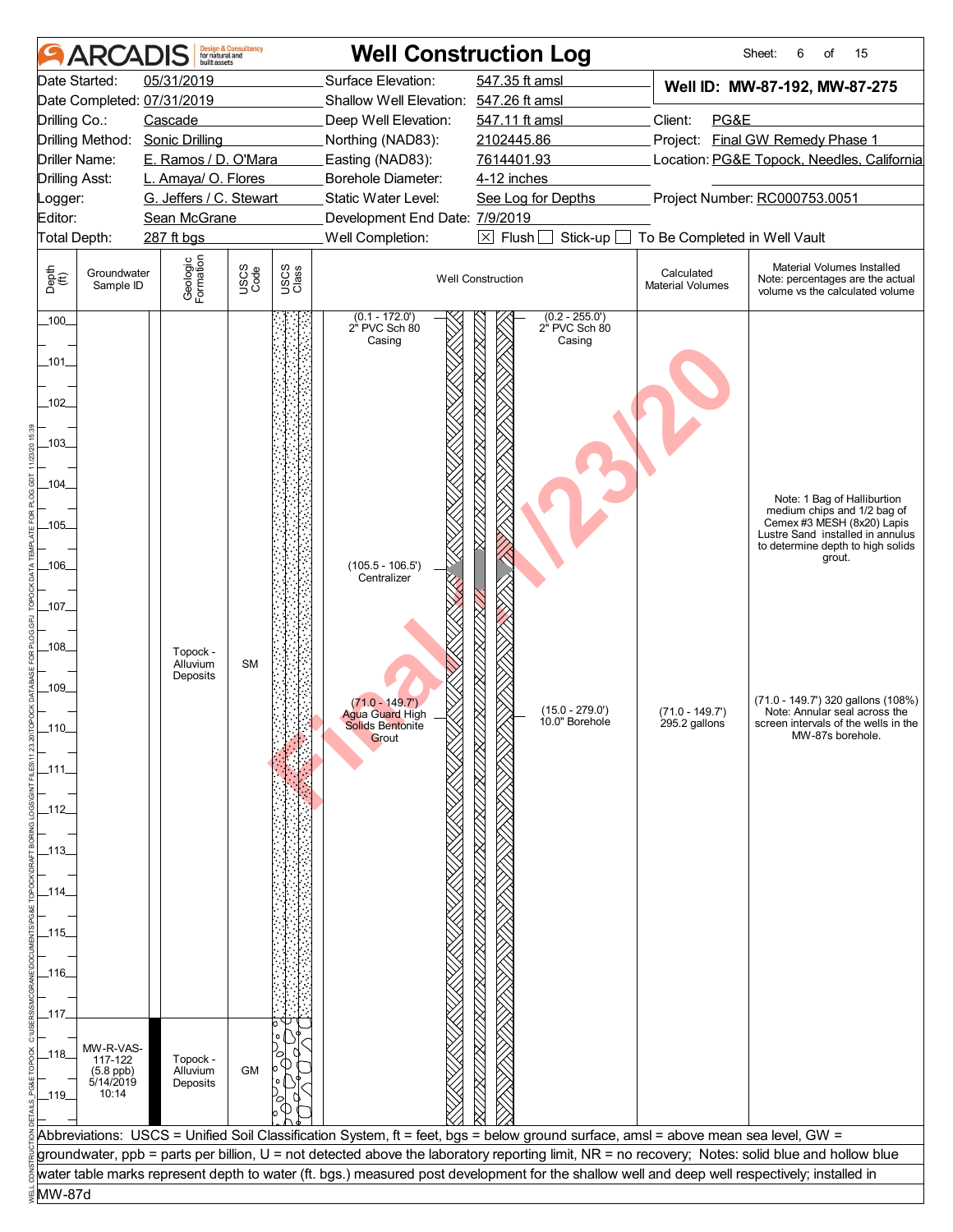|                                | <b>ARCADIS</b>           | built assets                                   | <b>Design &amp; Consultancy</b><br>for natural and |                                                                             |                                        | <b>Well Construction Log</b>                                                                                                                     |                                                          | 15<br>Sheet:<br>7<br>of                                                                           |  |
|--------------------------------|--------------------------|------------------------------------------------|----------------------------------------------------|-----------------------------------------------------------------------------|----------------------------------------|--------------------------------------------------------------------------------------------------------------------------------------------------|----------------------------------------------------------|---------------------------------------------------------------------------------------------------|--|
| Date Started:                  |                          | 05/31/2019                                     |                                                    |                                                                             | Surface Elevation:                     | 547.35 ft amsl                                                                                                                                   |                                                          | Well ID: MW-87-192, MW-87-275                                                                     |  |
|                                |                          | Date Completed: 07/31/2019                     |                                                    |                                                                             | Shallow Well Elevation: 547.26 ft amsl |                                                                                                                                                  |                                                          |                                                                                                   |  |
| Drilling Co.:                  |                          | Cascade                                        |                                                    |                                                                             | Deep Well Elevation:                   | 547.11 ft amsl                                                                                                                                   | Client:<br>PG&E                                          |                                                                                                   |  |
| Drilling Method:               |                          | <b>Sonic Drilling</b>                          |                                                    |                                                                             | Northing (NAD83):                      | 2102445.86                                                                                                                                       | Project: Final GW Remedy Phase 1                         |                                                                                                   |  |
| Driller Name:                  |                          | E. Ramos / D. O'Mara                           |                                                    |                                                                             | Easting (NAD83):                       |                                                                                                                                                  | 7614401.93<br>Location: PG&E Topock, Needles, California |                                                                                                   |  |
| <b>Drilling Asst:</b>          |                          | L. Amaya/ O. Flores<br>G. Jeffers / C. Stewart |                                                    |                                                                             | Borehole Diameter:                     | 4-12 inches<br>Project Number: RC000753.0051                                                                                                     |                                                          |                                                                                                   |  |
| _ogger:<br>Editor:             |                          | Sean McGrane                                   |                                                    | Static Water Level:<br>See Log for Depths<br>Development End Date: 7/9/2019 |                                        |                                                                                                                                                  |                                                          |                                                                                                   |  |
| Total Depth:                   |                          | 287 ft bgs                                     |                                                    | Well Completion:                                                            |                                        | $\boxtimes$ Flush<br>To Be Completed in Well Vault<br>Stick-up                                                                                   |                                                          |                                                                                                   |  |
| Depth<br>$\bigoplus_{i=1}^{n}$ | Groundwater<br>Sample ID | Geologic<br>Formation                          | USCS<br>Code                                       | USCS<br>Class                                                               |                                        | <b>Well Construction</b>                                                                                                                         | Calculated<br><b>Material Volumes</b>                    | Material Volumes Installed<br>Note: percentages are the actual<br>volume vs the calculated volume |  |
| 120                            |                          |                                                |                                                    |                                                                             | $(0.1 - 172.0')$<br>2" PVC Sch 80      | $(0.2 - 255.0')$<br>2" PVC Sch 80                                                                                                                |                                                          |                                                                                                   |  |
|                                | MW-R-VAS-<br>117-122     |                                                |                                                    |                                                                             | Casing                                 | Casing                                                                                                                                           |                                                          |                                                                                                   |  |
| 121                            | $(5.8$ ppb)<br>5/14/2019 |                                                |                                                    |                                                                             |                                        |                                                                                                                                                  |                                                          |                                                                                                   |  |
|                                | 10:14                    |                                                |                                                    |                                                                             |                                        |                                                                                                                                                  |                                                          |                                                                                                   |  |
| _122_                          |                          |                                                |                                                    |                                                                             |                                        |                                                                                                                                                  |                                                          |                                                                                                   |  |
|                                |                          |                                                |                                                    |                                                                             |                                        |                                                                                                                                                  |                                                          |                                                                                                   |  |
| $-123$                         |                          |                                                |                                                    |                                                                             |                                        |                                                                                                                                                  |                                                          |                                                                                                   |  |
|                                |                          |                                                |                                                    |                                                                             |                                        |                                                                                                                                                  |                                                          |                                                                                                   |  |
| _124_                          |                          | Topock -<br>Alluvium                           | <b>GM</b>                                          |                                                                             |                                        |                                                                                                                                                  |                                                          |                                                                                                   |  |
|                                |                          | Deposits                                       |                                                    |                                                                             |                                        |                                                                                                                                                  |                                                          |                                                                                                   |  |
| $-125$                         |                          |                                                |                                                    |                                                                             |                                        |                                                                                                                                                  |                                                          |                                                                                                   |  |
|                                |                          |                                                |                                                    |                                                                             |                                        |                                                                                                                                                  |                                                          |                                                                                                   |  |
| $-126$                         |                          |                                                |                                                    |                                                                             |                                        |                                                                                                                                                  |                                                          |                                                                                                   |  |
|                                |                          |                                                |                                                    |                                                                             |                                        |                                                                                                                                                  |                                                          |                                                                                                   |  |
| $-127$                         |                          |                                                |                                                    |                                                                             |                                        |                                                                                                                                                  |                                                          |                                                                                                   |  |
|                                |                          |                                                |                                                    |                                                                             |                                        |                                                                                                                                                  |                                                          |                                                                                                   |  |
| $-128$                         |                          |                                                |                                                    |                                                                             |                                        |                                                                                                                                                  |                                                          |                                                                                                   |  |
|                                |                          |                                                |                                                    |                                                                             |                                        |                                                                                                                                                  |                                                          |                                                                                                   |  |
| $-129$                         |                          | Topock -                                       |                                                    |                                                                             | $(71.0 - 149.7)$                       |                                                                                                                                                  |                                                          | (71.0 - 149.7') 320 gallons (108%)                                                                |  |
|                                |                          | Alluvium<br>Deposits                           | <b>SM</b>                                          |                                                                             | <b>Agua Guard High</b>                 | $(15.0 - 279.0')$<br>10.0" Borehole                                                                                                              | $(71.0 - 149.7')$<br>295.2 gallons                       | Note: Annular seal across the<br>screen intervals of the wells in the                             |  |
| 130                            |                          |                                                |                                                    |                                                                             | <b>Solids Bentonite</b><br>Grout       |                                                                                                                                                  |                                                          | MW-87s borehole.                                                                                  |  |
|                                |                          |                                                |                                                    |                                                                             |                                        |                                                                                                                                                  |                                                          |                                                                                                   |  |
| _131_                          |                          |                                                |                                                    |                                                                             |                                        |                                                                                                                                                  |                                                          |                                                                                                   |  |
|                                |                          |                                                |                                                    |                                                                             |                                        |                                                                                                                                                  |                                                          |                                                                                                   |  |
| $-132$                         |                          |                                                |                                                    |                                                                             |                                        |                                                                                                                                                  |                                                          |                                                                                                   |  |
|                                |                          |                                                |                                                    |                                                                             |                                        |                                                                                                                                                  |                                                          |                                                                                                   |  |
| -133-                          |                          |                                                |                                                    |                                                                             |                                        |                                                                                                                                                  |                                                          |                                                                                                   |  |
| _134_                          |                          | Topock -                                       |                                                    |                                                                             |                                        |                                                                                                                                                  |                                                          |                                                                                                   |  |
|                                |                          | Alluvium<br>Deposits                           | <b>GM</b>                                          |                                                                             |                                        |                                                                                                                                                  |                                                          |                                                                                                   |  |
| _135_                          |                          |                                                |                                                    |                                                                             |                                        |                                                                                                                                                  |                                                          |                                                                                                   |  |
|                                |                          |                                                |                                                    |                                                                             |                                        |                                                                                                                                                  |                                                          |                                                                                                   |  |
| $-136$                         |                          |                                                |                                                    |                                                                             |                                        |                                                                                                                                                  |                                                          |                                                                                                   |  |
|                                |                          |                                                |                                                    |                                                                             |                                        |                                                                                                                                                  |                                                          |                                                                                                   |  |
| _137_                          |                          |                                                |                                                    |                                                                             |                                        |                                                                                                                                                  |                                                          |                                                                                                   |  |
|                                |                          |                                                |                                                    |                                                                             |                                        |                                                                                                                                                  |                                                          |                                                                                                   |  |
| _138_                          |                          | Topock -                                       |                                                    |                                                                             |                                        |                                                                                                                                                  |                                                          |                                                                                                   |  |
|                                |                          | Alluvium<br>Deposits                           | ML                                                 |                                                                             |                                        |                                                                                                                                                  |                                                          |                                                                                                   |  |
| 139                            |                          | Topock -                                       |                                                    |                                                                             |                                        |                                                                                                                                                  |                                                          |                                                                                                   |  |
|                                |                          | Alluvium<br>Deposits                           | <b>SM</b>                                          |                                                                             |                                        |                                                                                                                                                  |                                                          |                                                                                                   |  |
|                                |                          |                                                |                                                    |                                                                             |                                        | Abbreviations: USCS = Unified Soil Classification System, ft = feet, bgs = below ground surface, amsl = above mean sea level, GW =               |                                                          |                                                                                                   |  |
|                                |                          |                                                |                                                    |                                                                             |                                        | groundwater, ppb = parts per billion, U = not detected above the laboratory reporting limit, NR = no recovery; Notes: solid blue and hollow blue |                                                          |                                                                                                   |  |
|                                |                          |                                                |                                                    |                                                                             |                                        | water table marks represent depth to water (ft. bgs.) measured post development for the shallow well and deep well respectively; installed in    |                                                          |                                                                                                   |  |
| MW-87d                         |                          |                                                |                                                    |                                                                             |                                        |                                                                                                                                                  |                                                          |                                                                                                   |  |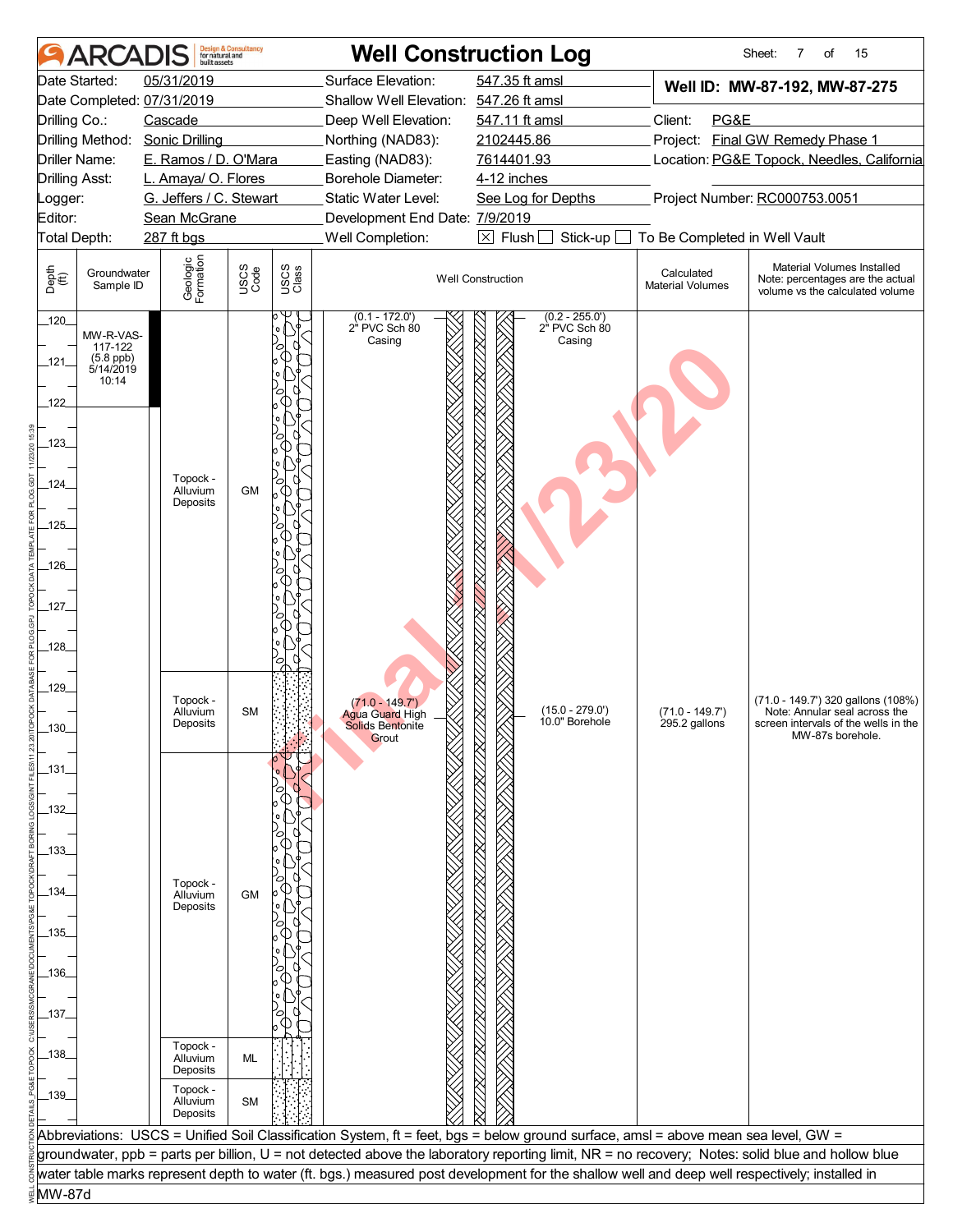|                       | <b>ARCAI</b>                  | huilt assets               | <b>Design &amp; Consultancy</b><br>for natural and |               |                                             | <b>Well Construction Log</b>                                                                                                                     |                                       | 15<br>Sheet:<br>8<br>of                                                                           |  |
|-----------------------|-------------------------------|----------------------------|----------------------------------------------------|---------------|---------------------------------------------|--------------------------------------------------------------------------------------------------------------------------------------------------|---------------------------------------|---------------------------------------------------------------------------------------------------|--|
|                       | Date Started:                 | 05/31/2019                 |                                                    |               | Surface Elevation:                          | 547.35 ft amsl                                                                                                                                   |                                       | Well ID: MW-87-192, MW-87-275                                                                     |  |
|                       |                               | Date Completed: 07/31/2019 |                                                    |               | Shallow Well Elevation: 547.26 ft amsl      |                                                                                                                                                  |                                       |                                                                                                   |  |
| Drilling Co.:         |                               | Cascade                    |                                                    |               | Deep Well Elevation:                        | 547.11 ft amsl                                                                                                                                   | Client:<br>PG&E                       |                                                                                                   |  |
|                       | Drilling Method:              | <b>Sonic Drilling</b>      |                                                    |               | Northing (NAD83):                           | 2102445.86                                                                                                                                       |                                       | Project: Final GW Remedy Phase 1                                                                  |  |
|                       | Driller Name:                 | E. Ramos / D. O'Mara       |                                                    |               | Easting (NAD83):                            | 7614401.93<br>Location: PG&E Topock, Needles, California                                                                                         |                                       |                                                                                                   |  |
| <b>Drilling Asst:</b> |                               | L. Amaya/ O. Flores        |                                                    |               | Borehole Diameter:                          | 4-12 inches                                                                                                                                      |                                       |                                                                                                   |  |
| Logger:               |                               | G. Jeffers / C. Stewart    |                                                    |               | Static Water Level:                         | Project Number: RC000753.0051<br>See Log for Depths                                                                                              |                                       |                                                                                                   |  |
| Editor:               |                               | Sean McGrane               |                                                    |               | Development End Date: 7/9/2019              |                                                                                                                                                  |                                       |                                                                                                   |  |
| Total Depth:          |                               | 287 ft bgs                 |                                                    |               | Well Completion:                            | $\boxed{\times}$ Flush<br>Stick-up                                                                                                               | To Be Completed in Well Vault         |                                                                                                   |  |
| Depth<br>(ff)         | Groundwater<br>Sample ID      | Geologic<br>Formation      | USCS<br>Code                                       | USCS<br>Class |                                             | <b>Well Construction</b>                                                                                                                         | Calculated<br><b>Material Volumes</b> | Material Volumes Installed<br>Note: percentages are the actual<br>volume vs the calculated volume |  |
| 140                   |                               |                            |                                                    |               | $(0.1 - 172.0')$<br>2" PVC Sch 80<br>Casing | $(0.2 - 255.0')$<br>2" PVC Sch 80<br>Casing                                                                                                      |                                       |                                                                                                   |  |
| _141_                 |                               |                            |                                                    |               |                                             |                                                                                                                                                  |                                       |                                                                                                   |  |
| 142                   |                               |                            |                                                    |               |                                             |                                                                                                                                                  |                                       |                                                                                                   |  |
| _143_                 |                               |                            |                                                    |               |                                             |                                                                                                                                                  |                                       |                                                                                                   |  |
| _144_                 |                               |                            |                                                    |               | $(71.0 - 149.7')$                           |                                                                                                                                                  |                                       | (71.0 - 149.7') 320 gallons (108%)                                                                |  |
| $-145$                |                               |                            |                                                    |               | Agua Guard High<br>Solids Bentonite         |                                                                                                                                                  | $(71.0 - 149.7')$<br>295.2 gallons    | Note: Annular seal across the<br>screen intervals of the wells in the                             |  |
|                       |                               |                            |                                                    |               | Grout                                       |                                                                                                                                                  |                                       | MW-87s borehole.                                                                                  |  |
| _146_                 |                               |                            |                                                    |               |                                             |                                                                                                                                                  |                                       |                                                                                                   |  |
|                       |                               | Topock -<br>Alluvium       | <b>SM</b>                                          |               |                                             |                                                                                                                                                  |                                       |                                                                                                   |  |
| $-147$                |                               | Deposits                   |                                                    |               |                                             |                                                                                                                                                  |                                       |                                                                                                   |  |
|                       |                               |                            |                                                    |               |                                             |                                                                                                                                                  |                                       |                                                                                                   |  |
| $-148$                |                               |                            |                                                    |               | $(147.5 - 148.5')$                          |                                                                                                                                                  |                                       |                                                                                                   |  |
|                       |                               |                            |                                                    |               | Centralizer                                 |                                                                                                                                                  |                                       |                                                                                                   |  |
| 149.                  |                               |                            |                                                    |               |                                             |                                                                                                                                                  |                                       |                                                                                                   |  |
|                       |                               |                            |                                                    |               |                                             |                                                                                                                                                  |                                       |                                                                                                   |  |
| 150                   |                               |                            |                                                    |               |                                             | $(15.0 - 279.0')$<br>10.0" Borehole                                                                                                              |                                       |                                                                                                   |  |
|                       |                               |                            |                                                    |               |                                             |                                                                                                                                                  |                                       |                                                                                                   |  |
| _151_                 |                               |                            |                                                    |               |                                             |                                                                                                                                                  |                                       |                                                                                                   |  |
|                       |                               |                            |                                                    |               |                                             |                                                                                                                                                  |                                       |                                                                                                   |  |
| $-152$                |                               |                            |                                                    |               |                                             |                                                                                                                                                  |                                       |                                                                                                   |  |
|                       |                               |                            |                                                    |               |                                             |                                                                                                                                                  |                                       |                                                                                                   |  |
|                       | MW-R-VAS-                     |                            |                                                    |               |                                             |                                                                                                                                                  |                                       |                                                                                                   |  |
| $-153-$               | 151-156<br>$(0.033 \text{ U}$ |                            |                                                    |               |                                             |                                                                                                                                                  |                                       |                                                                                                   |  |
|                       | ppb)                          |                            |                                                    |               |                                             |                                                                                                                                                  |                                       |                                                                                                   |  |
| _154_                 | 5/15/2019<br>10:20            |                            |                                                    |               | $(149.7 - 170.0')$                          |                                                                                                                                                  |                                       |                                                                                                   |  |
|                       |                               | Topock -                   |                                                    |               | Bentonite seal                              |                                                                                                                                                  | $(149.7 - 170.0')$<br>16.3 buckets    | (149.7 - 170.0') 15 buckets (92%)<br>Note: Seal above filter pack                                 |  |
| _155_                 |                               | Alluvium<br>Deposits       | GM                                                 |               | pellets Pel-Plug<br>(TR30) 3/8"             |                                                                                                                                                  |                                       |                                                                                                   |  |
|                       |                               |                            |                                                    |               |                                             |                                                                                                                                                  |                                       |                                                                                                   |  |
| _156_                 |                               |                            |                                                    |               |                                             |                                                                                                                                                  |                                       |                                                                                                   |  |
|                       |                               |                            |                                                    |               |                                             |                                                                                                                                                  |                                       |                                                                                                   |  |
| _157_                 |                               |                            |                                                    |               |                                             |                                                                                                                                                  |                                       |                                                                                                   |  |
|                       |                               |                            |                                                    |               |                                             |                                                                                                                                                  |                                       |                                                                                                   |  |
| _158_                 |                               | Topock -                   |                                                    |               |                                             |                                                                                                                                                  |                                       |                                                                                                   |  |
|                       |                               | Alluvium<br>Deposits       | <b>GW</b>                                          |               |                                             |                                                                                                                                                  |                                       |                                                                                                   |  |
| $-159$                |                               |                            |                                                    |               |                                             |                                                                                                                                                  |                                       |                                                                                                   |  |
|                       |                               |                            |                                                    |               |                                             |                                                                                                                                                  |                                       |                                                                                                   |  |
|                       |                               |                            |                                                    |               |                                             | Abbreviations: USCS = Unified Soil Classification System, ft = feet, bgs = below ground surface, amsl = above mean sea level, GW =               |                                       |                                                                                                   |  |
|                       |                               |                            |                                                    |               |                                             | groundwater, ppb = parts per billion, U = not detected above the laboratory reporting limit, NR = no recovery; Notes: solid blue and hollow blue |                                       |                                                                                                   |  |
|                       |                               |                            |                                                    |               |                                             | water table marks represent depth to water (ft. bgs.) measured post development for the shallow well and deep well respectively; installed in    |                                       |                                                                                                   |  |
| MW-87d                |                               |                            |                                                    |               |                                             |                                                                                                                                                  |                                       |                                                                                                   |  |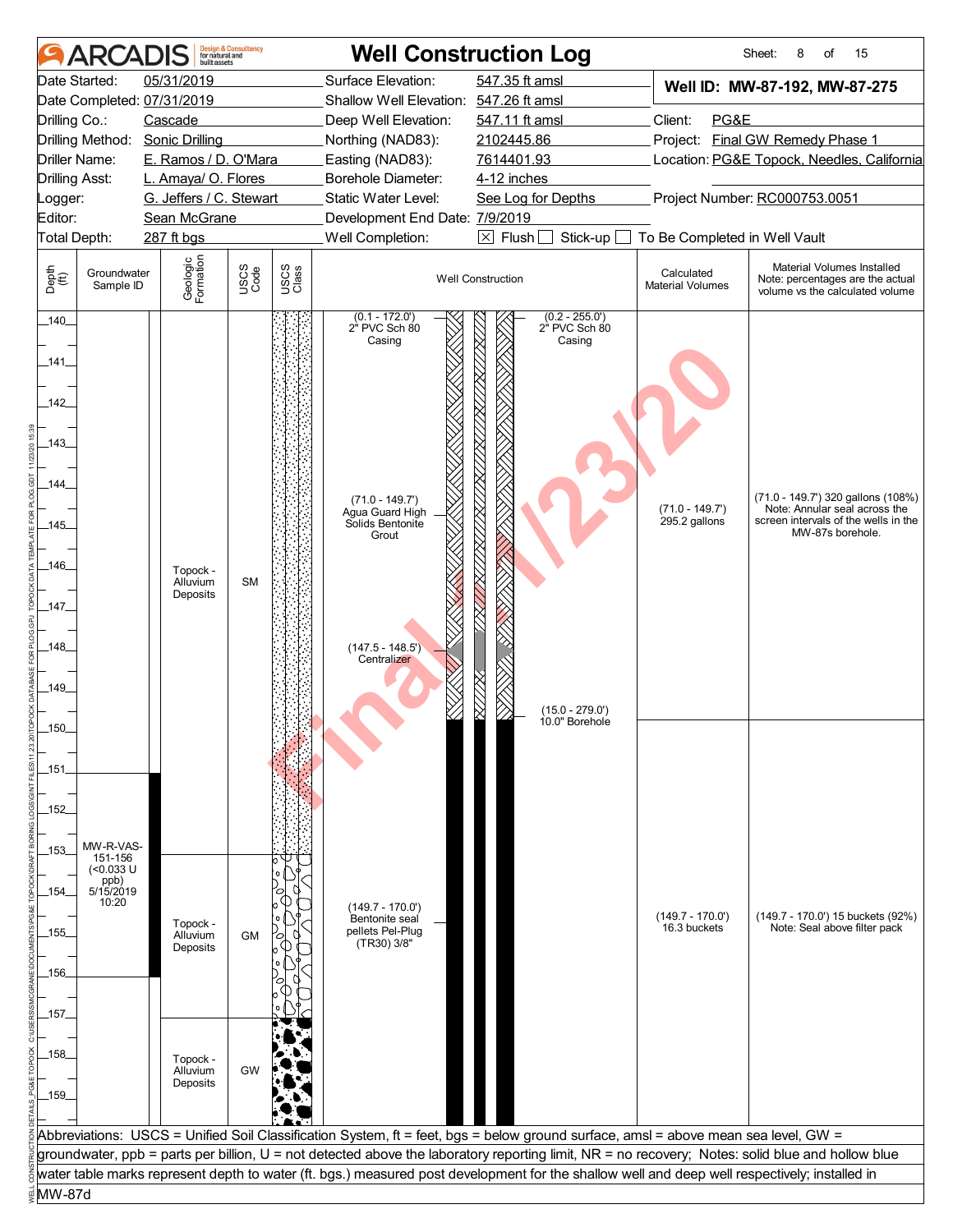| Date Started:<br>05/31/2019<br>Surface Elevation:<br>547.35 ft amsl<br>Well ID: MW-87-192, MW-87-275<br>Date Completed: 07/31/2019<br>Shallow Well Elevation: 547.26 ft amsl<br>Client:<br>PG&E<br>Drilling Co.:<br>Cascade<br>Deep Well Elevation:<br>547.11 ft amsl<br><b>Final GW Remedy Phase 1</b><br>Drilling Method:<br><b>Sonic Drilling</b><br>Northing (NAD83):<br>2102445.86<br>Project:<br>E. Ramos / D. O'Mara<br>7614401.93<br>Driller Name:<br>Easting (NAD83):<br>Borehole Diameter:<br><b>Drilling Asst:</b><br>L. Amaya/ O. Flores<br>4-12 inches<br>Project Number: RC000753.0051<br>G. Jeffers / C. Stewart<br>Static Water Level:<br>See Log for Depths<br>Logger:<br>Editor:<br>Sean McGrane<br>Development End Date: 7/9/2019<br>$\boxtimes$ Flush<br>Well Completion:<br>To Be Completed in Well Vault<br>Total Depth:<br>287 ft bgs<br>Stick-up<br>Geologic<br>Formation<br>Material Volumes Installed<br>USCS<br>Code<br>USCS<br>Class<br>Depth<br>(ff)<br>Groundwater<br>Calculated<br><b>Well Construction</b><br>Sample ID<br><b>Material Volumes</b><br>$(0.2 - 255.0')$<br>$(0.1 - 172.0')$<br>2" PVC Sch 80<br>160<br>2" PVC Sch 80<br>Casing<br>Casing<br>_161_<br>_162_<br>_163_<br>Topock -<br>_164_<br>GW<br>Alluvium<br>Deposits<br>$(149.7 - 170.0')$<br>$(149.7 - 170.0')$<br>Bentonite seal<br>$-165$<br>16.3 buckets<br>Note: Seal above filter pack<br>pellets Pel-Plug<br>(TR30) 3/8"<br>_166_<br>$\_167\_$<br>$-168$<br>-169<br>$(15.0 - 279.0')$<br>10.0" Borehole<br>170 | <b>ARCADIS</b> | huilt assets | <b>Design &amp; Consultancy</b><br>for natural and |  | <b>Well Construction Log</b>               |  | Sheet:<br>15<br>9<br>of                                                                                     |  |
|------------------------------------------------------------------------------------------------------------------------------------------------------------------------------------------------------------------------------------------------------------------------------------------------------------------------------------------------------------------------------------------------------------------------------------------------------------------------------------------------------------------------------------------------------------------------------------------------------------------------------------------------------------------------------------------------------------------------------------------------------------------------------------------------------------------------------------------------------------------------------------------------------------------------------------------------------------------------------------------------------------------------------------------------------------------------------------------------------------------------------------------------------------------------------------------------------------------------------------------------------------------------------------------------------------------------------------------------------------------------------------------------------------------------------------------------------------------------------------------------------------------------|----------------|--------------|----------------------------------------------------|--|--------------------------------------------|--|-------------------------------------------------------------------------------------------------------------|--|
|                                                                                                                                                                                                                                                                                                                                                                                                                                                                                                                                                                                                                                                                                                                                                                                                                                                                                                                                                                                                                                                                                                                                                                                                                                                                                                                                                                                                                                                                                                                        |                |              |                                                    |  |                                            |  |                                                                                                             |  |
|                                                                                                                                                                                                                                                                                                                                                                                                                                                                                                                                                                                                                                                                                                                                                                                                                                                                                                                                                                                                                                                                                                                                                                                                                                                                                                                                                                                                                                                                                                                        |                |              |                                                    |  |                                            |  |                                                                                                             |  |
|                                                                                                                                                                                                                                                                                                                                                                                                                                                                                                                                                                                                                                                                                                                                                                                                                                                                                                                                                                                                                                                                                                                                                                                                                                                                                                                                                                                                                                                                                                                        |                |              |                                                    |  |                                            |  |                                                                                                             |  |
|                                                                                                                                                                                                                                                                                                                                                                                                                                                                                                                                                                                                                                                                                                                                                                                                                                                                                                                                                                                                                                                                                                                                                                                                                                                                                                                                                                                                                                                                                                                        |                |              |                                                    |  | Location: PG&E Topock, Needles, California |  |                                                                                                             |  |
|                                                                                                                                                                                                                                                                                                                                                                                                                                                                                                                                                                                                                                                                                                                                                                                                                                                                                                                                                                                                                                                                                                                                                                                                                                                                                                                                                                                                                                                                                                                        |                |              |                                                    |  |                                            |  |                                                                                                             |  |
|                                                                                                                                                                                                                                                                                                                                                                                                                                                                                                                                                                                                                                                                                                                                                                                                                                                                                                                                                                                                                                                                                                                                                                                                                                                                                                                                                                                                                                                                                                                        |                |              |                                                    |  |                                            |  |                                                                                                             |  |
|                                                                                                                                                                                                                                                                                                                                                                                                                                                                                                                                                                                                                                                                                                                                                                                                                                                                                                                                                                                                                                                                                                                                                                                                                                                                                                                                                                                                                                                                                                                        |                |              |                                                    |  |                                            |  |                                                                                                             |  |
|                                                                                                                                                                                                                                                                                                                                                                                                                                                                                                                                                                                                                                                                                                                                                                                                                                                                                                                                                                                                                                                                                                                                                                                                                                                                                                                                                                                                                                                                                                                        |                |              |                                                    |  |                                            |  |                                                                                                             |  |
|                                                                                                                                                                                                                                                                                                                                                                                                                                                                                                                                                                                                                                                                                                                                                                                                                                                                                                                                                                                                                                                                                                                                                                                                                                                                                                                                                                                                                                                                                                                        |                |              |                                                    |  |                                            |  | Note: percentages are the actual<br>volume vs the calculated volume                                         |  |
|                                                                                                                                                                                                                                                                                                                                                                                                                                                                                                                                                                                                                                                                                                                                                                                                                                                                                                                                                                                                                                                                                                                                                                                                                                                                                                                                                                                                                                                                                                                        |                |              |                                                    |  |                                            |  | (149.7 - 170.0') 15 buckets (92%)                                                                           |  |
| _171_<br>_172_<br>$(172.0 - 192.0)$<br>2" Sch 80 PVC<br>(20-slot) Screen<br>_173_<br>Topock -<br>Alluvium<br><b>SM</b><br>_174_<br>Deposits<br>$(170.0 - 196.0')$<br>$(170.0 - 196.0')$<br>Cemex #3 MESH<br>the calculated volume due to<br>_175_<br>$25.2$ bags<br>(8x20) Lapis Lustre<br>Sand<br>drilling.<br>_176_<br>_177_<br>_178_<br>179<br>SW-SM <sup></sup>                                                                                                                                                                                                                                                                                                                                                                                                                                                                                                                                                                                                                                                                                                                                                                                                                                                                                                                                                                                                                                                                                                                                                    |                |              |                                                    |  |                                            |  | (170.0 - 196.0') 30.75 bags (122%)<br>Note: Filter pack, used >20% of<br>potential voids that formed during |  |
| Topock -<br>Abbreviations: USCS = Unified Soil Classification System, ft = feet, bgs = below ground surface, amsl = above mean sea level, GW =                                                                                                                                                                                                                                                                                                                                                                                                                                                                                                                                                                                                                                                                                                                                                                                                                                                                                                                                                                                                                                                                                                                                                                                                                                                                                                                                                                         |                |              |                                                    |  |                                            |  |                                                                                                             |  |
| groundwater, ppb = parts per billion, U = not detected above the laboratory reporting limit, NR = no recovery; Notes: solid blue and hollow blue                                                                                                                                                                                                                                                                                                                                                                                                                                                                                                                                                                                                                                                                                                                                                                                                                                                                                                                                                                                                                                                                                                                                                                                                                                                                                                                                                                       |                |              |                                                    |  |                                            |  |                                                                                                             |  |
| water table marks represent depth to water (ft. bgs.) measured post development for the shallow well and deep well respectively; installed in                                                                                                                                                                                                                                                                                                                                                                                                                                                                                                                                                                                                                                                                                                                                                                                                                                                                                                                                                                                                                                                                                                                                                                                                                                                                                                                                                                          |                |              |                                                    |  |                                            |  |                                                                                                             |  |
| MW-87d                                                                                                                                                                                                                                                                                                                                                                                                                                                                                                                                                                                                                                                                                                                                                                                                                                                                                                                                                                                                                                                                                                                                                                                                                                                                                                                                                                                                                                                                                                                 |                |              |                                                    |  |                                            |  |                                                                                                             |  |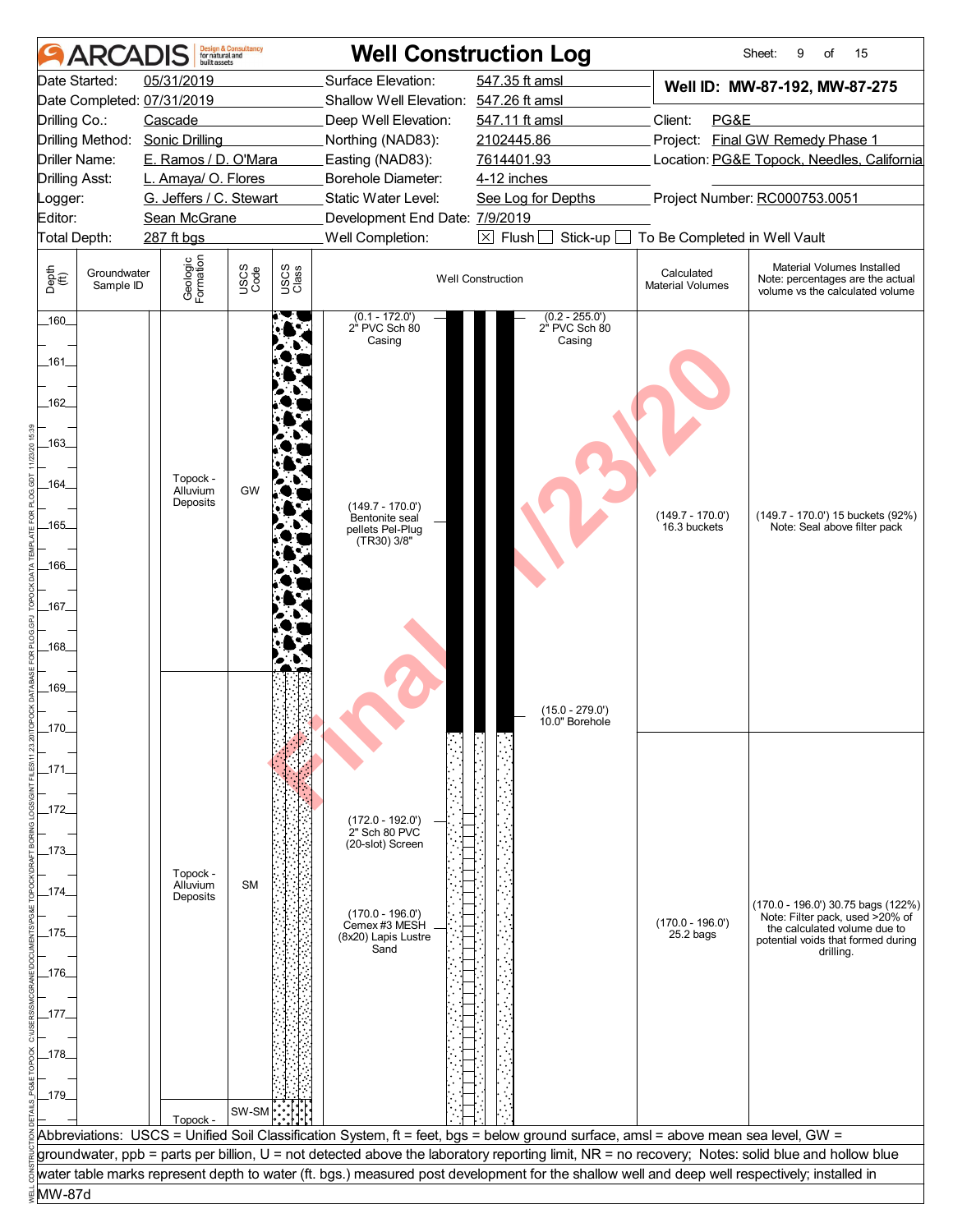|                       | <b>ARCADIS</b>             | built assets                            | <b>Design &amp; Consultancy</b><br>for natural and |               |                                                       | <b>Well Construction Log</b>                                                                                                                                                                                                                                                                      |                                       | 15<br>Sheet:<br>10<br>of                                                                          |
|-----------------------|----------------------------|-----------------------------------------|----------------------------------------------------|---------------|-------------------------------------------------------|---------------------------------------------------------------------------------------------------------------------------------------------------------------------------------------------------------------------------------------------------------------------------------------------------|---------------------------------------|---------------------------------------------------------------------------------------------------|
|                       | Date Started:              | 05/31/2019                              |                                                    |               | Surface Elevation:                                    | 547.35 ft amsl                                                                                                                                                                                                                                                                                    |                                       | Well ID: MW-87-192, MW-87-275                                                                     |
|                       |                            | Date Completed: 07/31/2019              |                                                    |               | Shallow Well Elevation: 547.26 ft amsl                |                                                                                                                                                                                                                                                                                                   |                                       |                                                                                                   |
| Drilling Co.:         |                            | Cascade                                 |                                                    |               | Deep Well Elevation:                                  | 547.11 ft amsl                                                                                                                                                                                                                                                                                    | Client:<br>PG&E                       |                                                                                                   |
|                       | Drilling Method:           | <b>Sonic Drilling</b>                   |                                                    |               | Northing (NAD83):                                     | 2102445.86                                                                                                                                                                                                                                                                                        | Project: Final GW Remedy Phase 1      |                                                                                                   |
|                       | Driller Name:              | E. Ramos / D. O'Mara                    |                                                    |               | Easting (NAD83):                                      | 7614401.93                                                                                                                                                                                                                                                                                        |                                       | Location: PG&E Topock, Needles, California                                                        |
| <b>Drilling Asst:</b> |                            | L. Amaya/ O. Flores                     |                                                    |               | Borehole Diameter:                                    | 4-12 inches                                                                                                                                                                                                                                                                                       |                                       |                                                                                                   |
| _ogger:<br>Editor:    |                            | G. Jeffers / C. Stewart<br>Sean McGrane |                                                    |               | Static Water Level:<br>Development End Date: 7/9/2019 | See Log for Depths                                                                                                                                                                                                                                                                                |                                       | Project Number: RC000753.0051                                                                     |
| Total Depth:          |                            | 287 ft bgs                              |                                                    |               | Well Completion:                                      | $\boxtimes$ Flush<br>Stick-up                                                                                                                                                                                                                                                                     | To Be Completed in Well Vault         |                                                                                                   |
|                       |                            |                                         |                                                    |               |                                                       |                                                                                                                                                                                                                                                                                                   |                                       |                                                                                                   |
| Depth<br>(ff)         | Groundwater<br>Sample ID   | Geologic<br>Formation                   | USCS<br>Code                                       | USCS<br>Class |                                                       | <b>Well Construction</b>                                                                                                                                                                                                                                                                          | Calculated<br><b>Material Volumes</b> | Material Volumes Installed<br>Note: percentages are the actual<br>volume vs the calculated volume |
| 180                   |                            | <b>Alluvium</b><br>Deposits             | $SW-SM$ ိုးႏိုး                                    |               | $(172.0 - 192.0)$<br>2" Sch 80 PVC                    | $(0.2 - 255.0')$<br>2" PVC Sch 80                                                                                                                                                                                                                                                                 |                                       |                                                                                                   |
|                       |                            | Topock -<br>Alluvium                    | <b>SM</b>                                          |               | (20-slot) Screen                                      | Casing                                                                                                                                                                                                                                                                                            |                                       |                                                                                                   |
| _181_                 |                            | Deposits                                |                                                    |               |                                                       |                                                                                                                                                                                                                                                                                                   |                                       |                                                                                                   |
|                       |                            |                                         |                                                    |               |                                                       |                                                                                                                                                                                                                                                                                                   |                                       |                                                                                                   |
| .182_                 |                            | Topock -                                |                                                    |               |                                                       |                                                                                                                                                                                                                                                                                                   |                                       |                                                                                                   |
|                       |                            | Alluvium                                | ML                                                 |               |                                                       |                                                                                                                                                                                                                                                                                                   |                                       |                                                                                                   |
| $-183$                |                            | Deposits                                |                                                    |               |                                                       |                                                                                                                                                                                                                                                                                                   |                                       |                                                                                                   |
|                       |                            |                                         |                                                    |               |                                                       |                                                                                                                                                                                                                                                                                                   |                                       |                                                                                                   |
| _184_                 |                            |                                         |                                                    |               |                                                       |                                                                                                                                                                                                                                                                                                   |                                       |                                                                                                   |
|                       |                            |                                         |                                                    |               |                                                       |                                                                                                                                                                                                                                                                                                   |                                       |                                                                                                   |
| $.185-$               |                            |                                         |                                                    |               |                                                       |                                                                                                                                                                                                                                                                                                   |                                       |                                                                                                   |
|                       |                            |                                         |                                                    |               |                                                       |                                                                                                                                                                                                                                                                                                   |                                       |                                                                                                   |
| _186_                 |                            |                                         |                                                    |               |                                                       |                                                                                                                                                                                                                                                                                                   |                                       |                                                                                                   |
|                       |                            |                                         |                                                    |               |                                                       |                                                                                                                                                                                                                                                                                                   |                                       |                                                                                                   |
| $\_187\_$             |                            |                                         |                                                    |               |                                                       |                                                                                                                                                                                                                                                                                                   |                                       | $(170.0 - 196.0)$ 30.75 bags $(122%)$                                                             |
| 188                   |                            |                                         |                                                    |               | $(170.0 - 196.0')$<br>Cemex #3 MESH                   |                                                                                                                                                                                                                                                                                                   | $(170.0 - 196.0')$                    | Note: Filter pack, used >20% of<br>the calculated volume due to                                   |
|                       |                            |                                         |                                                    |               | (8x20) Lapis Lustre<br>Sand                           |                                                                                                                                                                                                                                                                                                   | $25.2$ bags                           | potential voids that formed during<br>drilling.                                                   |
| $-189$                |                            |                                         |                                                    |               |                                                       |                                                                                                                                                                                                                                                                                                   |                                       |                                                                                                   |
|                       |                            |                                         |                                                    |               |                                                       | $(15.0 - 279.0')$                                                                                                                                                                                                                                                                                 |                                       |                                                                                                   |
| 190                   |                            |                                         |                                                    |               |                                                       | 10.0" Borehole                                                                                                                                                                                                                                                                                    |                                       |                                                                                                   |
|                       |                            |                                         |                                                    |               |                                                       |                                                                                                                                                                                                                                                                                                   |                                       |                                                                                                   |
| _191_                 |                            | Topock -                                |                                                    |               |                                                       |                                                                                                                                                                                                                                                                                                   |                                       |                                                                                                   |
|                       |                            | Alluvium                                | <b>SM</b>                                          |               |                                                       |                                                                                                                                                                                                                                                                                                   |                                       |                                                                                                   |
| 192                   |                            | Deposits                                |                                                    |               |                                                       |                                                                                                                                                                                                                                                                                                   |                                       |                                                                                                   |
|                       |                            |                                         |                                                    |               |                                                       |                                                                                                                                                                                                                                                                                                   |                                       |                                                                                                   |
| -193-                 |                            |                                         |                                                    |               | $(192.5 - 193.5)$                                     |                                                                                                                                                                                                                                                                                                   |                                       |                                                                                                   |
|                       |                            |                                         |                                                    |               | Centralizer                                           |                                                                                                                                                                                                                                                                                                   |                                       |                                                                                                   |
| 194                   | MW-R-VAS-<br>192-197       |                                         |                                                    |               | $(192.0 - 194.3')$                                    |                                                                                                                                                                                                                                                                                                   |                                       |                                                                                                   |
|                       | (<0.033 U                  |                                         |                                                    |               | Sump and PVC End                                      |                                                                                                                                                                                                                                                                                                   |                                       |                                                                                                   |
| 195                   | ppb)<br>5/16/2019<br>09:55 |                                         |                                                    |               | Cap                                                   |                                                                                                                                                                                                                                                                                                   |                                       |                                                                                                   |
|                       |                            |                                         |                                                    |               |                                                       |                                                                                                                                                                                                                                                                                                   |                                       |                                                                                                   |
| _196_                 |                            |                                         |                                                    |               |                                                       |                                                                                                                                                                                                                                                                                                   |                                       |                                                                                                   |
|                       |                            |                                         |                                                    |               |                                                       |                                                                                                                                                                                                                                                                                                   |                                       |                                                                                                   |
| _197_                 |                            |                                         |                                                    |               |                                                       |                                                                                                                                                                                                                                                                                                   |                                       |                                                                                                   |
|                       |                            |                                         |                                                    |               | $(196.0 - 253.0')$<br>Bentonite seal                  |                                                                                                                                                                                                                                                                                                   | $(196.0 - 253.0')$                    | (196.0 - 253.0') 54 buckets (113%)                                                                |
| _198_                 |                            |                                         |                                                    |               | pellets Pel-Plug                                      |                                                                                                                                                                                                                                                                                                   | 47.7 buckets                          | Note: Intermediate seal                                                                           |
|                       |                            |                                         |                                                    |               | (TR30) 3/8"                                           |                                                                                                                                                                                                                                                                                                   |                                       |                                                                                                   |
| _199_                 |                            |                                         |                                                    |               |                                                       |                                                                                                                                                                                                                                                                                                   |                                       |                                                                                                   |
|                       |                            |                                         |                                                    |               |                                                       |                                                                                                                                                                                                                                                                                                   |                                       |                                                                                                   |
|                       |                            |                                         |                                                    |               |                                                       | Abbreviations: USCS = Unified Soil Classification System, ft = feet, bgs = below ground surface, amsl = above mean sea level, GW =                                                                                                                                                                |                                       |                                                                                                   |
|                       |                            |                                         |                                                    |               |                                                       | groundwater, ppb = parts per billion, U = not detected above the laboratory reporting limit, NR = no recovery; Notes: solid blue and hollow blue<br>water table marks represent depth to water (ft. bgs.) measured post development for the shallow well and deep well respectively; installed in |                                       |                                                                                                   |
| MW-87d                |                            |                                         |                                                    |               |                                                       |                                                                                                                                                                                                                                                                                                   |                                       |                                                                                                   |
|                       |                            |                                         |                                                    |               |                                                       |                                                                                                                                                                                                                                                                                                   |                                       |                                                                                                   |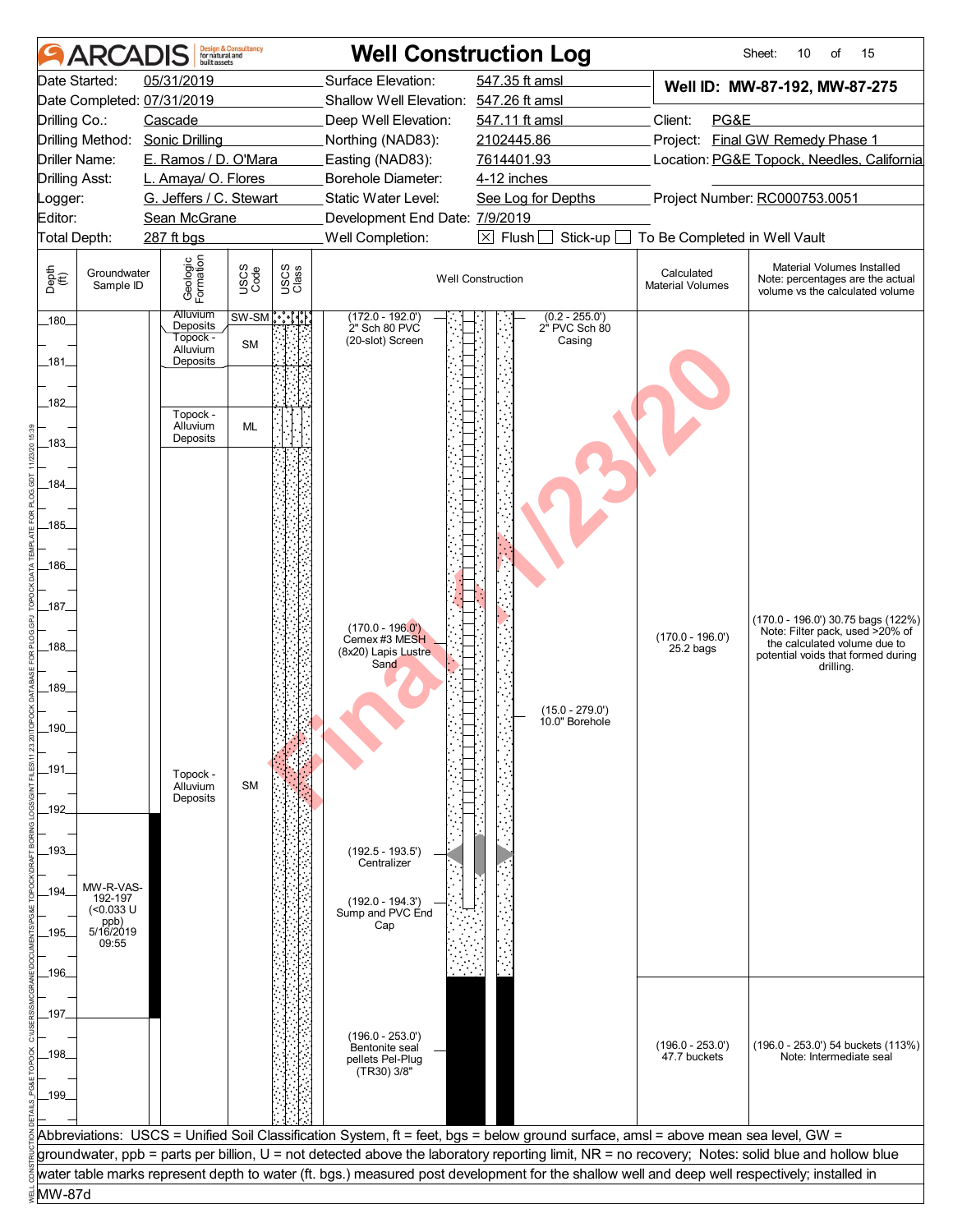|                                                                                                                                                                                         | <b>ARCAI</b>                                                                                                                                                                                                                                    | built assets                     | <b>Design &amp; Consultancy</b><br>for natural and                                                                                                  |               |                                                                                    | <b>Well Construction Log</b>                                                                                                                                                                                             |                                       | Sheet:<br>15<br>11<br>of                                                                          |  |  |
|-----------------------------------------------------------------------------------------------------------------------------------------------------------------------------------------|-------------------------------------------------------------------------------------------------------------------------------------------------------------------------------------------------------------------------------------------------|----------------------------------|-----------------------------------------------------------------------------------------------------------------------------------------------------|---------------|------------------------------------------------------------------------------------|--------------------------------------------------------------------------------------------------------------------------------------------------------------------------------------------------------------------------|---------------------------------------|---------------------------------------------------------------------------------------------------|--|--|
|                                                                                                                                                                                         | Date Started:<br>05/31/2019<br>Date Completed: 07/31/2019<br>Drilling Co.:<br>Cascade<br>Drilling Method:<br><b>Sonic Drilling</b><br>Driller Name:<br>E. Ramos / D. O'Mara<br>L. Amaya/ O. Flores<br>Drilling Asst:<br>G. Jeffers / C. Stewart |                                  | Surface Elevation:<br>Shallow Well Elevation: 547.26 ft amsl<br>Deep Well Elevation:<br>Northing (NAD83):<br>Easting (NAD83):<br>Borehole Diameter: |               | 547.35 ft amsl<br>547.11 ft amsl<br>2102445.86<br>7614401.93<br>4-12 inches        | Well ID: MW-87-192, MW-87-275<br>Client:<br>PG&E<br>Project: Final GW Remedy Phase 1<br>Location: PG&E Topock, Needles, California                                                                                       |                                       |                                                                                                   |  |  |
| _ogger:                                                                                                                                                                                 |                                                                                                                                                                                                                                                 |                                  |                                                                                                                                                     |               | Static Water Level:                                                                | See Log for Depths                                                                                                                                                                                                       | Project Number: RC000753.0051         |                                                                                                   |  |  |
| Editor:<br>Total Depth:                                                                                                                                                                 |                                                                                                                                                                                                                                                 | Sean McGrane<br>287 ft bgs       |                                                                                                                                                     |               | Development End Date: 7/9/2019<br>Well Completion:                                 | $\boxtimes$ Flush<br>Stick-up                                                                                                                                                                                            | To Be Completed in Well Vault         |                                                                                                   |  |  |
| Depth<br>(ff)                                                                                                                                                                           | Groundwater<br>Sample ID                                                                                                                                                                                                                        | Geologic<br>Formation            | USCS<br>Code                                                                                                                                        | USCS<br>Class |                                                                                    | <b>Well Construction</b>                                                                                                                                                                                                 | Calculated<br><b>Material Volumes</b> | Material Volumes Installed<br>Note: percentages are the actual<br>volume vs the calculated volume |  |  |
| 200<br>.201<br>202_<br>203<br>.204<br>$205$ <sub>-</sub><br>.206<br>$207$ <sub>-</sub><br>208_<br>209_<br>210<br>.211<br>212<br>-213-<br>214_<br>_215_<br>_216_<br>217.<br>_218_<br>219 |                                                                                                                                                                                                                                                 | Topock -<br>Alluvium<br>Deposits | <b>SM</b>                                                                                                                                           |               | $(196.0 - 253.0')$<br><b>Bentonite</b> seal<br>pellets Pel-Plug<br>$(TR30)$ $3/8"$ | $(0.2 - 255.0')$<br>2" PVC Sch 80<br>Casing<br>$(15.0 - 279.0')$<br>10.0" Borehole<br>Abbreviations: USCS = Unified Soil Classification System, ft = feet, bgs = below ground surface, amsl = above mean sea level, GW = | $(196.0 - 253.0')$<br>47.7 buckets    | (196.0 - 253.0') 54 buckets (113%)<br>Note: Intermediate seal                                     |  |  |
|                                                                                                                                                                                         |                                                                                                                                                                                                                                                 |                                  |                                                                                                                                                     |               |                                                                                    | groundwater, ppb = parts per billion, U = not detected above the laboratory reporting limit, NR = no recovery; Notes: solid blue and hollow blue                                                                         |                                       |                                                                                                   |  |  |
|                                                                                                                                                                                         |                                                                                                                                                                                                                                                 |                                  |                                                                                                                                                     |               |                                                                                    | water table marks represent depth to water (ft. bgs.) measured post development for the shallow well and deep well respectively; installed in                                                                            |                                       |                                                                                                   |  |  |
| MW-87d                                                                                                                                                                                  |                                                                                                                                                                                                                                                 |                                  |                                                                                                                                                     |               |                                                                                    |                                                                                                                                                                                                                          |                                       |                                                                                                   |  |  |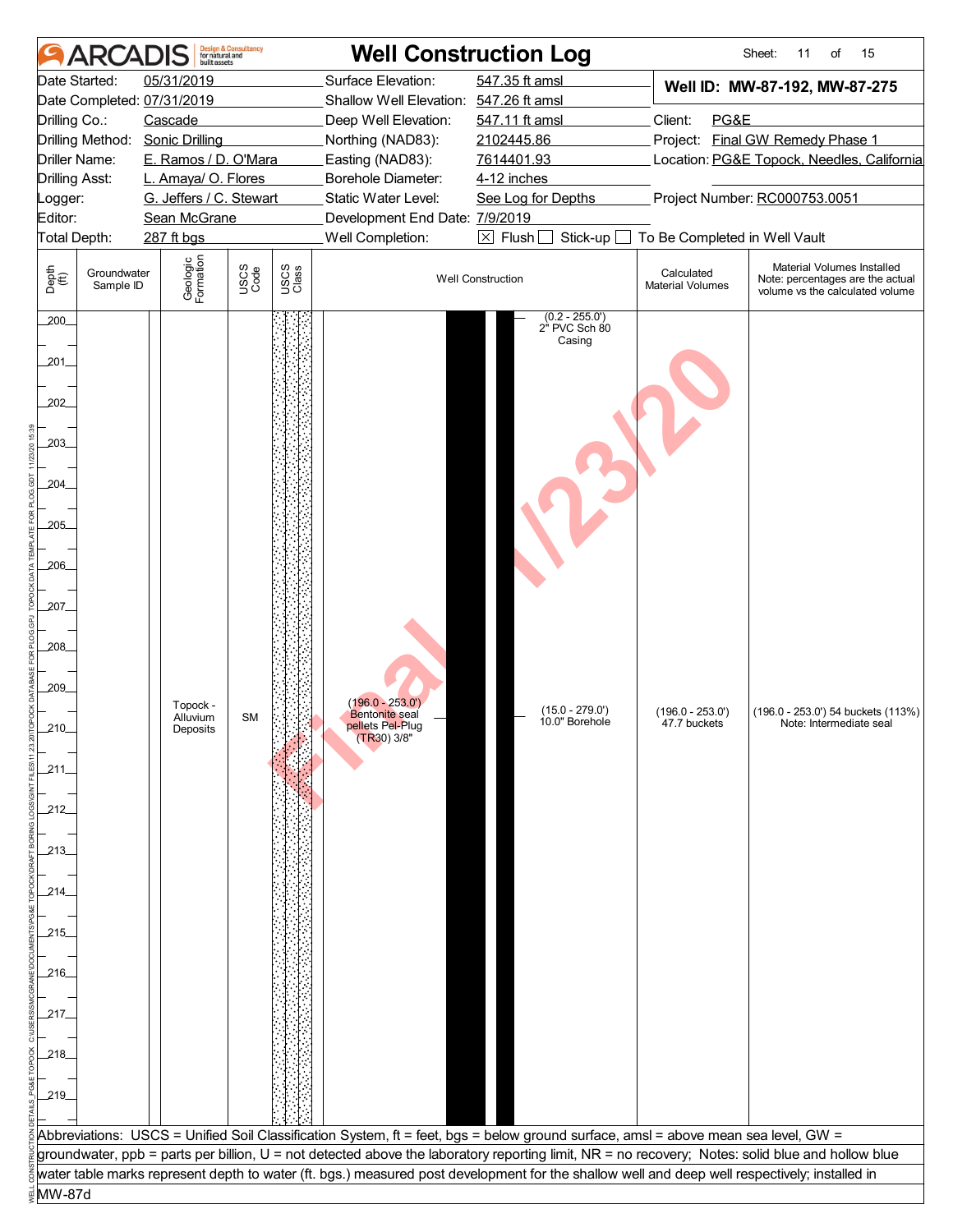|                       | ARCAD                    | built assets               | <b>Design &amp; Consultancy</b><br>for natural and |                           |                                             | <b>Well Construction Log</b>                                                                                                                     |                                            | 15<br>Sheet:<br>12<br>of                                                                          |  |
|-----------------------|--------------------------|----------------------------|----------------------------------------------------|---------------------------|---------------------------------------------|--------------------------------------------------------------------------------------------------------------------------------------------------|--------------------------------------------|---------------------------------------------------------------------------------------------------|--|
|                       | Date Started:            | 05/31/2019                 |                                                    |                           | Surface Elevation:                          | 547.35 ft amsl                                                                                                                                   |                                            | Well ID: MW-87-192, MW-87-275                                                                     |  |
|                       |                          | Date Completed: 07/31/2019 |                                                    |                           | Shallow Well Elevation: 547.26 ft amsl      |                                                                                                                                                  |                                            |                                                                                                   |  |
| Drilling Co.:         |                          | Cascade                    |                                                    |                           | Deep Well Elevation:                        | 547.11 ft amsl                                                                                                                                   | Client:<br>PG&E                            |                                                                                                   |  |
|                       | Drilling Method:         | <b>Sonic Drilling</b>      |                                                    |                           | Northing (NAD83):                           | 2102445.86                                                                                                                                       |                                            | Project: Final GW Remedy Phase 1                                                                  |  |
|                       | Driller Name:            | E. Ramos / D. O'Mara       |                                                    |                           | Easting (NAD83):                            | 7614401.93                                                                                                                                       | Location: PG&E Topock, Needles, California |                                                                                                   |  |
| <b>Drilling Asst:</b> |                          | L. Amaya/ O. Flores        |                                                    | <b>Borehole Diameter:</b> |                                             | 4-12 inches                                                                                                                                      |                                            |                                                                                                   |  |
| Logger:               |                          | G. Jeffers / C. Stewart    |                                                    |                           | Static Water Level:                         | See Log for Depths                                                                                                                               |                                            | Project Number: RC000753.0051                                                                     |  |
| Editor:               |                          | Sean McGrane               |                                                    |                           | Development End Date: 7/9/2019              |                                                                                                                                                  |                                            |                                                                                                   |  |
| Total Depth:          |                          | 287 ft bgs                 |                                                    |                           | Well Completion:                            | $\boxtimes$ Flush [<br>Stick-up                                                                                                                  | To Be Completed in Well Vault              |                                                                                                   |  |
| Depth<br>(ff)         | Groundwater<br>Sample ID | Geologic<br>Formation      | USCS<br>Code                                       | USCS<br>Class             |                                             | <b>Well Construction</b>                                                                                                                         | Calculated<br><b>Material Volumes</b>      | Material Volumes Installed<br>Note: percentages are the actual<br>volume vs the calculated volume |  |
| 220<br>.221           |                          |                            |                                                    |                           |                                             | $(0.2 - 255.0')$<br>2" PVC Sch 80<br>Casing                                                                                                      |                                            |                                                                                                   |  |
| 222<br>223            |                          |                            |                                                    |                           |                                             |                                                                                                                                                  |                                            |                                                                                                   |  |
| 224                   |                          |                            |                                                    |                           |                                             |                                                                                                                                                  |                                            |                                                                                                   |  |
|                       |                          |                            |                                                    |                           |                                             |                                                                                                                                                  |                                            |                                                                                                   |  |
| 225                   |                          |                            |                                                    |                           |                                             |                                                                                                                                                  |                                            |                                                                                                   |  |
|                       |                          |                            |                                                    |                           |                                             |                                                                                                                                                  |                                            |                                                                                                   |  |
| 226                   |                          |                            |                                                    |                           |                                             |                                                                                                                                                  |                                            |                                                                                                   |  |
|                       |                          |                            |                                                    |                           |                                             |                                                                                                                                                  |                                            |                                                                                                   |  |
| 227.                  |                          |                            |                                                    |                           |                                             |                                                                                                                                                  |                                            |                                                                                                   |  |
|                       |                          |                            |                                                    |                           |                                             |                                                                                                                                                  |                                            |                                                                                                   |  |
| 228                   |                          |                            |                                                    |                           |                                             |                                                                                                                                                  |                                            |                                                                                                   |  |
|                       |                          |                            |                                                    |                           |                                             |                                                                                                                                                  |                                            |                                                                                                   |  |
| 229                   | MW-R-VAS-<br>227-232     |                            |                                                    |                           |                                             |                                                                                                                                                  |                                            |                                                                                                   |  |
|                       | $($ <0.033 U<br>ppb)     | Topock -<br>Alluvium       | <b>SM</b>                                          |                           | $(196.0 - 253.0')$<br><b>Bentonite</b> seal | $(15.0 - 279.0')$<br>10.0" Borehole                                                                                                              | $(196.0 - 253.0')$                         | (196.0 - 253.0') 54 buckets (113%)                                                                |  |
|                       | 5/17/2019<br>10:05       | Deposits                   |                                                    |                           | pellets Pel-Plug<br>$(TR30)$ 3/8"           |                                                                                                                                                  | 47.7 buckets                               | Note: Intermediate seal                                                                           |  |
|                       |                          |                            |                                                    |                           |                                             |                                                                                                                                                  |                                            |                                                                                                   |  |
| 231                   |                          |                            |                                                    |                           |                                             |                                                                                                                                                  |                                            |                                                                                                   |  |
|                       |                          |                            |                                                    |                           |                                             |                                                                                                                                                  |                                            |                                                                                                   |  |
| 232                   |                          |                            |                                                    |                           |                                             |                                                                                                                                                  |                                            |                                                                                                   |  |
|                       |                          |                            |                                                    |                           |                                             |                                                                                                                                                  |                                            |                                                                                                   |  |
| 233.                  |                          |                            |                                                    |                           |                                             |                                                                                                                                                  |                                            |                                                                                                   |  |
|                       |                          |                            |                                                    |                           |                                             |                                                                                                                                                  |                                            |                                                                                                   |  |
| 234                   |                          |                            |                                                    |                           |                                             |                                                                                                                                                  |                                            |                                                                                                   |  |
|                       |                          |                            |                                                    |                           |                                             |                                                                                                                                                  |                                            |                                                                                                   |  |
| 235.                  |                          |                            |                                                    |                           |                                             |                                                                                                                                                  |                                            |                                                                                                   |  |
|                       |                          |                            |                                                    |                           |                                             |                                                                                                                                                  |                                            |                                                                                                   |  |
| 236.                  |                          |                            |                                                    |                           | $(235.5 - 236.5')$                          |                                                                                                                                                  |                                            |                                                                                                   |  |
|                       |                          |                            |                                                    |                           | Centralizer                                 |                                                                                                                                                  |                                            |                                                                                                   |  |
| 237.                  |                          |                            |                                                    |                           |                                             |                                                                                                                                                  |                                            |                                                                                                   |  |
|                       |                          |                            |                                                    |                           |                                             |                                                                                                                                                  |                                            |                                                                                                   |  |
| .238.                 |                          |                            |                                                    |                           |                                             |                                                                                                                                                  |                                            |                                                                                                   |  |
|                       |                          |                            |                                                    |                           |                                             |                                                                                                                                                  |                                            |                                                                                                   |  |
| 239                   |                          |                            |                                                    |                           |                                             |                                                                                                                                                  |                                            |                                                                                                   |  |
|                       |                          |                            |                                                    |                           |                                             |                                                                                                                                                  |                                            |                                                                                                   |  |
|                       |                          |                            |                                                    |                           |                                             | Abbreviations: USCS = Unified Soil Classification System, ft = feet, bgs = below ground surface, amsl = above mean sea level, GW =               |                                            |                                                                                                   |  |
|                       |                          |                            |                                                    |                           |                                             | groundwater, ppb = parts per billion, U = not detected above the laboratory reporting limit, NR = no recovery; Notes: solid blue and hollow blue |                                            |                                                                                                   |  |
|                       |                          |                            |                                                    |                           |                                             | water table marks represent depth to water (ft. bgs.) measured post development for the shallow well and deep well respectively; installed in    |                                            |                                                                                                   |  |
| MW-87d                |                          |                            |                                                    |                           |                                             |                                                                                                                                                  |                                            |                                                                                                   |  |
|                       |                          |                            |                                                    |                           |                                             |                                                                                                                                                  |                                            |                                                                                                   |  |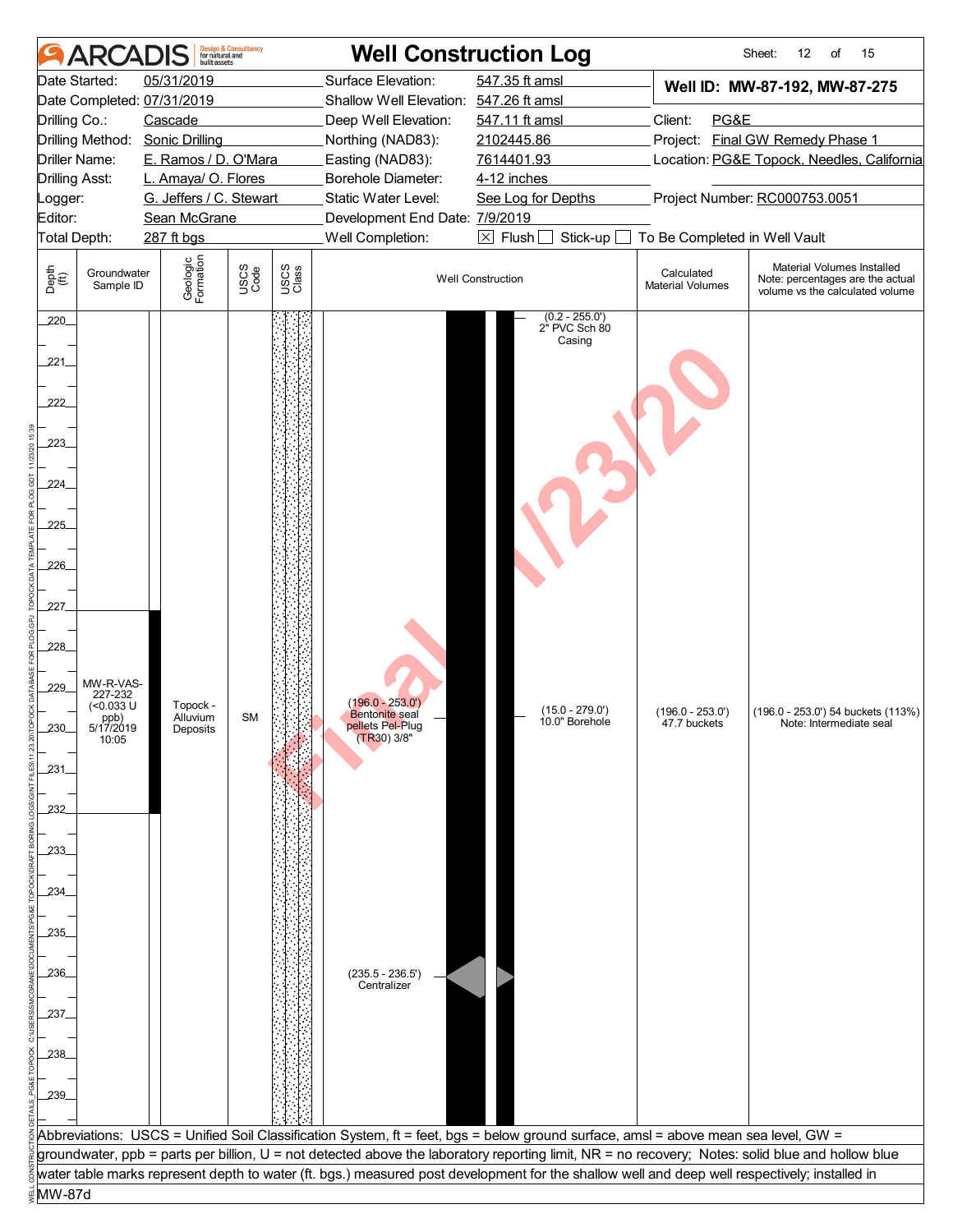|                       | <b>ARCAI</b>               |                         | built assets                     | <b>Design &amp; Consultancy</b><br>for natural and |               |                                        | <b>Well Construction Log</b>                                                                                                                     |                                       | 15<br>Sheet:<br>13<br>of                                                                          |  |
|-----------------------|----------------------------|-------------------------|----------------------------------|----------------------------------------------------|---------------|----------------------------------------|--------------------------------------------------------------------------------------------------------------------------------------------------|---------------------------------------|---------------------------------------------------------------------------------------------------|--|
|                       | Date Started:              | 05/31/2019              |                                  |                                                    |               | Surface Elevation:                     | 547.35 ft amsl                                                                                                                                   |                                       | Well ID: MW-87-192, MW-87-275                                                                     |  |
|                       | Date Completed: 07/31/2019 |                         |                                  |                                                    |               | Shallow Well Elevation: 547.26 ft amsl |                                                                                                                                                  |                                       |                                                                                                   |  |
| Drilling Co.:         |                            | Cascade                 |                                  |                                                    |               | Deep Well Elevation:                   | 547.11 ft amsl                                                                                                                                   | Client:<br>PG&E                       |                                                                                                   |  |
|                       | Drilling Method:           | <b>Sonic Drilling</b>   |                                  |                                                    |               | Northing (NAD83):                      | 2102445.86                                                                                                                                       | Project: Final GW Remedy Phase 1      |                                                                                                   |  |
|                       | Driller Name:              | E. Ramos / D. O'Mara    |                                  |                                                    |               | Easting (NAD83):                       | 7614401.93                                                                                                                                       |                                       | Location: PG&E Topock, Needles, California                                                        |  |
| <b>Drilling Asst:</b> |                            | L. Amaya/ O. Flores     |                                  |                                                    |               | Borehole Diameter:                     | 4-12 inches                                                                                                                                      |                                       |                                                                                                   |  |
| Logger:               |                            | G. Jeffers / C. Stewart |                                  |                                                    |               | Static Water Level:                    | See Log for Depths                                                                                                                               |                                       | Project Number: RC000753.0051                                                                     |  |
| Editor:               |                            | Sean McGrane            |                                  |                                                    |               | Development End Date: 7/9/2019         |                                                                                                                                                  |                                       |                                                                                                   |  |
| Total Depth:          |                            | 287 ft bgs              |                                  |                                                    |               | Well Completion:                       | $\boxtimes$ Flush<br>Stick-up                                                                                                                    | To Be Completed in Well Vault         |                                                                                                   |  |
| Depth<br>(ff)         | Groundwater<br>Sample ID   |                         | Geologic<br>Formation            | USCS<br>Code                                       | USCS<br>Class |                                        | <b>Well Construction</b>                                                                                                                         | Calculated<br><b>Material Volumes</b> | Material Volumes Installed<br>Note: percentages are the actual<br>volume vs the calculated volume |  |
| 240_<br>241<br>242    |                            |                         |                                  |                                                    |               |                                        | $(0.2 - 255.0')$<br>2" PVC Sch 80<br>Casing                                                                                                      |                                       |                                                                                                   |  |
| 243                   |                            |                         | Topock -<br>Alluvium<br>Deposits | <b>SM</b>                                          |               |                                        |                                                                                                                                                  |                                       |                                                                                                   |  |
| 244.                  |                            |                         |                                  |                                                    |               |                                        |                                                                                                                                                  |                                       |                                                                                                   |  |
|                       |                            |                         |                                  |                                                    |               |                                        |                                                                                                                                                  |                                       |                                                                                                   |  |
| 245                   |                            |                         |                                  |                                                    |               |                                        |                                                                                                                                                  |                                       |                                                                                                   |  |
|                       |                            |                         |                                  |                                                    |               |                                        |                                                                                                                                                  |                                       |                                                                                                   |  |
| 246                   |                            |                         |                                  |                                                    |               | $(196.0 - 253.0')$                     |                                                                                                                                                  |                                       | (196.0 - 253.0') 54 buckets (113%)                                                                |  |
|                       |                            |                         |                                  |                                                    |               | Bentonite seal<br>pellets Pel-Plug     |                                                                                                                                                  | $(196.0 - 253.0')$<br>47.7 buckets    | Note: Intermediate seal                                                                           |  |
| 247                   |                            |                         |                                  |                                                    |               | (TR30) 3/8"                            |                                                                                                                                                  |                                       |                                                                                                   |  |
|                       |                            |                         |                                  |                                                    |               |                                        |                                                                                                                                                  |                                       |                                                                                                   |  |
| 248_                  |                            |                         |                                  |                                                    |               |                                        |                                                                                                                                                  |                                       |                                                                                                   |  |
|                       |                            |                         |                                  |                                                    |               |                                        |                                                                                                                                                  |                                       |                                                                                                   |  |
| 249_                  |                            |                         |                                  |                                                    |               |                                        |                                                                                                                                                  |                                       |                                                                                                   |  |
|                       |                            |                         |                                  |                                                    |               |                                        | $(15.0 - 279.0')$                                                                                                                                |                                       |                                                                                                   |  |
| 250                   |                            |                         |                                  |                                                    |               |                                        | 10.0" Borehole                                                                                                                                   |                                       |                                                                                                   |  |
|                       |                            |                         |                                  |                                                    |               |                                        |                                                                                                                                                  |                                       |                                                                                                   |  |
| 251                   |                            |                         |                                  |                                                    |               |                                        |                                                                                                                                                  |                                       |                                                                                                   |  |
|                       |                            |                         |                                  |                                                    |               |                                        |                                                                                                                                                  |                                       |                                                                                                   |  |
| 252                   |                            |                         |                                  |                                                    |               |                                        |                                                                                                                                                  |                                       |                                                                                                   |  |
|                       |                            |                         | Topock -                         |                                                    |               |                                        |                                                                                                                                                  |                                       |                                                                                                   |  |
|                       |                            |                         | Alluvium<br>Deposits             | <b>GM</b>                                          |               |                                        |                                                                                                                                                  |                                       |                                                                                                   |  |
| -253-                 |                            |                         |                                  |                                                    |               |                                        |                                                                                                                                                  |                                       |                                                                                                   |  |
|                       |                            |                         |                                  |                                                    |               |                                        |                                                                                                                                                  |                                       |                                                                                                   |  |
| 254.                  |                            |                         |                                  |                                                    |               |                                        |                                                                                                                                                  |                                       |                                                                                                   |  |
|                       |                            |                         |                                  |                                                    |               |                                        |                                                                                                                                                  |                                       |                                                                                                   |  |
| 255                   |                            |                         |                                  |                                                    |               |                                        | $(255.0 - 275.0')$                                                                                                                               |                                       |                                                                                                   |  |
|                       |                            |                         |                                  |                                                    |               |                                        | 2" Sch 80 PVC<br>(20-slot) Screen                                                                                                                |                                       | (253.0 - 279.0') 36 bags (132%)                                                                   |  |
| 256_                  |                            |                         |                                  |                                                    |               | $(253.0 - 279.0')$<br>Cemex #3 MESH    |                                                                                                                                                  | $(253.0 - 279.0')$                    | Note: Filter pack, used >20% of                                                                   |  |
|                       | MW-R-VAS-                  |                         |                                  |                                                    |               | (8x20) Lapis Lustre                    |                                                                                                                                                  | $27.3$ bags                           | the calculated volume due to<br>potential voids that formed during                                |  |
| 257_                  | 255-260                    |                         |                                  |                                                    |               | Sand                                   |                                                                                                                                                  |                                       | drilling.                                                                                         |  |
|                       | (<0.17 U ppb)<br>5/29/2019 |                         |                                  |                                                    |               |                                        |                                                                                                                                                  |                                       |                                                                                                   |  |
| _258_                 | 12:00                      |                         |                                  |                                                    |               |                                        |                                                                                                                                                  |                                       |                                                                                                   |  |
|                       |                            |                         | Topock -                         |                                                    |               |                                        |                                                                                                                                                  |                                       |                                                                                                   |  |
| 259_                  |                            |                         | Alluvium<br>Deposits             | <b>SM</b>                                          |               |                                        |                                                                                                                                                  |                                       |                                                                                                   |  |
|                       |                            |                         |                                  |                                                    |               |                                        |                                                                                                                                                  |                                       |                                                                                                   |  |
|                       |                            |                         |                                  |                                                    |               |                                        | Abbreviations: USCS = Unified Soil Classification System, ft = feet, bgs = below ground surface, amsl = above mean sea level, GW =               |                                       |                                                                                                   |  |
|                       |                            |                         |                                  |                                                    |               |                                        | groundwater, ppb = parts per billion, U = not detected above the laboratory reporting limit, NR = no recovery; Notes: solid blue and hollow blue |                                       |                                                                                                   |  |
|                       |                            |                         |                                  |                                                    |               |                                        | water table marks represent depth to water (ft. bgs.) measured post development for the shallow well and deep well respectively; installed in    |                                       |                                                                                                   |  |
| MW-87d                |                            |                         |                                  |                                                    |               |                                        |                                                                                                                                                  |                                       |                                                                                                   |  |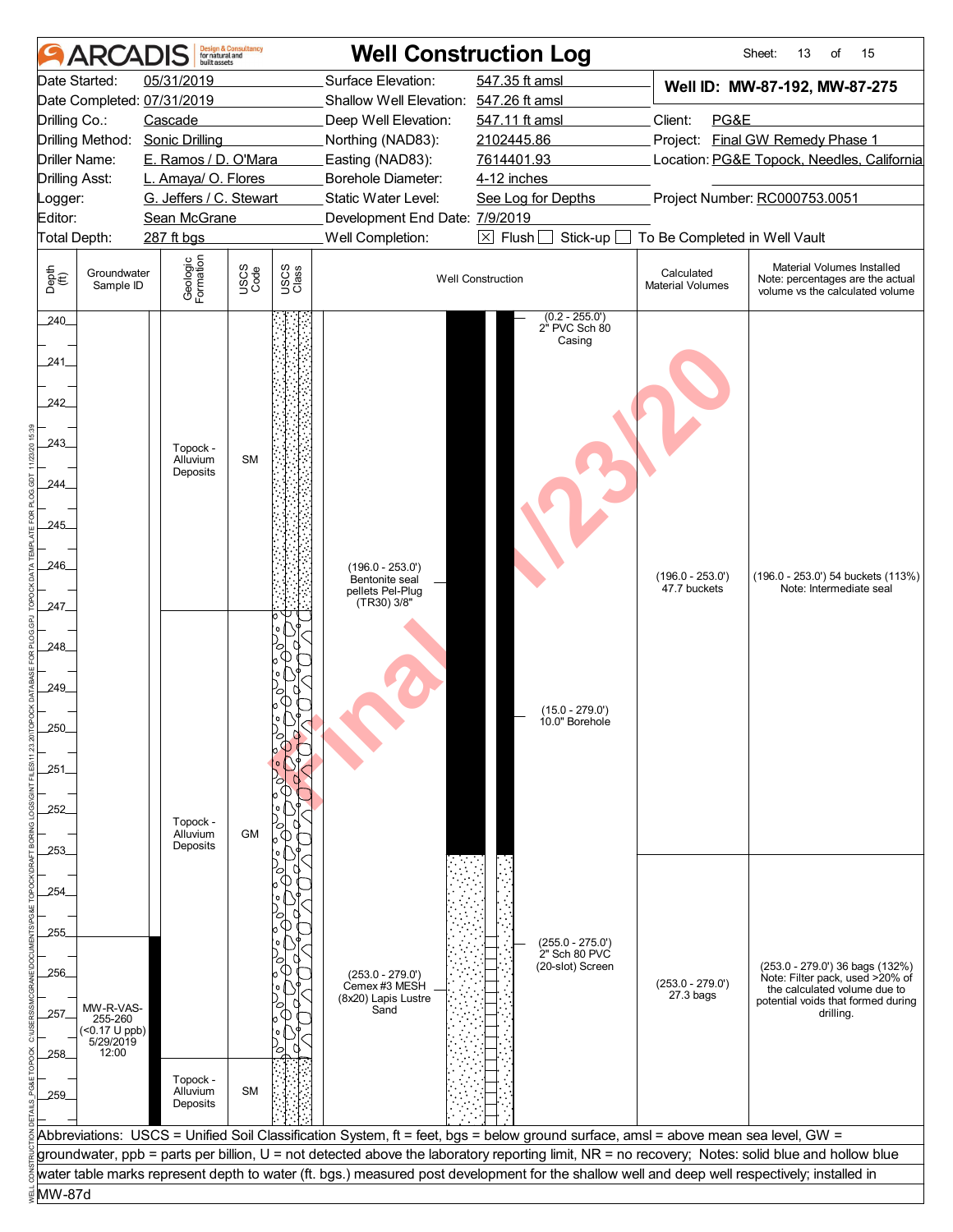|                       | <b>ARCAI</b>                  | <b>built</b> assets              | <b>Design &amp; Consultancy</b><br>for natural and |               |                                        | <b>Well Construction Log</b>                                                                                                                                                                                                                                                           |                                       | 15<br>Sheet:<br>14<br>of                                                                          |
|-----------------------|-------------------------------|----------------------------------|----------------------------------------------------|---------------|----------------------------------------|----------------------------------------------------------------------------------------------------------------------------------------------------------------------------------------------------------------------------------------------------------------------------------------|---------------------------------------|---------------------------------------------------------------------------------------------------|
|                       | Date Started:                 | 05/31/2019                       |                                                    |               | Surface Elevation:                     | 547.35 ft amsl                                                                                                                                                                                                                                                                         |                                       | Well ID: MW-87-192, MW-87-275                                                                     |
|                       |                               | Date Completed: 07/31/2019       |                                                    |               | Shallow Well Elevation: 547.26 ft amsl |                                                                                                                                                                                                                                                                                        |                                       |                                                                                                   |
| Drilling Co.:         |                               | Cascade                          |                                                    |               | Deep Well Elevation:                   | 547.11 ft amsl                                                                                                                                                                                                                                                                         | Client:<br>PG&E                       |                                                                                                   |
|                       | Drilling Method:              | <b>Sonic Drilling</b>            |                                                    |               | Northing (NAD83):                      | 2102445.86                                                                                                                                                                                                                                                                             | Project:                              | <b>Final GW Remedy Phase 1</b>                                                                    |
|                       | Driller Name:                 | E. Ramos / D. O'Mara             |                                                    |               | Easting (NAD83):                       | 7614401.93                                                                                                                                                                                                                                                                             |                                       | Location: PG&E Topock, Needles, California                                                        |
| <b>Drilling Asst:</b> |                               | L. Amaya/ O. Flores              |                                                    |               | Borehole Diameter:                     | 4-12 inches                                                                                                                                                                                                                                                                            |                                       |                                                                                                   |
| Logger:               |                               | G. Jeffers / C. Stewart          |                                                    |               | Static Water Level:                    | See Log for Depths                                                                                                                                                                                                                                                                     |                                       | Project Number: RC000753.0051                                                                     |
| Editor:               |                               | Sean McGrane                     |                                                    |               | Development End Date: 7/9/2019         |                                                                                                                                                                                                                                                                                        |                                       |                                                                                                   |
| Total Depth:          |                               | 287 ft bgs                       |                                                    |               | Well Completion:                       | $\boxtimes$ Flush [<br>Stick-up                                                                                                                                                                                                                                                        | To Be Completed in Well Vault         |                                                                                                   |
| Depth<br>(ff)         | Groundwater<br>Sample ID      | Geologic<br>Formation            | USCS<br>Code                                       | USCS<br>Class |                                        | <b>Well Construction</b>                                                                                                                                                                                                                                                               | Calculated<br><b>Material Volumes</b> | Material Volumes Installed<br>Note: percentages are the actual<br>volume vs the calculated volume |
| 260<br>261            |                               | Topock -<br>Alluvium<br>Deposits | <b>SM</b>                                          |               |                                        | $(255.0 - 275.0')$<br>2" Sch 80 PVC<br>(20-slot) Screen                                                                                                                                                                                                                                |                                       |                                                                                                   |
| 262                   |                               |                                  |                                                    |               |                                        |                                                                                                                                                                                                                                                                                        |                                       |                                                                                                   |
| 263                   |                               |                                  |                                                    |               |                                        |                                                                                                                                                                                                                                                                                        |                                       |                                                                                                   |
| 264.                  |                               |                                  |                                                    |               |                                        |                                                                                                                                                                                                                                                                                        |                                       |                                                                                                   |
| 265_                  |                               |                                  |                                                    |               |                                        |                                                                                                                                                                                                                                                                                        |                                       |                                                                                                   |
|                       |                               |                                  |                                                    |               |                                        |                                                                                                                                                                                                                                                                                        |                                       |                                                                                                   |
| 266                   |                               |                                  |                                                    |               |                                        |                                                                                                                                                                                                                                                                                        |                                       |                                                                                                   |
|                       |                               |                                  |                                                    |               |                                        |                                                                                                                                                                                                                                                                                        |                                       |                                                                                                   |
| _267_                 |                               |                                  |                                                    |               |                                        |                                                                                                                                                                                                                                                                                        |                                       |                                                                                                   |
|                       |                               |                                  |                                                    |               |                                        |                                                                                                                                                                                                                                                                                        |                                       |                                                                                                   |
| 268_                  |                               | Topock -<br>Weathered            | <b>SM</b>                                          |               |                                        |                                                                                                                                                                                                                                                                                        |                                       |                                                                                                   |
|                       |                               | Bedrock -<br>conglomerate        |                                                    |               |                                        |                                                                                                                                                                                                                                                                                        |                                       |                                                                                                   |
| 269                   |                               |                                  |                                                    |               | $(253.0 - 279.0')$                     |                                                                                                                                                                                                                                                                                        |                                       | (253.0 - 279.0') 36 bags (132%)<br>Note: Filter pack, used >20% of                                |
|                       |                               |                                  |                                                    |               | Cemex #3 MESH<br>(8x20) Lapis Lustre   | $(15.0 - 279.0')$<br>10.0" Borehole                                                                                                                                                                                                                                                    | $(253.0 - 279.0')$<br>$27.3$ bags     | the calculated volume due to<br>potential voids that formed during                                |
| 270                   |                               |                                  |                                                    |               | <b>Sand</b>                            |                                                                                                                                                                                                                                                                                        |                                       | drilling.                                                                                         |
|                       |                               |                                  |                                                    |               |                                        |                                                                                                                                                                                                                                                                                        |                                       |                                                                                                   |
| 271                   | MW-R-VAS-                     |                                  |                                                    |               |                                        |                                                                                                                                                                                                                                                                                        |                                       |                                                                                                   |
|                       | 269-274<br>$(50.17 \cup ppb)$ |                                  |                                                    |               |                                        |                                                                                                                                                                                                                                                                                        |                                       |                                                                                                   |
| 272                   | 5/30/2019<br>14:30            |                                  |                                                    |               |                                        |                                                                                                                                                                                                                                                                                        |                                       |                                                                                                   |
|                       |                               |                                  |                                                    |               |                                        |                                                                                                                                                                                                                                                                                        |                                       |                                                                                                   |
| 273.                  |                               |                                  |                                                    |               |                                        |                                                                                                                                                                                                                                                                                        |                                       |                                                                                                   |
|                       |                               |                                  |                                                    |               |                                        |                                                                                                                                                                                                                                                                                        |                                       |                                                                                                   |
| 274.                  |                               |                                  |                                                    |               |                                        |                                                                                                                                                                                                                                                                                        |                                       |                                                                                                   |
|                       |                               |                                  |                                                    |               |                                        |                                                                                                                                                                                                                                                                                        |                                       |                                                                                                   |
| .275.                 |                               |                                  |                                                    |               |                                        |                                                                                                                                                                                                                                                                                        |                                       |                                                                                                   |
|                       |                               |                                  |                                                    |               |                                        |                                                                                                                                                                                                                                                                                        |                                       |                                                                                                   |
| .276                  |                               |                                  |                                                    |               | $(275.5 - 276.5')$<br>Centralizer      |                                                                                                                                                                                                                                                                                        |                                       |                                                                                                   |
|                       |                               | Topock -                         |                                                    |               |                                        |                                                                                                                                                                                                                                                                                        |                                       |                                                                                                   |
| 277.                  |                               | Competent<br>Bedrock -           |                                                    |               |                                        |                                                                                                                                                                                                                                                                                        |                                       |                                                                                                   |
|                       |                               | conglomerate                     |                                                    |               |                                        | (275.0 - 277.3')<br>Sump and PVC End<br>Cap                                                                                                                                                                                                                                            |                                       |                                                                                                   |
| _278_                 |                               |                                  |                                                    |               |                                        |                                                                                                                                                                                                                                                                                        |                                       |                                                                                                   |
|                       |                               |                                  |                                                    |               |                                        |                                                                                                                                                                                                                                                                                        |                                       |                                                                                                   |
| 279_                  |                               |                                  |                                                    |               |                                        | $(279.0 - 287.0')$                                                                                                                                                                                                                                                                     | $(279.0 - 287.0')$                    | (279.0 - 287.0') 2 bags (92%)                                                                     |
|                       |                               |                                  |                                                    |               |                                        | 6" Borehole                                                                                                                                                                                                                                                                            | $2.18$ bags                           | Note: Decommissioned rathole                                                                      |
|                       |                               |                                  |                                                    |               |                                        | Abbreviations: USCS = Unified Soil Classification System, ft = feet, bgs = below ground surface, amsl = above mean sea level, GW =<br>groundwater, ppb = parts per billion, U = not detected above the laboratory reporting limit, NR = no recovery; Notes: solid blue and hollow blue |                                       |                                                                                                   |
|                       |                               |                                  |                                                    |               |                                        | water table marks represent depth to water (ft. bgs.) measured post development for the shallow well and deep well respectively; installed in                                                                                                                                          |                                       |                                                                                                   |
| MW-87d                |                               |                                  |                                                    |               |                                        |                                                                                                                                                                                                                                                                                        |                                       |                                                                                                   |
|                       |                               |                                  |                                                    |               |                                        |                                                                                                                                                                                                                                                                                        |                                       |                                                                                                   |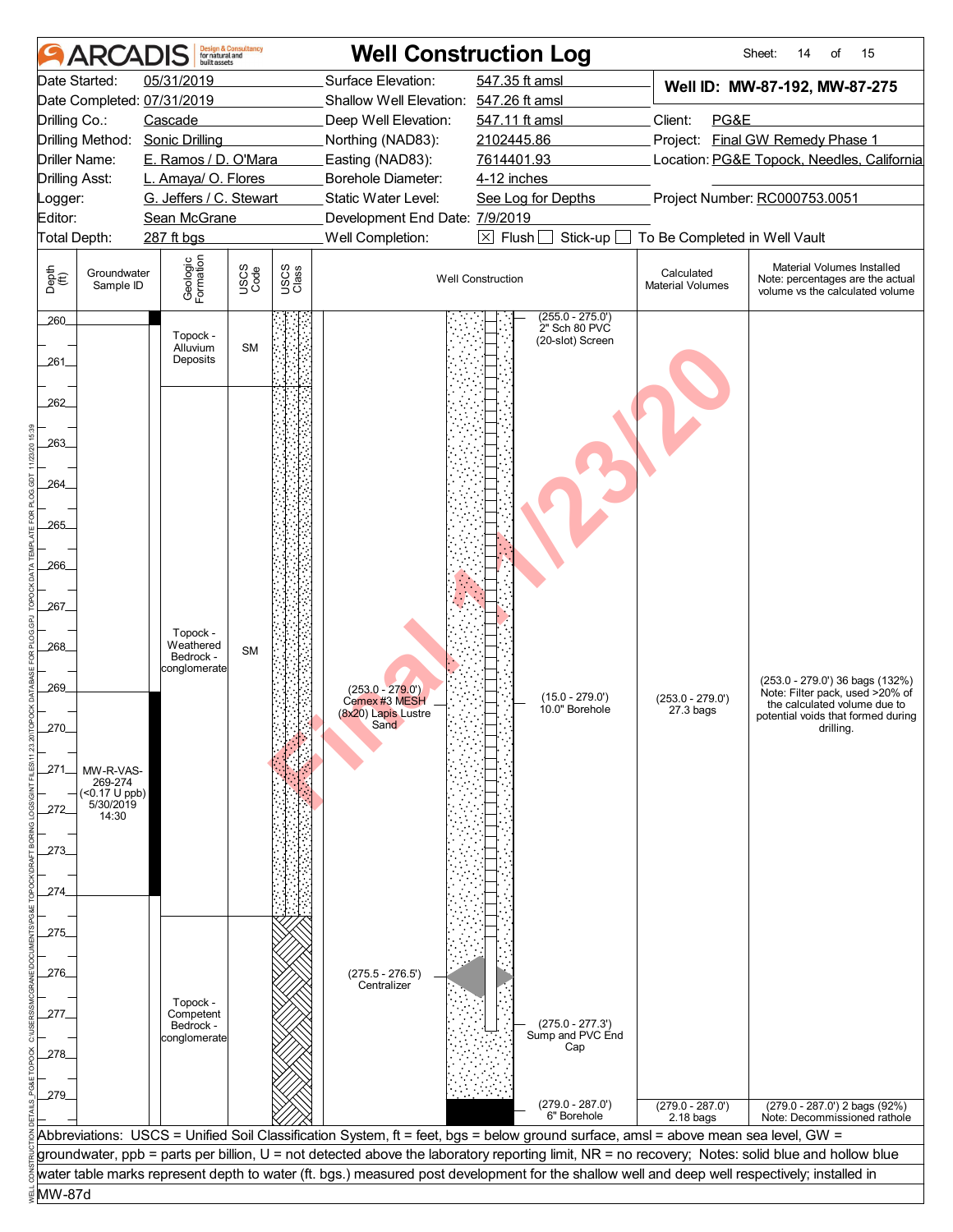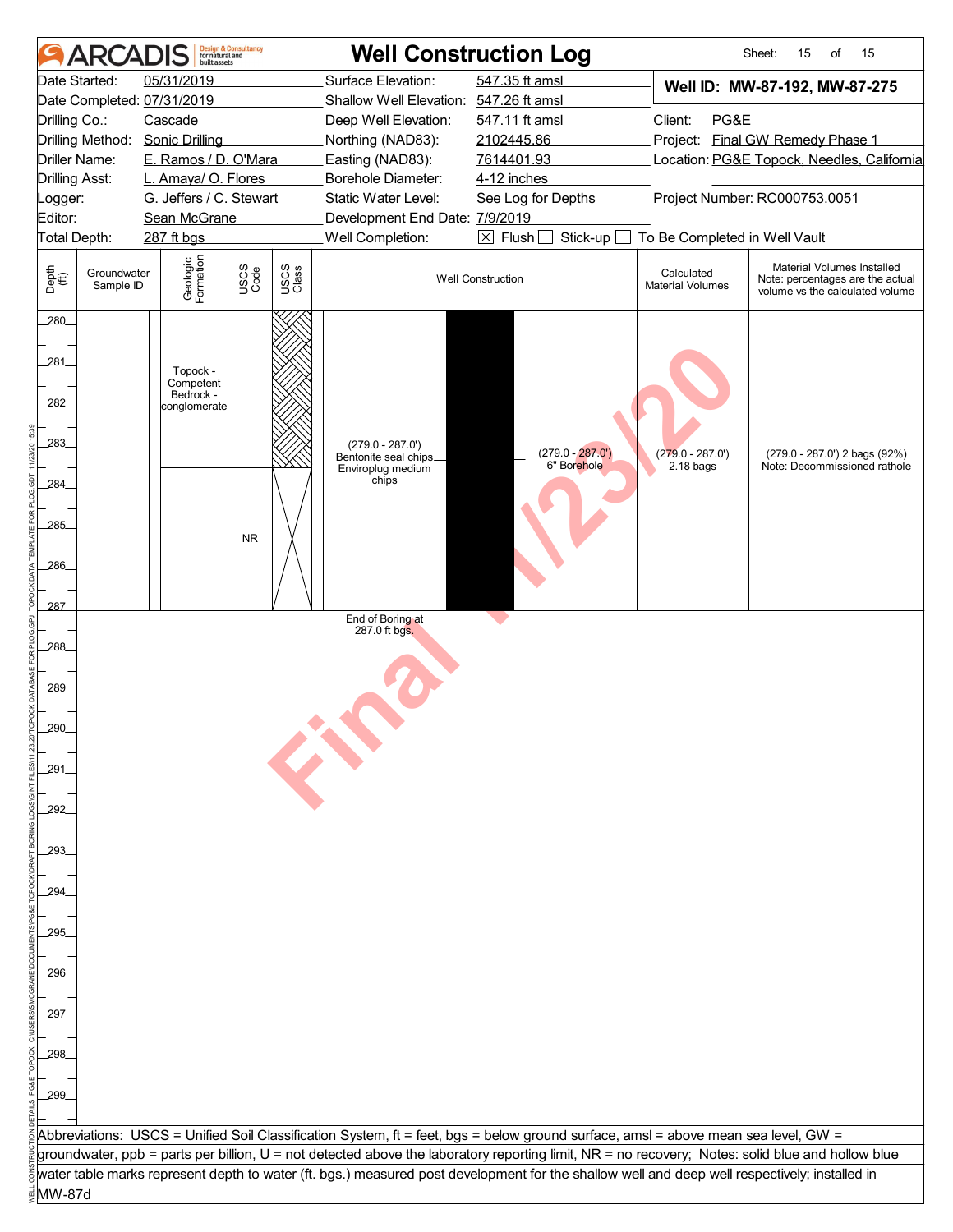|                                               |                  | <b>ARCADIS</b>                   | <b>Design &amp; Consultancy</b><br>for natural and<br>huilt assets |                                    |              | <b>Boring Log</b>  |                                                                                                                                                                                                                                                                                                                                       | Sheet:                                      | of                                                                          | 15                               |
|-----------------------------------------------|------------------|----------------------------------|--------------------------------------------------------------------|------------------------------------|--------------|--------------------|---------------------------------------------------------------------------------------------------------------------------------------------------------------------------------------------------------------------------------------------------------------------------------------------------------------------------------------|---------------------------------------------|-----------------------------------------------------------------------------|----------------------------------|
|                                               | Date Started:    | 05/11/2019                       |                                                                    |                                    |              | Surface Elevation: | 547.35 ft amsl                                                                                                                                                                                                                                                                                                                        | Boring No.: MW-87d                          |                                                                             |                                  |
| Date Completed:                               |                  | 06/04/2019                       |                                                                    |                                    |              | Northing (NAD83):  | 2102445.86                                                                                                                                                                                                                                                                                                                            |                                             |                                                                             |                                  |
| Drilling Co.:                                 |                  | Cascade                          |                                                                    |                                    |              | Easting (NAD83):   | 7614401.93                                                                                                                                                                                                                                                                                                                            | Client:<br>PG&E                             |                                                                             |                                  |
| Drilling Method:                              |                  | <b>Sonic Drilling</b>            |                                                                    |                                    | Total Depth: |                    | 287 ft bgs                                                                                                                                                                                                                                                                                                                            | Project:                                    | Final GW Remedy Phase 1                                                     |                                  |
| Drill Rig Type:                               |                  |                                  | <b>Prosonic Truck Mount</b>                                        |                                    |              | Borehole Diameter: | 4-12 inches                                                                                                                                                                                                                                                                                                                           | Location: PG&E Topock, Needles,             |                                                                             |                                  |
| <b>Driller Name:</b><br><b>Drilling Asst:</b> |                  |                                  | E. Ramos / D. O'Mara<br>L. Amaya/ O. Flores                        |                                    |              | Sampling Method:   | Depth to First Water: 91.1 ft bgs<br>4 inch x 10 ft Core Barrel                                                                                                                                                                                                                                                                       | California<br>Project Number: RC000753.0051 |                                                                             |                                  |
| Logger:                                       |                  |                                  | G. Jeffers / C. Stewart                                            |                                    |              | Sampling Interval: | Continuous                                                                                                                                                                                                                                                                                                                            |                                             |                                                                             |                                  |
| Editor:                                       |                  |                                  | Sean McGrane                                                       |                                    |              | Converted to Well: | $\overline{\times}$ Yes<br><b>No</b>                                                                                                                                                                                                                                                                                                  |                                             |                                                                             |                                  |
|                                               |                  |                                  |                                                                    |                                    |              |                    |                                                                                                                                                                                                                                                                                                                                       |                                             |                                                                             |                                  |
| Depth<br>$\widetilde{f(t)}$                   | Recovery<br>(in) | Sieve<br>Sample ID               | Groundwater<br>Sample ID                                           | Geologic<br>Formation              | USCS<br>Code | USCS<br>Class      | Soil Description                                                                                                                                                                                                                                                                                                                      |                                             | <b>Drilling Notes</b>                                                       | <b>Drilling Fluid</b>            |
| $1$ .<br>2<br>3                               | 60               |                                  |                                                                    |                                    |              |                    | (0.0 - 7.0') Topock - Alluvium Deposits; Silty sand with gravel<br>(SM); brown (10YR 5/3); very fine grained to very coarse grained,<br>angular to subround; little granules to very large pebbles, angular<br>to subround; little silt; trace angular to subround; dry; coarser<br>clasts compose of granite, basalt and metadiorite |                                             | $(0.0 - 5.0)$<br>Hand augered<br>to 5 feet bgs<br>for utility<br>clearance. | $(0.0 - 27.0')$<br>No water used |
|                                               |                  |                                  |                                                                    | Topock -<br>Alluvium<br>Deposits   | <b>SM</b>    |                    |                                                                                                                                                                                                                                                                                                                                       |                                             | $(3.5 - 5.0)$<br>Lost 12"<br>casing down<br>hole.                           |                                  |
| 5                                             |                  |                                  |                                                                    |                                    |              |                    |                                                                                                                                                                                                                                                                                                                                       |                                             |                                                                             |                                  |
|                                               |                  |                                  |                                                                    |                                    |              |                    |                                                                                                                                                                                                                                                                                                                                       |                                             |                                                                             |                                  |
| 6                                             | 24               |                                  |                                                                    |                                    |              |                    |                                                                                                                                                                                                                                                                                                                                       |                                             |                                                                             |                                  |
|                                               |                  |                                  |                                                                    |                                    |              |                    | (7.0 - 14.0') Topock - Alluvium Deposits; Well graded sand with                                                                                                                                                                                                                                                                       |                                             |                                                                             |                                  |
| 8                                             |                  |                                  |                                                                    |                                    |              |                    | silt and gravel (SW-SM); brown (10YR 5/3); very fine grained to<br>very coarse grained, angular to subround; little granules to very<br>large pebbles, angular to subangular; little silt; trace angular to<br>subangular; trace mica; coarser clasts composed of metadiorite;                                                        |                                             |                                                                             |                                  |
| 9                                             |                  |                                  |                                                                    |                                    |              |                    | dry                                                                                                                                                                                                                                                                                                                                   |                                             |                                                                             |                                  |
| .10.                                          |                  | No Sieve<br>Samples<br>Collected |                                                                    | Topock -                           |              |                    |                                                                                                                                                                                                                                                                                                                                       |                                             |                                                                             |                                  |
| .11                                           |                  |                                  |                                                                    | <b>Alluvium</b><br><b>Deposits</b> | SW-SM        |                    |                                                                                                                                                                                                                                                                                                                                       |                                             |                                                                             |                                  |
| .12 <sub>1</sub>                              | 84               |                                  |                                                                    |                                    |              |                    |                                                                                                                                                                                                                                                                                                                                       |                                             |                                                                             |                                  |
| .13.                                          |                  |                                  |                                                                    |                                    |              |                    |                                                                                                                                                                                                                                                                                                                                       |                                             | (13.0)<br>12 inch casing                                                    |                                  |
| 14                                            |                  |                                  |                                                                    |                                    |              |                    | $(14.0 - 17.0)$ No recovery (NR)                                                                                                                                                                                                                                                                                                      |                                             | started to fall<br>added 2 more<br>feet of casing<br>and set at 15          |                                  |
| .15.                                          |                  |                                  |                                                                    |                                    |              |                    |                                                                                                                                                                                                                                                                                                                                       |                                             | ft. bgs.                                                                    |                                  |
|                                               |                  |                                  |                                                                    |                                    | <b>NR</b>    |                    |                                                                                                                                                                                                                                                                                                                                       |                                             |                                                                             |                                  |
| .16.                                          |                  |                                  |                                                                    |                                    |              |                    |                                                                                                                                                                                                                                                                                                                                       |                                             |                                                                             |                                  |
|                                               |                  |                                  |                                                                    |                                    |              |                    |                                                                                                                                                                                                                                                                                                                                       |                                             |                                                                             |                                  |
| .17                                           |                  |                                  |                                                                    |                                    |              |                    | (17.0 - 19.0') Topock - Alluvium Deposits; Silty sand with gravel                                                                                                                                                                                                                                                                     |                                             |                                                                             |                                  |
| 18                                            | 120              |                                  |                                                                    | Topock -<br>Alluvium<br>Deposits   | <b>SM</b>    |                    | (SM); brown (10YR 5/3); very fine grained to very coarse grained,<br>angular to subround; some granules to very large pebbles, angular<br>to subangular; little silt; trace angular to subangular; trace mica;<br>coarser clasts composed of metadiorite; dry; iron oxide staining                                                    |                                             |                                                                             |                                  |
| .19.                                          |                  |                                  |                                                                    | Topock -<br>Alluvium<br>Deposits   | SW-SM        |                    | (19.0 - 21.0') Topock - Alluvium Deposits; Well graded sand with<br>silt and gravel (SW-SM); brown (10YR 5/3); very fine grained to<br>very coarse grained, angular to subround; some granules to very                                                                                                                                |                                             |                                                                             |                                  |
|                                               |                  |                                  |                                                                    |                                    |              |                    | Abbreviations: USCS = Unified Soil Classification System, ft = feet, bgs = below ground surface, amsl = above mean sea level, GW =                                                                                                                                                                                                    |                                             |                                                                             |                                  |
|                                               |                  |                                  |                                                                    |                                    |              |                    | groundwater, ppb = parts per billion, U = not detected above the laboratory reporting limit, NR = no recovery; Notes: blue water table symbol                                                                                                                                                                                         |                                             |                                                                             |                                  |
|                                               |                  |                                  |                                                                    |                                    |              |                    | represents depth to water measured during the first VAS interval; apparent partial recoveries can be the result of potential compaction of sediments                                                                                                                                                                                  |                                             |                                                                             |                                  |
|                                               |                  |                                  | in the core bag; wells MW-87-192, MW-87-275 installed in borehole  |                                    |              |                    |                                                                                                                                                                                                                                                                                                                                       |                                             |                                                                             |                                  |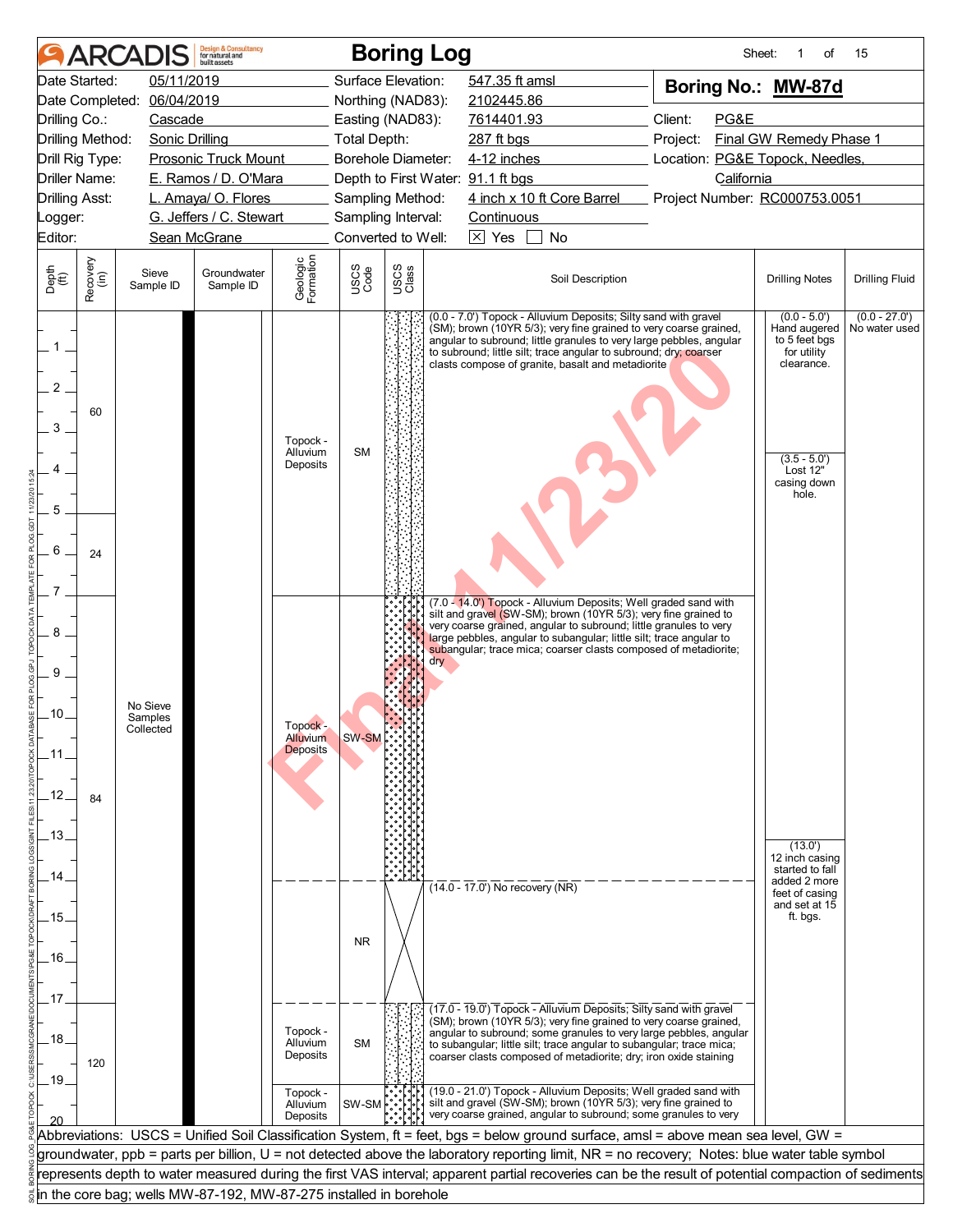|                       |                  | <b>ARCADIS</b>        | <b>Design &amp; Consultancy</b><br>for natural and<br>built assets |                                  |                     |                           | <b>Boring Log</b>                                                                                                                                                         | Sheet:                          | 2<br>οf                             | 15                                |
|-----------------------|------------------|-----------------------|--------------------------------------------------------------------|----------------------------------|---------------------|---------------------------|---------------------------------------------------------------------------------------------------------------------------------------------------------------------------|---------------------------------|-------------------------------------|-----------------------------------|
|                       | Date Started:    | 05/11/2019            |                                                                    |                                  | Surface Elevation:  |                           | 547.35 ft amsl                                                                                                                                                            | Boring No.: MW-87d              |                                     |                                   |
|                       | Date Completed:  | 06/04/2019            |                                                                    |                                  | Northing (NAD83):   |                           | 2102445.86                                                                                                                                                                |                                 |                                     |                                   |
| Drilling Co.:         |                  | Cascade               |                                                                    |                                  | Easting (NAD83):    |                           | 7614401.93                                                                                                                                                                | Client:<br>PG&E                 |                                     |                                   |
|                       | Drilling Method: | <b>Sonic Drilling</b> |                                                                    |                                  | <b>Total Depth:</b> |                           | 287 ft bgs                                                                                                                                                                | Project:                        | Final GW Remedy Phase 1             |                                   |
|                       | Drill Rig Type:  |                       | <b>Prosonic Truck Mount</b>                                        |                                  | Borehole Diameter:  |                           | 4-12 inches                                                                                                                                                               | Location: PG&E Topock, Needles, |                                     |                                   |
|                       | Driller Name:    |                       | E. Ramos / D. O'Mara                                               |                                  |                     |                           | Depth to First Water: 91.1 ft bgs                                                                                                                                         | California                      |                                     |                                   |
| <b>Drilling Asst:</b> |                  |                       | L. Amaya/ O. Flores                                                |                                  | Sampling Method:    |                           | 4 inch x 10 ft Core Barrel                                                                                                                                                | Project Number: RC000753.0051   |                                     |                                   |
| _ogger:               |                  |                       | G. Jeffers / C. Stewart                                            |                                  | Sampling Interval:  |                           | Continuous                                                                                                                                                                |                                 |                                     |                                   |
| Editor:               |                  |                       | Sean McGrane                                                       |                                  | Converted to Well:  |                           | $\boxed{\times}$ Yes<br>$\mathbf{L}$<br>No                                                                                                                                |                                 |                                     |                                   |
| Depth<br>(ft)         | Recovery<br>(in) | Sieve<br>Sample ID    | Groundwater<br>Sample ID                                           | Geologic<br>Formation            | USCS<br>Code        | USCS<br>Class             | Soil Description                                                                                                                                                          |                                 | <b>Drilling Notes</b>               | <b>Drilling Fluid</b>             |
|                       |                  |                       |                                                                    | Topock -<br>Alluvium<br>Deposits | SW-SM               |                           | large pebbles, angular to subangular; little silt; trace angular to<br>subangular; trace boulders, subangular; trace mica; coarser clasts<br>composed of metadiorite; dry |                                 |                                     |                                   |
| 21.                   |                  |                       |                                                                    |                                  |                     |                           | (21.0 - 24.0') Topock - Alluvium Deposits; Silty sand with gravel                                                                                                         |                                 |                                     |                                   |
|                       |                  |                       |                                                                    |                                  |                     |                           | (SM); brown (10YR 5/3); very fine grained to very coarse grained,<br>angular to subround; some granules to very large pebbles, angular                                    |                                 |                                     |                                   |
| 22.                   |                  |                       |                                                                    | Topock -                         |                     |                           | to subangular; little silt; trace angular to subangular; trace mica;<br>coarser clasts composed of metadiorite; dry                                                       |                                 |                                     |                                   |
|                       |                  |                       |                                                                    | Alluvium<br>Deposits             | <b>SM</b>           |                           |                                                                                                                                                                           |                                 |                                     |                                   |
| 23.                   |                  |                       |                                                                    |                                  |                     |                           |                                                                                                                                                                           |                                 |                                     |                                   |
|                       | 120              |                       |                                                                    |                                  |                     |                           |                                                                                                                                                                           |                                 |                                     |                                   |
| 24.                   |                  |                       |                                                                    |                                  |                     |                           | (24.0 - 33.0') Topock - Alluvium Deposits; Well graded sand with                                                                                                          |                                 |                                     |                                   |
| 25.                   |                  |                       |                                                                    |                                  |                     |                           | silt and gravel (SW-SM); brown (10YR 5/3); very fine grained to<br>very coarse grained, angular to subround; some granules to very                                        |                                 |                                     |                                   |
|                       |                  |                       |                                                                    |                                  |                     |                           | large pebbles, angular to subangular; little silt; trace angular to<br>subangular; trace mica; coarser clasts composed of metadiorite;                                    |                                 |                                     |                                   |
| $26-$                 |                  |                       |                                                                    |                                  |                     |                           | dry                                                                                                                                                                       |                                 |                                     |                                   |
|                       |                  |                       |                                                                    |                                  |                     |                           |                                                                                                                                                                           |                                 |                                     |                                   |
| 27.                   |                  |                       |                                                                    |                                  |                     |                           |                                                                                                                                                                           |                                 |                                     |                                   |
|                       |                  |                       |                                                                    |                                  |                     |                           |                                                                                                                                                                           |                                 | $(27.0 - 32.0')$<br>Core barrel     | $(27.0 - 32.0')$<br>10 gallons of |
| 28.                   |                  |                       |                                                                    |                                  |                     |                           |                                                                                                                                                                           |                                 | and sediments<br>in core hot,       | water used; 0<br>gallons of       |
|                       |                  |                       |                                                                    | Topock -<br>Alluvium             | SW-SM               |                           |                                                                                                                                                                           |                                 | slow drilling                       | water                             |
| 29.                   |                  |                       |                                                                    | Deposits                         |                     |                           | (28.5'); pulverized boulder                                                                                                                                               |                                 | due to tight<br>formation and       | recovered; 10<br>gallons of       |
|                       | 60               |                       |                                                                    |                                  |                     |                           | (29'); and granules to very large pebbles, angular to subangular;<br>decrease in sand                                                                                     |                                 | soils falling out<br>of core during | water lost                        |
| 30.                   |                  | No Sieve<br>Samples   |                                                                    |                                  |                     |                           |                                                                                                                                                                           |                                 | clean out runs.                     |                                   |
|                       |                  | Collected             |                                                                    |                                  |                     |                           |                                                                                                                                                                           |                                 |                                     |                                   |
| .31                   |                  |                       |                                                                    |                                  |                     |                           |                                                                                                                                                                           |                                 |                                     |                                   |
|                       |                  |                       |                                                                    |                                  |                     |                           |                                                                                                                                                                           |                                 |                                     |                                   |
| 32.                   |                  |                       |                                                                    |                                  |                     |                           |                                                                                                                                                                           |                                 |                                     |                                   |
|                       |                  |                       |                                                                    |                                  |                     |                           | (32'); some granules to very large pebbles, angular to subangular;<br>increase in sand                                                                                    |                                 | $(32.0 - 37.0')$<br>Core barrel     | $(32.0 - 37.0')$<br>5 gallons of  |
| .33.                  |                  |                       |                                                                    |                                  |                     |                           | (33.0 - 35.0') Topock - Alluvium Deposits; Well graded sand with                                                                                                          |                                 | and sediments<br>in core hot,       | water used; 0<br>qallons of       |
|                       |                  |                       |                                                                    |                                  |                     |                           | gravel (SW); brown (10YR 5/3); very fine grained to very coarse                                                                                                           |                                 | slow drilling<br>due to tight       | water<br>recovered: 5             |
| 34.                   |                  |                       |                                                                    | Topock -<br>Alluvium             | SW                  |                           | grained, angular to subround; some granules to very large<br>pebbles, angular to subangular; trace silt; trace mica; coarser                                              |                                 | formation and<br>soils falling out  | gallons of<br>water lost          |
|                       | 36               |                       |                                                                    | Deposits                         |                     | $\tilde{\omega}$ .<br>ઃંં | clasts composed of metadiorite; dry                                                                                                                                       |                                 | of core during                      |                                   |
| 35.                   |                  |                       |                                                                    |                                  |                     |                           | $(35.0 - 37.0)$ No recovery (NR)                                                                                                                                          |                                 | clean out runs.                     |                                   |
|                       |                  |                       |                                                                    |                                  |                     |                           |                                                                                                                                                                           |                                 |                                     |                                   |
| .36.                  |                  |                       |                                                                    |                                  | <b>NR</b>           |                           |                                                                                                                                                                           |                                 |                                     |                                   |
|                       |                  |                       |                                                                    |                                  |                     |                           |                                                                                                                                                                           |                                 |                                     |                                   |
| 37.                   |                  |                       |                                                                    |                                  |                     |                           | (37.0 - 41.0') Topock - Alluvium Deposits; Silty sand with gravel                                                                                                         |                                 | $(37.0 - 47.0')$                    | $(37.0 - 42.0')$                  |
|                       |                  |                       |                                                                    |                                  |                     |                           | (SM); brown (10YR 5/3); very fine grained to very coarse grained,<br>angular to subround; some silt; little granules to very large                                        |                                 | Slow drilling<br>due to tight       | 5 gallons of<br>water used; 0     |
| 38.                   |                  |                       |                                                                    | Topock -                         |                     |                           | pebbles, angular to subangular; trace clay; trace mica; coarser                                                                                                           |                                 | formation and                       | qallons of                        |
|                       | 60               |                       |                                                                    | Alluvium                         | <b>SM</b>           |                           | clasts composed of metadiorite; dry                                                                                                                                       |                                 | soils falling out<br>of core during | water<br>recovered; 5             |
| .39.                  |                  |                       |                                                                    | Deposits                         |                     |                           |                                                                                                                                                                           |                                 | clean out runs.                     | qallons of<br>water lost          |
|                       |                  |                       |                                                                    |                                  |                     |                           |                                                                                                                                                                           |                                 |                                     |                                   |
|                       |                  |                       |                                                                    |                                  |                     |                           | Abbreviations: USCS = Unified Soil Classification System, ft = feet, bgs = below ground surface, amsl = above mean sea level, GW =                                        |                                 |                                     |                                   |
|                       |                  |                       |                                                                    |                                  |                     |                           | groundwater, ppb = parts per billion, U = not detected above the laboratory reporting limit, NR = no recovery; Notes: blue water table symbol                             |                                 |                                     |                                   |
|                       |                  |                       |                                                                    |                                  |                     |                           | represents depth to water measured during the first VAS interval; apparent partial recoveries can be the result of potential compaction of sediments                      |                                 |                                     |                                   |
|                       |                  |                       | in the core bag; wells MW-87-192, MW-87-275 installed in borehole  |                                  |                     |                           |                                                                                                                                                                           |                                 |                                     |                                   |
|                       |                  |                       |                                                                    |                                  |                     |                           |                                                                                                                                                                           |                                 |                                     |                                   |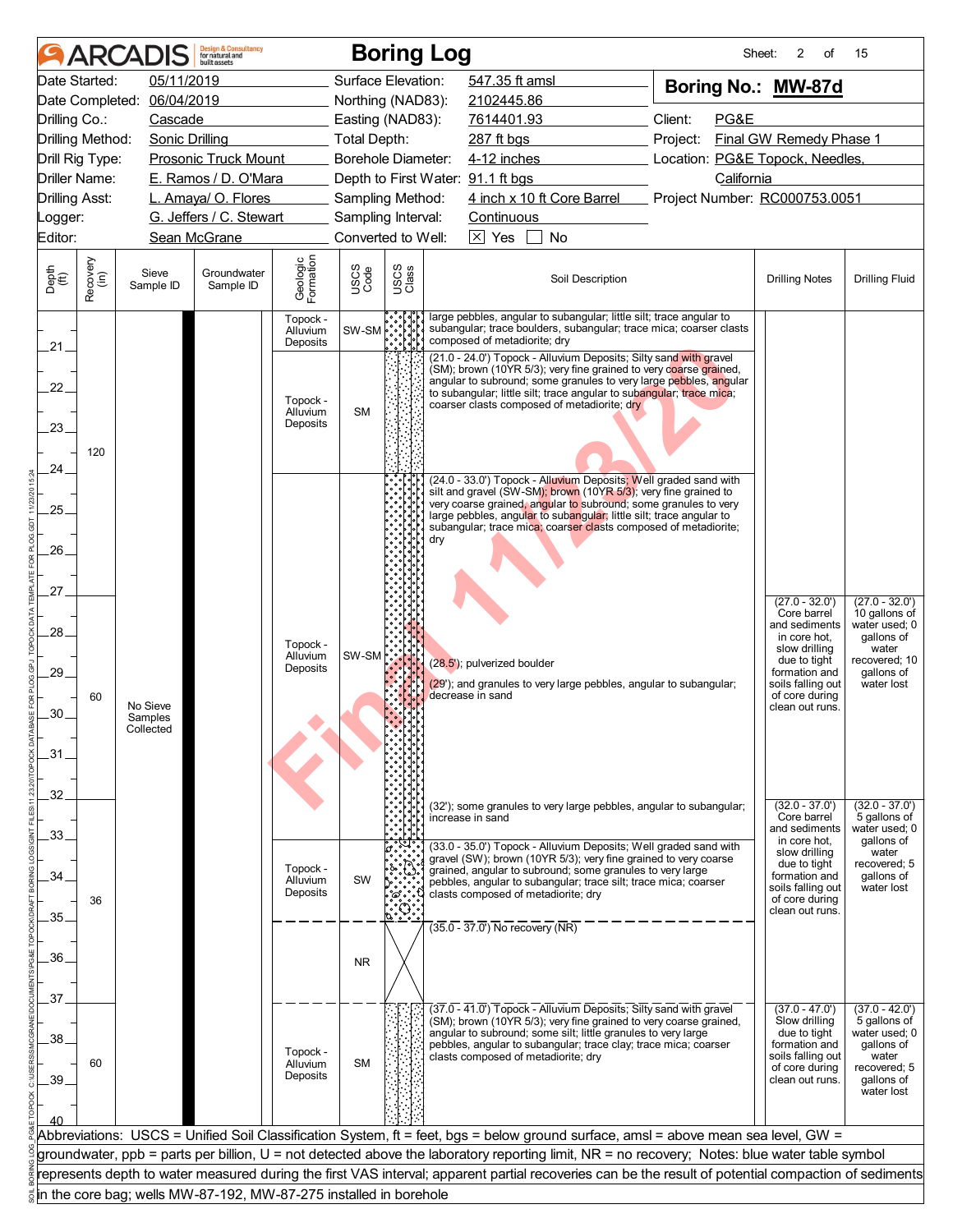| Date Started:<br>05/11/2019<br>Surface Elevation:<br>547.35 ft amsl<br>Boring No.: MW-87d<br>06/04/2019<br>Date Completed:<br>Northing (NAD83):<br>2102445.86<br>Client:<br>PG&E<br>Drilling Co.:<br>Cascade<br>Easting (NAD83):<br>7614401.93<br>Final GW Remedy Phase 1<br>Drilling Method:<br><b>Sonic Drilling</b><br>Total Depth:<br>287 ft bgs<br>Project:<br>Borehole Diameter:<br>Location: PG&E Topock, Needles,<br>Drill Rig Type:<br><b>Prosonic Truck Mount</b><br>4-12 inches<br>Driller Name:<br>E. Ramos / D. O'Mara<br>California<br>Depth to First Water: 91.1 ft bgs<br>4 inch x 10 ft Core Barrel<br><b>Drilling Asst:</b><br>L. Amaya/ O. Flores<br>Sampling Method:<br>Project Number: RC000753.0051<br>G. Jeffers / C. Stewart<br>Sampling Interval:<br>Continuous<br>_ogger:<br>Converted to Well:<br>$\overline{\times}$ Yes<br>No<br>Editor:<br>Sean McGrane<br>$\perp$<br>Geologic<br>Formation<br>Recovery<br>(in)<br>USCS<br>Class<br>USCS<br>Code<br>Depth<br>(ft)<br>Sieve<br>Groundwater<br>Soil Description<br><b>Drilling Notes</b><br><b>Drilling Fluid</b><br>Sample ID<br>Sample ID<br>Topock -<br><b>SM</b><br>Alluvium<br>Deposits<br>.41.<br>60<br>(41.0 - 47.0') Topock - Alluvium Deposits; Well graded sand with<br>silt and gravel (SW-SM); brown (10YR 5/3); very fine grained to<br>very coarse grained, angular to subround; some granules to very<br>42.<br>large pebbles, angular to subangular; little silt; trace mica; coarser<br>clasts composed of metadiorite; dry; trace oxidized staining.<br>No water used<br>43.<br>Topock -<br>44.<br>SW-SM<br>Alluvium<br>Deposits<br>60<br>45.<br>46<br>47.<br>$(47.0 - 52.0')$<br>(47.0 - 50.0') No recovery (NR); core bag broke soils fell into<br>Drill rods<br>hopper<br>chattering,<br>48.<br>slow drilling<br>due to tight<br><b>NR</b><br>formation and<br>49.<br>soils falling out<br>of core during<br>clean out runs.<br>No Sieve<br>50.<br>Samples<br>िर्ी[- अपना पहले पर पहले पर पहले उनके प्राप्त हैं। अपना प्राप्त के बाद पर पहले पर प्राप्त के सुर्ग (50.0 - 57.0<br>Collected<br>silt and gravel (SW-SM); brown (10YR 5/3); very fine grained to<br>48<br>very coarse grained, angular to subangular; little granules to very<br>51<br>large pebbles, angular to subangular; little silt; trace clay; trace<br>mica; coarser clasts composed of metadiorite; dry<br>.52.<br>$(52.0 - 54.0')$<br>Slow drilling<br>due to tight<br>.53.<br>formation and<br>Topock -<br>soils falling out<br>SW-SM<br>Alluvium<br>of core during<br>Deposits<br>clean out runs.<br>54<br>(54.0 - 57.0'); some granules to very large pebbles, angular to<br>$(54.0 - 72.0')$<br>subangular; decrease in sand, no clay<br>Drill rods<br>chattering,<br>.55<br>slow drilling<br>due to tight<br>36<br>formation and<br>56.<br>soils falling out<br>of core during<br>clean out runs.<br>57<br>$(57.0 - 60.0)$ No recovery (NR); see drilling notes<br>$(57.0 - 60.0')$<br>Core bag<br>broke, core<br>.58<br>lost in hopper.<br><b>NR</b><br>24<br>.59.<br>Abbreviations: USCS = Unified Soil Classification System, ft = feet, bgs = below ground surface, amsl = above mean sea level, GW =<br>groundwater, ppb = parts per billion, U = not detected above the laboratory reporting limit, NR = no recovery; Notes: blue water table symbol<br>represents depth to water measured during the first VAS interval; apparent partial recoveries can be the result of potential compaction of sediments |  | <b>ARCADIS</b> | <b>Design &amp; Consultancy</b><br>for natural and<br><b>built</b> assets |  | <b>Boring Log</b> | Sheet: | 3<br>οf | 15                |
|-------------------------------------------------------------------------------------------------------------------------------------------------------------------------------------------------------------------------------------------------------------------------------------------------------------------------------------------------------------------------------------------------------------------------------------------------------------------------------------------------------------------------------------------------------------------------------------------------------------------------------------------------------------------------------------------------------------------------------------------------------------------------------------------------------------------------------------------------------------------------------------------------------------------------------------------------------------------------------------------------------------------------------------------------------------------------------------------------------------------------------------------------------------------------------------------------------------------------------------------------------------------------------------------------------------------------------------------------------------------------------------------------------------------------------------------------------------------------------------------------------------------------------------------------------------------------------------------------------------------------------------------------------------------------------------------------------------------------------------------------------------------------------------------------------------------------------------------------------------------------------------------------------------------------------------------------------------------------------------------------------------------------------------------------------------------------------------------------------------------------------------------------------------------------------------------------------------------------------------------------------------------------------------------------------------------------------------------------------------------------------------------------------------------------------------------------------------------------------------------------------------------------------------------------------------------------------------------------------------------------------------------------------------------------------------------------------------------------------------------------------------------------------------------------------------------------------------------------------------------------------------------------------------------------------------------------------------------------------------------------------------------------------------------------------------------------------------------------------------------------------------------------------------------------------------------------------------------------------------------------------------------------------------------------------------------------------------------------------------------------------------------------------------------------------------------------------------------------------------------------|--|----------------|---------------------------------------------------------------------------|--|-------------------|--------|---------|-------------------|
|                                                                                                                                                                                                                                                                                                                                                                                                                                                                                                                                                                                                                                                                                                                                                                                                                                                                                                                                                                                                                                                                                                                                                                                                                                                                                                                                                                                                                                                                                                                                                                                                                                                                                                                                                                                                                                                                                                                                                                                                                                                                                                                                                                                                                                                                                                                                                                                                                                                                                                                                                                                                                                                                                                                                                                                                                                                                                                                                                                                                                                                                                                                                                                                                                                                                                                                                                                                                                                                                                                 |  |                |                                                                           |  |                   |        |         |                   |
|                                                                                                                                                                                                                                                                                                                                                                                                                                                                                                                                                                                                                                                                                                                                                                                                                                                                                                                                                                                                                                                                                                                                                                                                                                                                                                                                                                                                                                                                                                                                                                                                                                                                                                                                                                                                                                                                                                                                                                                                                                                                                                                                                                                                                                                                                                                                                                                                                                                                                                                                                                                                                                                                                                                                                                                                                                                                                                                                                                                                                                                                                                                                                                                                                                                                                                                                                                                                                                                                                                 |  |                |                                                                           |  |                   |        |         |                   |
|                                                                                                                                                                                                                                                                                                                                                                                                                                                                                                                                                                                                                                                                                                                                                                                                                                                                                                                                                                                                                                                                                                                                                                                                                                                                                                                                                                                                                                                                                                                                                                                                                                                                                                                                                                                                                                                                                                                                                                                                                                                                                                                                                                                                                                                                                                                                                                                                                                                                                                                                                                                                                                                                                                                                                                                                                                                                                                                                                                                                                                                                                                                                                                                                                                                                                                                                                                                                                                                                                                 |  |                |                                                                           |  |                   |        |         |                   |
|                                                                                                                                                                                                                                                                                                                                                                                                                                                                                                                                                                                                                                                                                                                                                                                                                                                                                                                                                                                                                                                                                                                                                                                                                                                                                                                                                                                                                                                                                                                                                                                                                                                                                                                                                                                                                                                                                                                                                                                                                                                                                                                                                                                                                                                                                                                                                                                                                                                                                                                                                                                                                                                                                                                                                                                                                                                                                                                                                                                                                                                                                                                                                                                                                                                                                                                                                                                                                                                                                                 |  |                |                                                                           |  |                   |        |         |                   |
|                                                                                                                                                                                                                                                                                                                                                                                                                                                                                                                                                                                                                                                                                                                                                                                                                                                                                                                                                                                                                                                                                                                                                                                                                                                                                                                                                                                                                                                                                                                                                                                                                                                                                                                                                                                                                                                                                                                                                                                                                                                                                                                                                                                                                                                                                                                                                                                                                                                                                                                                                                                                                                                                                                                                                                                                                                                                                                                                                                                                                                                                                                                                                                                                                                                                                                                                                                                                                                                                                                 |  |                |                                                                           |  |                   |        |         |                   |
|                                                                                                                                                                                                                                                                                                                                                                                                                                                                                                                                                                                                                                                                                                                                                                                                                                                                                                                                                                                                                                                                                                                                                                                                                                                                                                                                                                                                                                                                                                                                                                                                                                                                                                                                                                                                                                                                                                                                                                                                                                                                                                                                                                                                                                                                                                                                                                                                                                                                                                                                                                                                                                                                                                                                                                                                                                                                                                                                                                                                                                                                                                                                                                                                                                                                                                                                                                                                                                                                                                 |  |                |                                                                           |  |                   |        |         |                   |
|                                                                                                                                                                                                                                                                                                                                                                                                                                                                                                                                                                                                                                                                                                                                                                                                                                                                                                                                                                                                                                                                                                                                                                                                                                                                                                                                                                                                                                                                                                                                                                                                                                                                                                                                                                                                                                                                                                                                                                                                                                                                                                                                                                                                                                                                                                                                                                                                                                                                                                                                                                                                                                                                                                                                                                                                                                                                                                                                                                                                                                                                                                                                                                                                                                                                                                                                                                                                                                                                                                 |  |                |                                                                           |  |                   |        |         |                   |
|                                                                                                                                                                                                                                                                                                                                                                                                                                                                                                                                                                                                                                                                                                                                                                                                                                                                                                                                                                                                                                                                                                                                                                                                                                                                                                                                                                                                                                                                                                                                                                                                                                                                                                                                                                                                                                                                                                                                                                                                                                                                                                                                                                                                                                                                                                                                                                                                                                                                                                                                                                                                                                                                                                                                                                                                                                                                                                                                                                                                                                                                                                                                                                                                                                                                                                                                                                                                                                                                                                 |  |                |                                                                           |  |                   |        |         |                   |
|                                                                                                                                                                                                                                                                                                                                                                                                                                                                                                                                                                                                                                                                                                                                                                                                                                                                                                                                                                                                                                                                                                                                                                                                                                                                                                                                                                                                                                                                                                                                                                                                                                                                                                                                                                                                                                                                                                                                                                                                                                                                                                                                                                                                                                                                                                                                                                                                                                                                                                                                                                                                                                                                                                                                                                                                                                                                                                                                                                                                                                                                                                                                                                                                                                                                                                                                                                                                                                                                                                 |  |                |                                                                           |  |                   |        |         |                   |
|                                                                                                                                                                                                                                                                                                                                                                                                                                                                                                                                                                                                                                                                                                                                                                                                                                                                                                                                                                                                                                                                                                                                                                                                                                                                                                                                                                                                                                                                                                                                                                                                                                                                                                                                                                                                                                                                                                                                                                                                                                                                                                                                                                                                                                                                                                                                                                                                                                                                                                                                                                                                                                                                                                                                                                                                                                                                                                                                                                                                                                                                                                                                                                                                                                                                                                                                                                                                                                                                                                 |  |                |                                                                           |  |                   |        |         |                   |
|                                                                                                                                                                                                                                                                                                                                                                                                                                                                                                                                                                                                                                                                                                                                                                                                                                                                                                                                                                                                                                                                                                                                                                                                                                                                                                                                                                                                                                                                                                                                                                                                                                                                                                                                                                                                                                                                                                                                                                                                                                                                                                                                                                                                                                                                                                                                                                                                                                                                                                                                                                                                                                                                                                                                                                                                                                                                                                                                                                                                                                                                                                                                                                                                                                                                                                                                                                                                                                                                                                 |  |                |                                                                           |  |                   |        |         |                   |
|                                                                                                                                                                                                                                                                                                                                                                                                                                                                                                                                                                                                                                                                                                                                                                                                                                                                                                                                                                                                                                                                                                                                                                                                                                                                                                                                                                                                                                                                                                                                                                                                                                                                                                                                                                                                                                                                                                                                                                                                                                                                                                                                                                                                                                                                                                                                                                                                                                                                                                                                                                                                                                                                                                                                                                                                                                                                                                                                                                                                                                                                                                                                                                                                                                                                                                                                                                                                                                                                                                 |  |                |                                                                           |  |                   |        |         |                   |
|                                                                                                                                                                                                                                                                                                                                                                                                                                                                                                                                                                                                                                                                                                                                                                                                                                                                                                                                                                                                                                                                                                                                                                                                                                                                                                                                                                                                                                                                                                                                                                                                                                                                                                                                                                                                                                                                                                                                                                                                                                                                                                                                                                                                                                                                                                                                                                                                                                                                                                                                                                                                                                                                                                                                                                                                                                                                                                                                                                                                                                                                                                                                                                                                                                                                                                                                                                                                                                                                                                 |  |                |                                                                           |  |                   |        |         |                   |
|                                                                                                                                                                                                                                                                                                                                                                                                                                                                                                                                                                                                                                                                                                                                                                                                                                                                                                                                                                                                                                                                                                                                                                                                                                                                                                                                                                                                                                                                                                                                                                                                                                                                                                                                                                                                                                                                                                                                                                                                                                                                                                                                                                                                                                                                                                                                                                                                                                                                                                                                                                                                                                                                                                                                                                                                                                                                                                                                                                                                                                                                                                                                                                                                                                                                                                                                                                                                                                                                                                 |  |                |                                                                           |  |                   |        |         |                   |
|                                                                                                                                                                                                                                                                                                                                                                                                                                                                                                                                                                                                                                                                                                                                                                                                                                                                                                                                                                                                                                                                                                                                                                                                                                                                                                                                                                                                                                                                                                                                                                                                                                                                                                                                                                                                                                                                                                                                                                                                                                                                                                                                                                                                                                                                                                                                                                                                                                                                                                                                                                                                                                                                                                                                                                                                                                                                                                                                                                                                                                                                                                                                                                                                                                                                                                                                                                                                                                                                                                 |  |                |                                                                           |  |                   |        |         | $(42.0 - 270.0')$ |
|                                                                                                                                                                                                                                                                                                                                                                                                                                                                                                                                                                                                                                                                                                                                                                                                                                                                                                                                                                                                                                                                                                                                                                                                                                                                                                                                                                                                                                                                                                                                                                                                                                                                                                                                                                                                                                                                                                                                                                                                                                                                                                                                                                                                                                                                                                                                                                                                                                                                                                                                                                                                                                                                                                                                                                                                                                                                                                                                                                                                                                                                                                                                                                                                                                                                                                                                                                                                                                                                                                 |  |                |                                                                           |  |                   |        |         |                   |
|                                                                                                                                                                                                                                                                                                                                                                                                                                                                                                                                                                                                                                                                                                                                                                                                                                                                                                                                                                                                                                                                                                                                                                                                                                                                                                                                                                                                                                                                                                                                                                                                                                                                                                                                                                                                                                                                                                                                                                                                                                                                                                                                                                                                                                                                                                                                                                                                                                                                                                                                                                                                                                                                                                                                                                                                                                                                                                                                                                                                                                                                                                                                                                                                                                                                                                                                                                                                                                                                                                 |  |                |                                                                           |  |                   |        |         |                   |
|                                                                                                                                                                                                                                                                                                                                                                                                                                                                                                                                                                                                                                                                                                                                                                                                                                                                                                                                                                                                                                                                                                                                                                                                                                                                                                                                                                                                                                                                                                                                                                                                                                                                                                                                                                                                                                                                                                                                                                                                                                                                                                                                                                                                                                                                                                                                                                                                                                                                                                                                                                                                                                                                                                                                                                                                                                                                                                                                                                                                                                                                                                                                                                                                                                                                                                                                                                                                                                                                                                 |  |                |                                                                           |  |                   |        |         |                   |
|                                                                                                                                                                                                                                                                                                                                                                                                                                                                                                                                                                                                                                                                                                                                                                                                                                                                                                                                                                                                                                                                                                                                                                                                                                                                                                                                                                                                                                                                                                                                                                                                                                                                                                                                                                                                                                                                                                                                                                                                                                                                                                                                                                                                                                                                                                                                                                                                                                                                                                                                                                                                                                                                                                                                                                                                                                                                                                                                                                                                                                                                                                                                                                                                                                                                                                                                                                                                                                                                                                 |  |                |                                                                           |  |                   |        |         |                   |
|                                                                                                                                                                                                                                                                                                                                                                                                                                                                                                                                                                                                                                                                                                                                                                                                                                                                                                                                                                                                                                                                                                                                                                                                                                                                                                                                                                                                                                                                                                                                                                                                                                                                                                                                                                                                                                                                                                                                                                                                                                                                                                                                                                                                                                                                                                                                                                                                                                                                                                                                                                                                                                                                                                                                                                                                                                                                                                                                                                                                                                                                                                                                                                                                                                                                                                                                                                                                                                                                                                 |  |                |                                                                           |  |                   |        |         |                   |
|                                                                                                                                                                                                                                                                                                                                                                                                                                                                                                                                                                                                                                                                                                                                                                                                                                                                                                                                                                                                                                                                                                                                                                                                                                                                                                                                                                                                                                                                                                                                                                                                                                                                                                                                                                                                                                                                                                                                                                                                                                                                                                                                                                                                                                                                                                                                                                                                                                                                                                                                                                                                                                                                                                                                                                                                                                                                                                                                                                                                                                                                                                                                                                                                                                                                                                                                                                                                                                                                                                 |  |                |                                                                           |  |                   |        |         |                   |
|                                                                                                                                                                                                                                                                                                                                                                                                                                                                                                                                                                                                                                                                                                                                                                                                                                                                                                                                                                                                                                                                                                                                                                                                                                                                                                                                                                                                                                                                                                                                                                                                                                                                                                                                                                                                                                                                                                                                                                                                                                                                                                                                                                                                                                                                                                                                                                                                                                                                                                                                                                                                                                                                                                                                                                                                                                                                                                                                                                                                                                                                                                                                                                                                                                                                                                                                                                                                                                                                                                 |  |                |                                                                           |  |                   |        |         |                   |
|                                                                                                                                                                                                                                                                                                                                                                                                                                                                                                                                                                                                                                                                                                                                                                                                                                                                                                                                                                                                                                                                                                                                                                                                                                                                                                                                                                                                                                                                                                                                                                                                                                                                                                                                                                                                                                                                                                                                                                                                                                                                                                                                                                                                                                                                                                                                                                                                                                                                                                                                                                                                                                                                                                                                                                                                                                                                                                                                                                                                                                                                                                                                                                                                                                                                                                                                                                                                                                                                                                 |  |                |                                                                           |  |                   |        |         |                   |
|                                                                                                                                                                                                                                                                                                                                                                                                                                                                                                                                                                                                                                                                                                                                                                                                                                                                                                                                                                                                                                                                                                                                                                                                                                                                                                                                                                                                                                                                                                                                                                                                                                                                                                                                                                                                                                                                                                                                                                                                                                                                                                                                                                                                                                                                                                                                                                                                                                                                                                                                                                                                                                                                                                                                                                                                                                                                                                                                                                                                                                                                                                                                                                                                                                                                                                                                                                                                                                                                                                 |  |                |                                                                           |  |                   |        |         |                   |
|                                                                                                                                                                                                                                                                                                                                                                                                                                                                                                                                                                                                                                                                                                                                                                                                                                                                                                                                                                                                                                                                                                                                                                                                                                                                                                                                                                                                                                                                                                                                                                                                                                                                                                                                                                                                                                                                                                                                                                                                                                                                                                                                                                                                                                                                                                                                                                                                                                                                                                                                                                                                                                                                                                                                                                                                                                                                                                                                                                                                                                                                                                                                                                                                                                                                                                                                                                                                                                                                                                 |  |                |                                                                           |  |                   |        |         |                   |
|                                                                                                                                                                                                                                                                                                                                                                                                                                                                                                                                                                                                                                                                                                                                                                                                                                                                                                                                                                                                                                                                                                                                                                                                                                                                                                                                                                                                                                                                                                                                                                                                                                                                                                                                                                                                                                                                                                                                                                                                                                                                                                                                                                                                                                                                                                                                                                                                                                                                                                                                                                                                                                                                                                                                                                                                                                                                                                                                                                                                                                                                                                                                                                                                                                                                                                                                                                                                                                                                                                 |  |                |                                                                           |  |                   |        |         |                   |
|                                                                                                                                                                                                                                                                                                                                                                                                                                                                                                                                                                                                                                                                                                                                                                                                                                                                                                                                                                                                                                                                                                                                                                                                                                                                                                                                                                                                                                                                                                                                                                                                                                                                                                                                                                                                                                                                                                                                                                                                                                                                                                                                                                                                                                                                                                                                                                                                                                                                                                                                                                                                                                                                                                                                                                                                                                                                                                                                                                                                                                                                                                                                                                                                                                                                                                                                                                                                                                                                                                 |  |                |                                                                           |  |                   |        |         |                   |
|                                                                                                                                                                                                                                                                                                                                                                                                                                                                                                                                                                                                                                                                                                                                                                                                                                                                                                                                                                                                                                                                                                                                                                                                                                                                                                                                                                                                                                                                                                                                                                                                                                                                                                                                                                                                                                                                                                                                                                                                                                                                                                                                                                                                                                                                                                                                                                                                                                                                                                                                                                                                                                                                                                                                                                                                                                                                                                                                                                                                                                                                                                                                                                                                                                                                                                                                                                                                                                                                                                 |  |                |                                                                           |  |                   |        |         |                   |
|                                                                                                                                                                                                                                                                                                                                                                                                                                                                                                                                                                                                                                                                                                                                                                                                                                                                                                                                                                                                                                                                                                                                                                                                                                                                                                                                                                                                                                                                                                                                                                                                                                                                                                                                                                                                                                                                                                                                                                                                                                                                                                                                                                                                                                                                                                                                                                                                                                                                                                                                                                                                                                                                                                                                                                                                                                                                                                                                                                                                                                                                                                                                                                                                                                                                                                                                                                                                                                                                                                 |  |                |                                                                           |  |                   |        |         |                   |
|                                                                                                                                                                                                                                                                                                                                                                                                                                                                                                                                                                                                                                                                                                                                                                                                                                                                                                                                                                                                                                                                                                                                                                                                                                                                                                                                                                                                                                                                                                                                                                                                                                                                                                                                                                                                                                                                                                                                                                                                                                                                                                                                                                                                                                                                                                                                                                                                                                                                                                                                                                                                                                                                                                                                                                                                                                                                                                                                                                                                                                                                                                                                                                                                                                                                                                                                                                                                                                                                                                 |  |                |                                                                           |  |                   |        |         |                   |
|                                                                                                                                                                                                                                                                                                                                                                                                                                                                                                                                                                                                                                                                                                                                                                                                                                                                                                                                                                                                                                                                                                                                                                                                                                                                                                                                                                                                                                                                                                                                                                                                                                                                                                                                                                                                                                                                                                                                                                                                                                                                                                                                                                                                                                                                                                                                                                                                                                                                                                                                                                                                                                                                                                                                                                                                                                                                                                                                                                                                                                                                                                                                                                                                                                                                                                                                                                                                                                                                                                 |  |                |                                                                           |  |                   |        |         |                   |
|                                                                                                                                                                                                                                                                                                                                                                                                                                                                                                                                                                                                                                                                                                                                                                                                                                                                                                                                                                                                                                                                                                                                                                                                                                                                                                                                                                                                                                                                                                                                                                                                                                                                                                                                                                                                                                                                                                                                                                                                                                                                                                                                                                                                                                                                                                                                                                                                                                                                                                                                                                                                                                                                                                                                                                                                                                                                                                                                                                                                                                                                                                                                                                                                                                                                                                                                                                                                                                                                                                 |  |                |                                                                           |  |                   |        |         |                   |
|                                                                                                                                                                                                                                                                                                                                                                                                                                                                                                                                                                                                                                                                                                                                                                                                                                                                                                                                                                                                                                                                                                                                                                                                                                                                                                                                                                                                                                                                                                                                                                                                                                                                                                                                                                                                                                                                                                                                                                                                                                                                                                                                                                                                                                                                                                                                                                                                                                                                                                                                                                                                                                                                                                                                                                                                                                                                                                                                                                                                                                                                                                                                                                                                                                                                                                                                                                                                                                                                                                 |  |                |                                                                           |  |                   |        |         |                   |
|                                                                                                                                                                                                                                                                                                                                                                                                                                                                                                                                                                                                                                                                                                                                                                                                                                                                                                                                                                                                                                                                                                                                                                                                                                                                                                                                                                                                                                                                                                                                                                                                                                                                                                                                                                                                                                                                                                                                                                                                                                                                                                                                                                                                                                                                                                                                                                                                                                                                                                                                                                                                                                                                                                                                                                                                                                                                                                                                                                                                                                                                                                                                                                                                                                                                                                                                                                                                                                                                                                 |  |                |                                                                           |  |                   |        |         |                   |
|                                                                                                                                                                                                                                                                                                                                                                                                                                                                                                                                                                                                                                                                                                                                                                                                                                                                                                                                                                                                                                                                                                                                                                                                                                                                                                                                                                                                                                                                                                                                                                                                                                                                                                                                                                                                                                                                                                                                                                                                                                                                                                                                                                                                                                                                                                                                                                                                                                                                                                                                                                                                                                                                                                                                                                                                                                                                                                                                                                                                                                                                                                                                                                                                                                                                                                                                                                                                                                                                                                 |  |                |                                                                           |  |                   |        |         |                   |
|                                                                                                                                                                                                                                                                                                                                                                                                                                                                                                                                                                                                                                                                                                                                                                                                                                                                                                                                                                                                                                                                                                                                                                                                                                                                                                                                                                                                                                                                                                                                                                                                                                                                                                                                                                                                                                                                                                                                                                                                                                                                                                                                                                                                                                                                                                                                                                                                                                                                                                                                                                                                                                                                                                                                                                                                                                                                                                                                                                                                                                                                                                                                                                                                                                                                                                                                                                                                                                                                                                 |  |                |                                                                           |  |                   |        |         |                   |
|                                                                                                                                                                                                                                                                                                                                                                                                                                                                                                                                                                                                                                                                                                                                                                                                                                                                                                                                                                                                                                                                                                                                                                                                                                                                                                                                                                                                                                                                                                                                                                                                                                                                                                                                                                                                                                                                                                                                                                                                                                                                                                                                                                                                                                                                                                                                                                                                                                                                                                                                                                                                                                                                                                                                                                                                                                                                                                                                                                                                                                                                                                                                                                                                                                                                                                                                                                                                                                                                                                 |  |                |                                                                           |  |                   |        |         |                   |
|                                                                                                                                                                                                                                                                                                                                                                                                                                                                                                                                                                                                                                                                                                                                                                                                                                                                                                                                                                                                                                                                                                                                                                                                                                                                                                                                                                                                                                                                                                                                                                                                                                                                                                                                                                                                                                                                                                                                                                                                                                                                                                                                                                                                                                                                                                                                                                                                                                                                                                                                                                                                                                                                                                                                                                                                                                                                                                                                                                                                                                                                                                                                                                                                                                                                                                                                                                                                                                                                                                 |  |                |                                                                           |  |                   |        |         |                   |
|                                                                                                                                                                                                                                                                                                                                                                                                                                                                                                                                                                                                                                                                                                                                                                                                                                                                                                                                                                                                                                                                                                                                                                                                                                                                                                                                                                                                                                                                                                                                                                                                                                                                                                                                                                                                                                                                                                                                                                                                                                                                                                                                                                                                                                                                                                                                                                                                                                                                                                                                                                                                                                                                                                                                                                                                                                                                                                                                                                                                                                                                                                                                                                                                                                                                                                                                                                                                                                                                                                 |  |                |                                                                           |  |                   |        |         |                   |
|                                                                                                                                                                                                                                                                                                                                                                                                                                                                                                                                                                                                                                                                                                                                                                                                                                                                                                                                                                                                                                                                                                                                                                                                                                                                                                                                                                                                                                                                                                                                                                                                                                                                                                                                                                                                                                                                                                                                                                                                                                                                                                                                                                                                                                                                                                                                                                                                                                                                                                                                                                                                                                                                                                                                                                                                                                                                                                                                                                                                                                                                                                                                                                                                                                                                                                                                                                                                                                                                                                 |  |                |                                                                           |  |                   |        |         |                   |
|                                                                                                                                                                                                                                                                                                                                                                                                                                                                                                                                                                                                                                                                                                                                                                                                                                                                                                                                                                                                                                                                                                                                                                                                                                                                                                                                                                                                                                                                                                                                                                                                                                                                                                                                                                                                                                                                                                                                                                                                                                                                                                                                                                                                                                                                                                                                                                                                                                                                                                                                                                                                                                                                                                                                                                                                                                                                                                                                                                                                                                                                                                                                                                                                                                                                                                                                                                                                                                                                                                 |  |                |                                                                           |  |                   |        |         |                   |
|                                                                                                                                                                                                                                                                                                                                                                                                                                                                                                                                                                                                                                                                                                                                                                                                                                                                                                                                                                                                                                                                                                                                                                                                                                                                                                                                                                                                                                                                                                                                                                                                                                                                                                                                                                                                                                                                                                                                                                                                                                                                                                                                                                                                                                                                                                                                                                                                                                                                                                                                                                                                                                                                                                                                                                                                                                                                                                                                                                                                                                                                                                                                                                                                                                                                                                                                                                                                                                                                                                 |  |                |                                                                           |  |                   |        |         |                   |
|                                                                                                                                                                                                                                                                                                                                                                                                                                                                                                                                                                                                                                                                                                                                                                                                                                                                                                                                                                                                                                                                                                                                                                                                                                                                                                                                                                                                                                                                                                                                                                                                                                                                                                                                                                                                                                                                                                                                                                                                                                                                                                                                                                                                                                                                                                                                                                                                                                                                                                                                                                                                                                                                                                                                                                                                                                                                                                                                                                                                                                                                                                                                                                                                                                                                                                                                                                                                                                                                                                 |  |                |                                                                           |  |                   |        |         |                   |
|                                                                                                                                                                                                                                                                                                                                                                                                                                                                                                                                                                                                                                                                                                                                                                                                                                                                                                                                                                                                                                                                                                                                                                                                                                                                                                                                                                                                                                                                                                                                                                                                                                                                                                                                                                                                                                                                                                                                                                                                                                                                                                                                                                                                                                                                                                                                                                                                                                                                                                                                                                                                                                                                                                                                                                                                                                                                                                                                                                                                                                                                                                                                                                                                                                                                                                                                                                                                                                                                                                 |  |                |                                                                           |  |                   |        |         |                   |
|                                                                                                                                                                                                                                                                                                                                                                                                                                                                                                                                                                                                                                                                                                                                                                                                                                                                                                                                                                                                                                                                                                                                                                                                                                                                                                                                                                                                                                                                                                                                                                                                                                                                                                                                                                                                                                                                                                                                                                                                                                                                                                                                                                                                                                                                                                                                                                                                                                                                                                                                                                                                                                                                                                                                                                                                                                                                                                                                                                                                                                                                                                                                                                                                                                                                                                                                                                                                                                                                                                 |  |                |                                                                           |  |                   |        |         |                   |
|                                                                                                                                                                                                                                                                                                                                                                                                                                                                                                                                                                                                                                                                                                                                                                                                                                                                                                                                                                                                                                                                                                                                                                                                                                                                                                                                                                                                                                                                                                                                                                                                                                                                                                                                                                                                                                                                                                                                                                                                                                                                                                                                                                                                                                                                                                                                                                                                                                                                                                                                                                                                                                                                                                                                                                                                                                                                                                                                                                                                                                                                                                                                                                                                                                                                                                                                                                                                                                                                                                 |  |                |                                                                           |  |                   |        |         |                   |
|                                                                                                                                                                                                                                                                                                                                                                                                                                                                                                                                                                                                                                                                                                                                                                                                                                                                                                                                                                                                                                                                                                                                                                                                                                                                                                                                                                                                                                                                                                                                                                                                                                                                                                                                                                                                                                                                                                                                                                                                                                                                                                                                                                                                                                                                                                                                                                                                                                                                                                                                                                                                                                                                                                                                                                                                                                                                                                                                                                                                                                                                                                                                                                                                                                                                                                                                                                                                                                                                                                 |  |                |                                                                           |  |                   |        |         |                   |
|                                                                                                                                                                                                                                                                                                                                                                                                                                                                                                                                                                                                                                                                                                                                                                                                                                                                                                                                                                                                                                                                                                                                                                                                                                                                                                                                                                                                                                                                                                                                                                                                                                                                                                                                                                                                                                                                                                                                                                                                                                                                                                                                                                                                                                                                                                                                                                                                                                                                                                                                                                                                                                                                                                                                                                                                                                                                                                                                                                                                                                                                                                                                                                                                                                                                                                                                                                                                                                                                                                 |  |                |                                                                           |  |                   |        |         |                   |
|                                                                                                                                                                                                                                                                                                                                                                                                                                                                                                                                                                                                                                                                                                                                                                                                                                                                                                                                                                                                                                                                                                                                                                                                                                                                                                                                                                                                                                                                                                                                                                                                                                                                                                                                                                                                                                                                                                                                                                                                                                                                                                                                                                                                                                                                                                                                                                                                                                                                                                                                                                                                                                                                                                                                                                                                                                                                                                                                                                                                                                                                                                                                                                                                                                                                                                                                                                                                                                                                                                 |  |                |                                                                           |  |                   |        |         |                   |
|                                                                                                                                                                                                                                                                                                                                                                                                                                                                                                                                                                                                                                                                                                                                                                                                                                                                                                                                                                                                                                                                                                                                                                                                                                                                                                                                                                                                                                                                                                                                                                                                                                                                                                                                                                                                                                                                                                                                                                                                                                                                                                                                                                                                                                                                                                                                                                                                                                                                                                                                                                                                                                                                                                                                                                                                                                                                                                                                                                                                                                                                                                                                                                                                                                                                                                                                                                                                                                                                                                 |  |                |                                                                           |  |                   |        |         |                   |
|                                                                                                                                                                                                                                                                                                                                                                                                                                                                                                                                                                                                                                                                                                                                                                                                                                                                                                                                                                                                                                                                                                                                                                                                                                                                                                                                                                                                                                                                                                                                                                                                                                                                                                                                                                                                                                                                                                                                                                                                                                                                                                                                                                                                                                                                                                                                                                                                                                                                                                                                                                                                                                                                                                                                                                                                                                                                                                                                                                                                                                                                                                                                                                                                                                                                                                                                                                                                                                                                                                 |  |                |                                                                           |  |                   |        |         |                   |
|                                                                                                                                                                                                                                                                                                                                                                                                                                                                                                                                                                                                                                                                                                                                                                                                                                                                                                                                                                                                                                                                                                                                                                                                                                                                                                                                                                                                                                                                                                                                                                                                                                                                                                                                                                                                                                                                                                                                                                                                                                                                                                                                                                                                                                                                                                                                                                                                                                                                                                                                                                                                                                                                                                                                                                                                                                                                                                                                                                                                                                                                                                                                                                                                                                                                                                                                                                                                                                                                                                 |  |                |                                                                           |  |                   |        |         |                   |
|                                                                                                                                                                                                                                                                                                                                                                                                                                                                                                                                                                                                                                                                                                                                                                                                                                                                                                                                                                                                                                                                                                                                                                                                                                                                                                                                                                                                                                                                                                                                                                                                                                                                                                                                                                                                                                                                                                                                                                                                                                                                                                                                                                                                                                                                                                                                                                                                                                                                                                                                                                                                                                                                                                                                                                                                                                                                                                                                                                                                                                                                                                                                                                                                                                                                                                                                                                                                                                                                                                 |  |                |                                                                           |  |                   |        |         |                   |
|                                                                                                                                                                                                                                                                                                                                                                                                                                                                                                                                                                                                                                                                                                                                                                                                                                                                                                                                                                                                                                                                                                                                                                                                                                                                                                                                                                                                                                                                                                                                                                                                                                                                                                                                                                                                                                                                                                                                                                                                                                                                                                                                                                                                                                                                                                                                                                                                                                                                                                                                                                                                                                                                                                                                                                                                                                                                                                                                                                                                                                                                                                                                                                                                                                                                                                                                                                                                                                                                                                 |  |                |                                                                           |  |                   |        |         |                   |
| in the core bag; wells MW-87-192, MW-87-275 installed in borehole                                                                                                                                                                                                                                                                                                                                                                                                                                                                                                                                                                                                                                                                                                                                                                                                                                                                                                                                                                                                                                                                                                                                                                                                                                                                                                                                                                                                                                                                                                                                                                                                                                                                                                                                                                                                                                                                                                                                                                                                                                                                                                                                                                                                                                                                                                                                                                                                                                                                                                                                                                                                                                                                                                                                                                                                                                                                                                                                                                                                                                                                                                                                                                                                                                                                                                                                                                                                                               |  |                |                                                                           |  |                   |        |         |                   |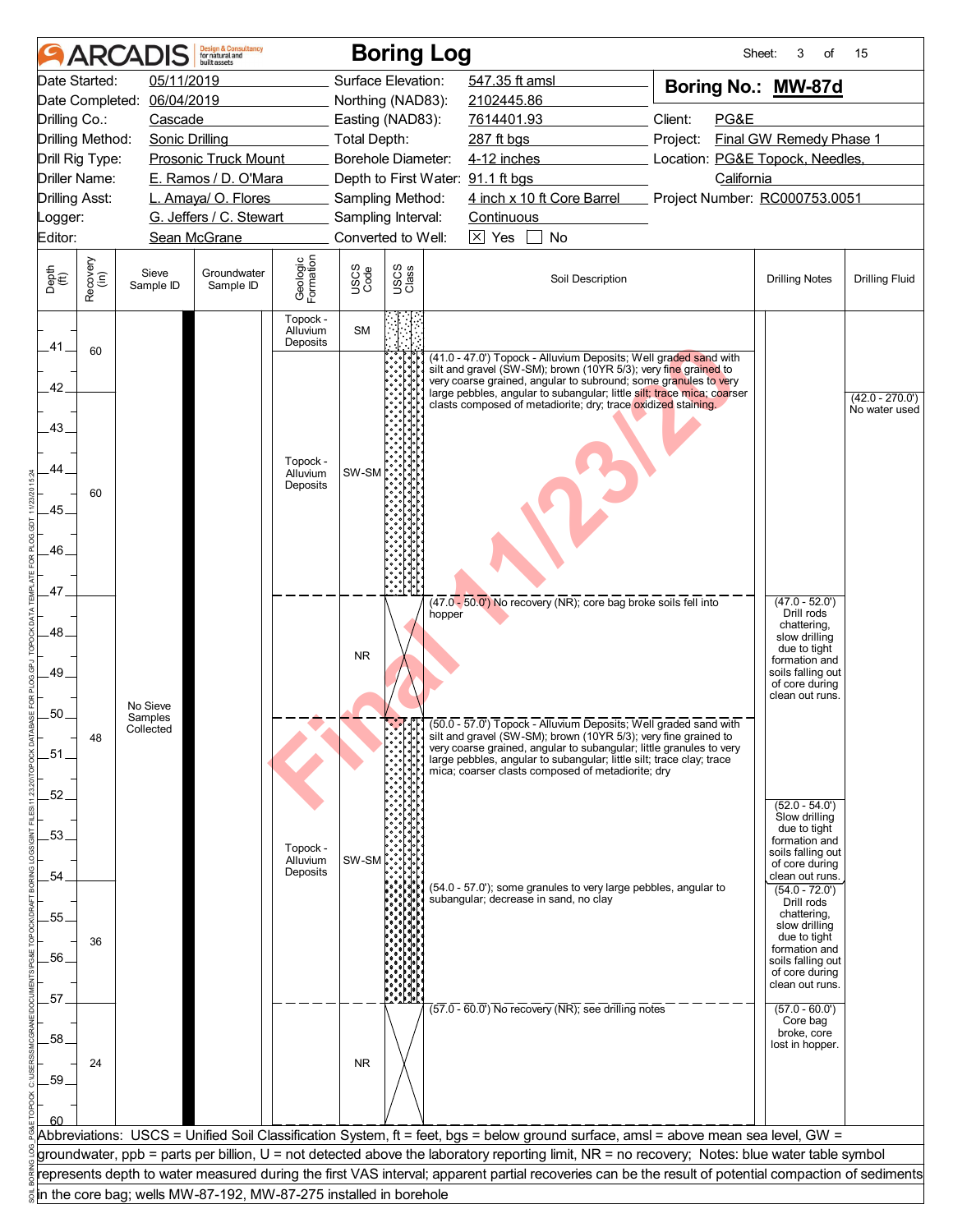|                                  |                  | <b>ARCADIS</b>                   | <b>Design &amp; Consultancy</b><br>for natural and<br>built assets |                                  |                     | <b>Boring Log</b>  |                                                                                                                                                                                                                                                                                                                                                                                                           | Sheet:                          | 4<br>οf                                                                                                                     | 15                    |
|----------------------------------|------------------|----------------------------------|--------------------------------------------------------------------|----------------------------------|---------------------|--------------------|-----------------------------------------------------------------------------------------------------------------------------------------------------------------------------------------------------------------------------------------------------------------------------------------------------------------------------------------------------------------------------------------------------------|---------------------------------|-----------------------------------------------------------------------------------------------------------------------------|-----------------------|
| Date Started:                    |                  | 05/11/2019                       |                                                                    |                                  |                     | Surface Elevation: | 547.35 ft amsl                                                                                                                                                                                                                                                                                                                                                                                            | Boring No.: MW-87d              |                                                                                                                             |                       |
| Date Completed:                  |                  | 06/04/2019                       |                                                                    |                                  |                     | Northing (NAD83):  | 2102445.86                                                                                                                                                                                                                                                                                                                                                                                                |                                 |                                                                                                                             |                       |
| Drilling Co.:                    |                  | Cascade                          |                                                                    |                                  |                     | Easting (NAD83):   | 7614401.93                                                                                                                                                                                                                                                                                                                                                                                                | Client:<br>PG&E                 |                                                                                                                             |                       |
| Drilling Method:                 |                  | <b>Sonic Drilling</b>            |                                                                    |                                  | <b>Total Depth:</b> |                    | 287 ft bgs                                                                                                                                                                                                                                                                                                                                                                                                | Project:                        | Final GW Remedy Phase 1                                                                                                     |                       |
| Drill Rig Type:                  |                  |                                  | <b>Prosonic Truck Mount</b>                                        |                                  |                     | Borehole Diameter: | 4-12 inches                                                                                                                                                                                                                                                                                                                                                                                               | Location: PG&E Topock, Needles, |                                                                                                                             |                       |
| Driller Name:                    |                  |                                  | E. Ramos / D. O'Mara                                               |                                  |                     |                    | Depth to First Water: 91.1 ft bgs                                                                                                                                                                                                                                                                                                                                                                         | California                      |                                                                                                                             |                       |
| Drilling Asst:                   |                  |                                  | L. Amaya/ O. Flores                                                |                                  |                     | Sampling Method:   | 4 inch x 10 ft Core Barrel                                                                                                                                                                                                                                                                                                                                                                                | Project Number: RC000753.0051   |                                                                                                                             |                       |
| _ogger:                          |                  |                                  | G. Jeffers / C. Stewart                                            |                                  |                     | Sampling Interval: | Continuous                                                                                                                                                                                                                                                                                                                                                                                                |                                 |                                                                                                                             |                       |
| Editor:                          |                  |                                  | Sean McGrane                                                       |                                  |                     | Converted to Well: | $\boxtimes$ Yes<br>$\perp$<br>No                                                                                                                                                                                                                                                                                                                                                                          |                                 |                                                                                                                             |                       |
| Depth<br>(ft)                    | Recovery<br>(in) | Sieve<br>Sample ID               | Groundwater<br>Sample ID                                           | Geologic<br>Formation            | USCS<br>Code        | USCS<br>Class      | Soil Description                                                                                                                                                                                                                                                                                                                                                                                          |                                 | <b>Drilling Notes</b>                                                                                                       | <b>Drilling Fluid</b> |
| .61.<br>62.                      | 24               |                                  |                                                                    | Topock -<br>Alluvium<br>Deposits | SW-SM               |                    | (60.0 - 62.0') Topock - Alluvium Deposits; Well graded sand with<br>silt and gravel (SW-SM); brown (10YR 4/3); very fine grained to<br>very coarse grained, angular to subangular; some granules to very<br>large pebbles, angular to subangular; little silt; trace mica; coarser<br>clasts composed of metadiorite; dry                                                                                 |                                 |                                                                                                                             |                       |
| 63.<br>64.                       |                  |                                  |                                                                    | Topock -<br>Alluvium<br>Deposits | <b>SM</b>           |                    | (62.0 - 64.5') Topock - Alluvium Deposits; Silty sand with gravel<br>(SM); brown (10YR 5/3); very fine grained to very coarse grained,<br>angular to subround; some silt; little granules to very large<br>pebbles, angular to subangular; trace clay; trace mica; coarser<br>clasts composed of metadiorite; dry                                                                                         |                                 |                                                                                                                             |                       |
| 65.<br>66.                       |                  |                                  |                                                                    | Topock -<br>Alluvium<br>Deposits | SW                  | 'ది .              | (64.5 - 66.5') Topock - Alluvium Deposits; Well graded sand with<br>gravel (SW); brown (10YR 5/3); very fine grained to very coarse<br>grained, angular to subangular; some granules to very large<br>pebbles, angular to subangular; trace silt; trace clay; trace mica;<br>dry; larger clasts consist of metadiorite and conglomerate                                                                   |                                 |                                                                                                                             |                       |
| .67.<br>68.<br>69.<br>70.<br>72. | 120              | No Sieve<br>Samples<br>Collected |                                                                    | Topock -<br>Alluvium<br>Deposits | <b>SM</b>           |                    | (66.5 - 72.0') Topock - Alluvium Deposits; Silty sand with gravel<br>(SM); brown (10YR 5/3) little brown (10YR 4/3); very fine grained<br>to very coarse grained, angular to subround; some granules to<br>very large pebbles, angular to subangular; little silt; trace mica;<br>dry; larger clasts consist of metadiorite and conglomerate                                                              |                                 |                                                                                                                             |                       |
| 73.<br>74.<br>75.<br>.76.<br>77  | 60               |                                  |                                                                    | Topock -<br>Alluvium<br>Deposits | SW-SM               |                    | (72.0 - 86.0') Topock - Alluvium Deposits; Well graded sand with<br>silt and gravel (SW-SM); brown (10YR 5/3) some brown (10YR<br>4/3); very fine grained to very coarse grained, angular to<br>subangular; some granules to very large pebbles, angular to<br>subangular; little silt; trace angular; trace mica; dry; larger clasts<br>consist of metadiorite and conglomerate, trace oxidized staining |                                 | $(72.0 - 92.0)$<br>Slow drilling<br>due to tight<br>formation and<br>soils falling out<br>of core during<br>clean out runs. |                       |
| .78<br>79.                       | 108              |                                  |                                                                    |                                  |                     |                    | Abbreviations: USCS = Unified Soil Classification System, ft = feet, bgs = below ground surface, amsl = above mean sea level, GW =                                                                                                                                                                                                                                                                        |                                 |                                                                                                                             |                       |
|                                  |                  |                                  |                                                                    |                                  |                     |                    | groundwater, ppb = parts per billion, U = not detected above the laboratory reporting limit, NR = no recovery; Notes: blue water table symbol                                                                                                                                                                                                                                                             |                                 |                                                                                                                             |                       |
|                                  |                  |                                  |                                                                    |                                  |                     |                    | represents depth to water measured during the first VAS interval; apparent partial recoveries can be the result of potential compaction of sediments                                                                                                                                                                                                                                                      |                                 |                                                                                                                             |                       |
|                                  |                  |                                  | in the core bag; wells MW-87-192, MW-87-275 installed in borehole  |                                  |                     |                    |                                                                                                                                                                                                                                                                                                                                                                                                           |                                 |                                                                                                                             |                       |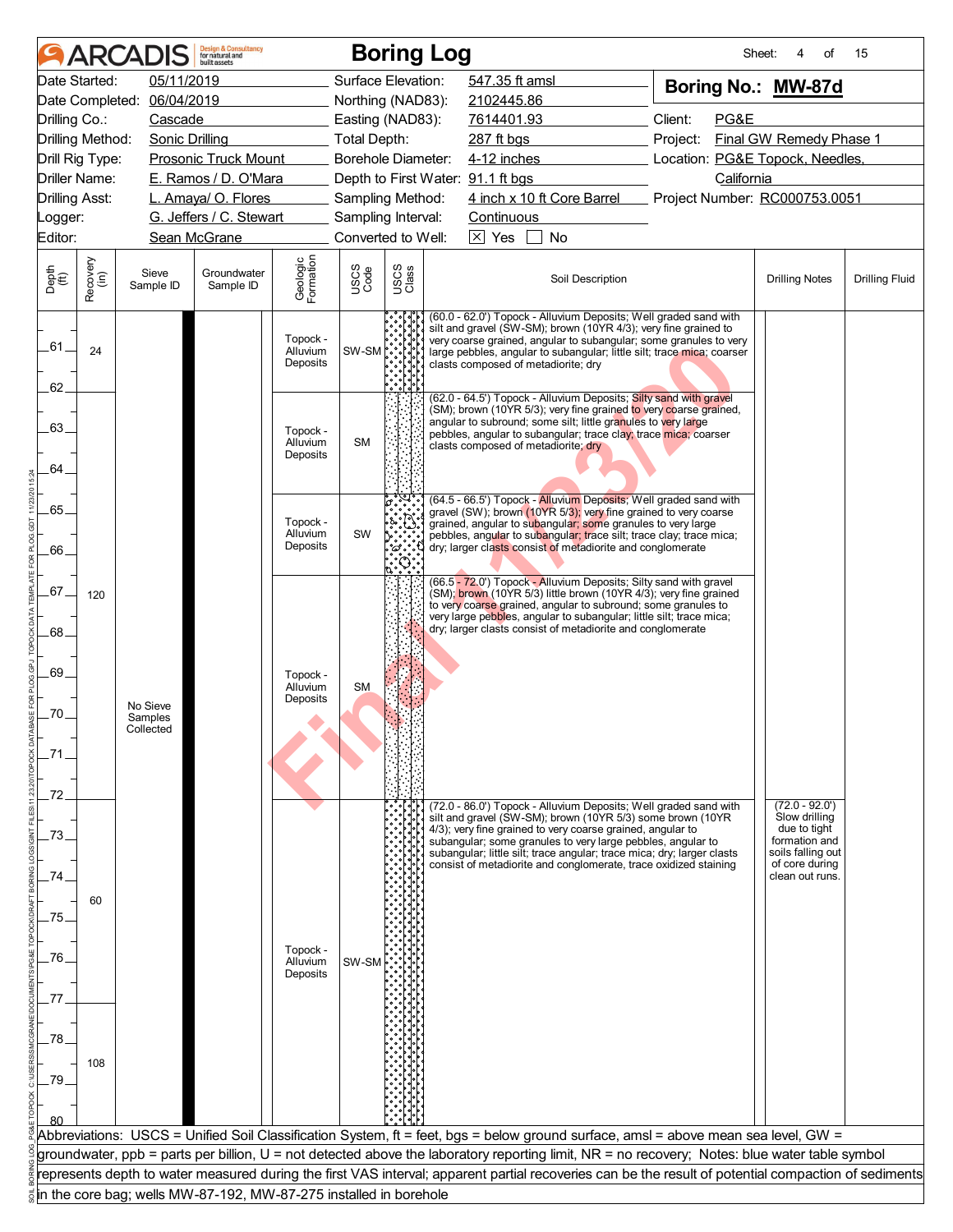|                             |                      | <b>ARCADIS</b>        | <b>Design &amp; Consultancy</b><br>for natural and<br><b>built</b> assets |                                  |              | <b>Boring Log</b>                 |                                                                                                                                                      | Sheet:                          | 5<br>of                 | 15                    |
|-----------------------------|----------------------|-----------------------|---------------------------------------------------------------------------|----------------------------------|--------------|-----------------------------------|------------------------------------------------------------------------------------------------------------------------------------------------------|---------------------------------|-------------------------|-----------------------|
|                             | Date Started:        | 05/11/2019            |                                                                           |                                  |              | Surface Elevation:                | 547.35 ft amsl                                                                                                                                       | Boring No.: MW-87d              |                         |                       |
|                             | Date Completed:      | 06/04/2019            |                                                                           |                                  |              | Northing (NAD83):                 | 2102445.86                                                                                                                                           |                                 |                         |                       |
| Drilling Co.:               |                      | Cascade               |                                                                           |                                  |              | Easting (NAD83):                  | 7614401.93                                                                                                                                           | PG&E<br>Client:                 |                         |                       |
|                             | Drilling Method:     | <b>Sonic Drilling</b> |                                                                           |                                  | Total Depth: |                                   | 287 ft bgs                                                                                                                                           | Project:                        | Final GW Remedy Phase 1 |                       |
|                             | Drill Rig Type:      |                       | <b>Prosonic Truck Mount</b>                                               |                                  |              | Borehole Diameter:                | 4-12 inches                                                                                                                                          | Location: PG&E Topock, Needles, |                         |                       |
|                             | <b>Driller Name:</b> |                       | E. Ramos / D. O'Mara                                                      |                                  |              | Depth to First Water: 91.1 ft bgs |                                                                                                                                                      | California                      |                         |                       |
| <b>Drilling Asst:</b>       |                      |                       | L. Amaya/ O. Flores                                                       |                                  |              | Sampling Method:                  | 4 inch x 10 ft Core Barrel                                                                                                                           | Project Number: RC000753.0051   |                         |                       |
| Logger:                     |                      |                       | G. Jeffers / C. Stewart                                                   |                                  |              | Sampling Interval:                | Continuous                                                                                                                                           |                                 |                         |                       |
| Editor:                     |                      |                       | Sean McGrane                                                              |                                  |              | Converted to Well:                | $\boxed{\times}$ Yes<br>No                                                                                                                           |                                 |                         |                       |
| Depth<br>$\widetilde{f(t)}$ | Recovery<br>(in)     | Sieve<br>Sample ID    | Groundwater<br>Sample ID                                                  | Geologic<br>Formation            | USCS<br>Code | USCS<br>Class                     | Soil Description                                                                                                                                     |                                 | <b>Drilling Notes</b>   | <b>Drilling Fluid</b> |
| 281<br>82.                  |                      |                       |                                                                           |                                  |              |                                   |                                                                                                                                                      |                                 |                         |                       |
| .83.                        | 108                  |                       |                                                                           | Topock -<br>Alluvium<br>Deposits | SW-SM        |                                   |                                                                                                                                                      |                                 |                         |                       |
| 84.                         |                      |                       |                                                                           |                                  |              |                                   |                                                                                                                                                      |                                 |                         |                       |
| .85.                        |                      |                       |                                                                           |                                  |              |                                   |                                                                                                                                                      |                                 |                         |                       |
|                             |                      |                       |                                                                           |                                  |              |                                   |                                                                                                                                                      |                                 |                         |                       |
| .86.                        |                      |                       |                                                                           |                                  |              |                                   |                                                                                                                                                      |                                 |                         |                       |
|                             |                      |                       |                                                                           |                                  |              |                                   | (86.0 - 117.0 <sup>'</sup> ) Topock - Alluvium Deposits; Silty sand with gravel<br>(SM); brown (10YR 5/3); very fine grained to very coarse grained, |                                 |                         |                       |
| .87.                        |                      |                       |                                                                           |                                  |              |                                   | angular to subround; some granules to very large pebbles, angular<br>to subangular; little silt; trace clay; trace mica; dry; larger clasts          |                                 |                         |                       |
|                             |                      |                       |                                                                           |                                  |              |                                   | consist of metadiorite and conglomerate<br>(87'); decrease in silt, increase in sand                                                                 |                                 |                         |                       |
| .88                         |                      |                       |                                                                           |                                  |              |                                   |                                                                                                                                                      |                                 |                         |                       |
|                             |                      |                       |                                                                           |                                  |              |                                   |                                                                                                                                                      |                                 |                         |                       |
| .89.                        | 72                   |                       |                                                                           |                                  |              |                                   |                                                                                                                                                      |                                 |                         |                       |
|                             |                      | No Sieve              |                                                                           |                                  |              |                                   |                                                                                                                                                      |                                 |                         |                       |
| .90.                        |                      | Samples<br>Collected  |                                                                           |                                  |              |                                   |                                                                                                                                                      |                                 |                         |                       |
| .91                         |                      |                       |                                                                           |                                  |              |                                   |                                                                                                                                                      |                                 |                         |                       |
|                             |                      |                       |                                                                           |                                  |              |                                   | (91'); moist; weak cementation                                                                                                                       |                                 |                         |                       |
| .92                         |                      |                       |                                                                           |                                  |              |                                   |                                                                                                                                                      |                                 |                         |                       |
|                             |                      |                       |                                                                           |                                  |              |                                   | (92'); some silt; little small to very large pebbles, angular to<br>subangular; wet; no clay, no cementation                                         |                                 | (92.0')<br>Approximate  |                       |
| .93.                        |                      |                       |                                                                           | Topock -<br>Alluvium             | <b>SM</b>    |                                   |                                                                                                                                                      |                                 | depth to water.         |                       |
|                             |                      |                       |                                                                           | Deposits                         |              |                                   |                                                                                                                                                      |                                 |                         |                       |
| .94                         |                      |                       | MW-R-VAS-                                                                 |                                  |              |                                   |                                                                                                                                                      |                                 |                         |                       |
|                             | 60                   |                       | 92-97                                                                     |                                  |              |                                   |                                                                                                                                                      |                                 |                         |                       |
| .95.                        |                      |                       | (45 ppb)<br>5/13/2019<br>11:44                                            |                                  |              |                                   | (94.5'); some small to very large pebbles, angular to subangular;<br>trace clay; weak cementation; increase in silt, decrease in sand                |                                 |                         |                       |
|                             |                      |                       |                                                                           |                                  |              |                                   |                                                                                                                                                      |                                 |                         |                       |
| .96.                        |                      |                       |                                                                           |                                  |              |                                   |                                                                                                                                                      |                                 |                         |                       |
|                             |                      |                       |                                                                           |                                  |              |                                   |                                                                                                                                                      |                                 |                         |                       |
| .97.                        |                      |                       |                                                                           |                                  |              |                                   | (97'); little granules to very large pebbles, angular to subangular;                                                                                 |                                 |                         |                       |
|                             |                      |                       |                                                                           |                                  |              |                                   | increase in silt, decrease in sand, weathered granules to pebbles                                                                                    |                                 |                         |                       |
| .98                         |                      |                       |                                                                           |                                  |              |                                   |                                                                                                                                                      |                                 |                         |                       |
|                             | 120                  |                       |                                                                           |                                  |              |                                   |                                                                                                                                                      |                                 |                         |                       |
| .99                         |                      |                       |                                                                           |                                  |              |                                   |                                                                                                                                                      |                                 |                         |                       |
|                             |                      |                       |                                                                           |                                  |              |                                   |                                                                                                                                                      |                                 |                         |                       |
|                             |                      |                       |                                                                           |                                  |              |                                   | Abbreviations: USCS = Unified Soil Classification System, ft = feet, bgs = below ground surface, amsl = above mean sea level, GW =                   |                                 |                         |                       |
|                             |                      |                       |                                                                           |                                  |              |                                   | groundwater, ppb = parts per billion, U = not detected above the laboratory reporting limit, NR = no recovery; Notes: blue water table symbol        |                                 |                         |                       |
|                             |                      |                       |                                                                           |                                  |              |                                   | represents depth to water measured during the first VAS interval; apparent partial recoveries can be the result of potential compaction of sediments |                                 |                         |                       |
|                             |                      |                       | in the core bag; wells MW-87-192, MW-87-275 installed in borehole         |                                  |              |                                   |                                                                                                                                                      |                                 |                         |                       |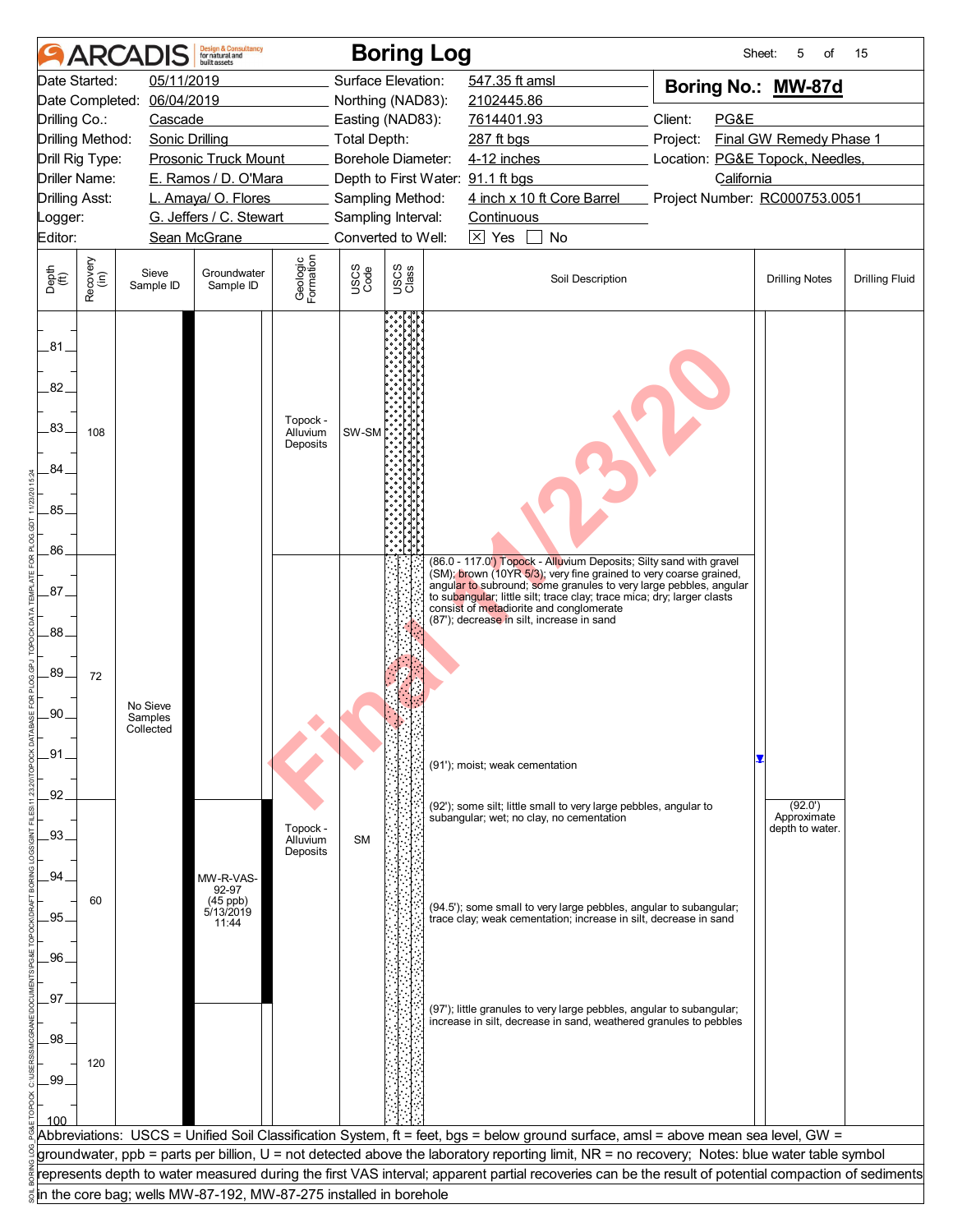|                                                                |                       | <b>ARCADIS</b>                   | <b>Design &amp; Consultancy</b><br>for natural and<br><b>built</b> assets |                                  |              | <b>Boring Log</b>                 |                                                                                                                                                                                                                                                                                                                                                                                                                                                                                      | Sheet:                          | 6<br>of                               | 15                    |
|----------------------------------------------------------------|-----------------------|----------------------------------|---------------------------------------------------------------------------|----------------------------------|--------------|-----------------------------------|--------------------------------------------------------------------------------------------------------------------------------------------------------------------------------------------------------------------------------------------------------------------------------------------------------------------------------------------------------------------------------------------------------------------------------------------------------------------------------------|---------------------------------|---------------------------------------|-----------------------|
|                                                                | Date Started:         | 05/11/2019                       |                                                                           |                                  |              | Surface Elevation:                | 547.35 ft amsl                                                                                                                                                                                                                                                                                                                                                                                                                                                                       | Boring No.: MW-87d              |                                       |                       |
|                                                                | Date Completed:       | 06/04/2019                       |                                                                           |                                  |              | Northing (NAD83):                 | 2102445.86                                                                                                                                                                                                                                                                                                                                                                                                                                                                           |                                 |                                       |                       |
| Drilling Co.:                                                  |                       | Cascade                          |                                                                           |                                  |              | Easting (NAD83):                  | 7614401.93                                                                                                                                                                                                                                                                                                                                                                                                                                                                           | Client:<br>PG&E                 |                                       |                       |
|                                                                | Drilling Method:      | <b>Sonic Drilling</b>            |                                                                           |                                  | Total Depth: |                                   | 287 ft bgs                                                                                                                                                                                                                                                                                                                                                                                                                                                                           | Project:                        | Final GW Remedy Phase 1               |                       |
|                                                                | Drill Rig Type:       |                                  | <b>Prosonic Truck Mount</b>                                               |                                  |              | Borehole Diameter:                | 4-12 inches                                                                                                                                                                                                                                                                                                                                                                                                                                                                          | Location: PG&E Topock, Needles, |                                       |                       |
|                                                                | Driller Name:         |                                  | E. Ramos / D. O'Mara                                                      |                                  |              | Depth to First Water: 91.1 ft bgs |                                                                                                                                                                                                                                                                                                                                                                                                                                                                                      | California                      |                                       |                       |
|                                                                | <b>Drilling Asst:</b> |                                  | L. Amaya/ O. Flores                                                       |                                  |              | Sampling Method:                  | 4 inch x 10 ft Core Barrel                                                                                                                                                                                                                                                                                                                                                                                                                                                           | Project Number: RC000753.0051   |                                       |                       |
| _ogger:                                                        |                       |                                  | G. Jeffers / C. Stewart                                                   |                                  |              | Sampling Interval:                | Continuous                                                                                                                                                                                                                                                                                                                                                                                                                                                                           |                                 |                                       |                       |
| Editor:                                                        |                       |                                  | Sean McGrane                                                              |                                  |              | Converted to Well:                | $\boxtimes$ Yes<br>No<br>$\Box$                                                                                                                                                                                                                                                                                                                                                                                                                                                      |                                 |                                       |                       |
| Depth<br>(ft)                                                  | Recovery<br>(in)      | Sieve<br>Sample ID               | Groundwater<br>Sample ID                                                  | Geologic<br>Formation            | USCS<br>Code | USCS<br>Class                     | Soil Description                                                                                                                                                                                                                                                                                                                                                                                                                                                                     |                                 | <b>Drilling Notes</b>                 | <b>Drilling Fluid</b> |
| 101<br>102<br>103<br>104<br>105<br>106<br>107<br>108<br>$-109$ | 120                   |                                  |                                                                           | Topock -<br>Alluvium<br>Deposits | <b>SM</b>    |                                   |                                                                                                                                                                                                                                                                                                                                                                                                                                                                                      |                                 |                                       |                       |
| $\_110$<br>_111_<br>_112_<br>_113_<br>$-114$<br>115<br>116     | 120                   | No Sieve<br>Samples<br>Collected |                                                                           |                                  |              |                                   | (112'); pulverized weathered metadiorite boulder fragments<br>(112.5') brown (10YR 5/3) trace reddish brown (2.5YR 5/4); some<br>granules to very large pebbles, angular to subangular; decrease<br>silt, no cementation, trace mottling<br>(116'); decrease silt, increase granules and pebbles                                                                                                                                                                                     |                                 | $(115.0 -$<br>122.0'<br>Soft drilling |                       |
| _117_<br>118<br>$-119$<br>120                                  | 60                    |                                  | MW-R-VAS-<br>117-122<br>$(5.8$ ppb)<br>5/14/2019<br>10:14                 | Topock -<br>Alluvium<br>Deposits | <b>GM</b>    |                                   | (117.0 - 128.5') Topock - Alluvium Deposits; Silty gravel with sand<br>(GM); brown (10YR 5/3) little reddish brown (2.5YR 5/4); granules<br>to small cobbles, angular to subangular; some very fine to very<br>coarse grained sand, angular to subround; little silt; trace mica;<br>coarser clasts composed of metadiorite; wet; silt nodules<br>Abbreviations: USCS = Unified Soil Classification System, ft = feet, bgs = below ground surface, amsl = above mean sea level, GW = |                                 |                                       |                       |
|                                                                |                       |                                  |                                                                           |                                  |              |                                   | groundwater, ppb = parts per billion, U = not detected above the laboratory reporting limit, NR = no recovery; Notes: blue water table symbol                                                                                                                                                                                                                                                                                                                                        |                                 |                                       |                       |
|                                                                |                       |                                  |                                                                           |                                  |              |                                   | represents depth to water measured during the first VAS interval; apparent partial recoveries can be the result of potential compaction of sediments                                                                                                                                                                                                                                                                                                                                 |                                 |                                       |                       |
|                                                                |                       |                                  | in the core bag; wells MW-87-192, MW-87-275 installed in borehole         |                                  |              |                                   |                                                                                                                                                                                                                                                                                                                                                                                                                                                                                      |                                 |                                       |                       |
|                                                                |                       |                                  |                                                                           |                                  |              |                                   |                                                                                                                                                                                                                                                                                                                                                                                                                                                                                      |                                 |                                       |                       |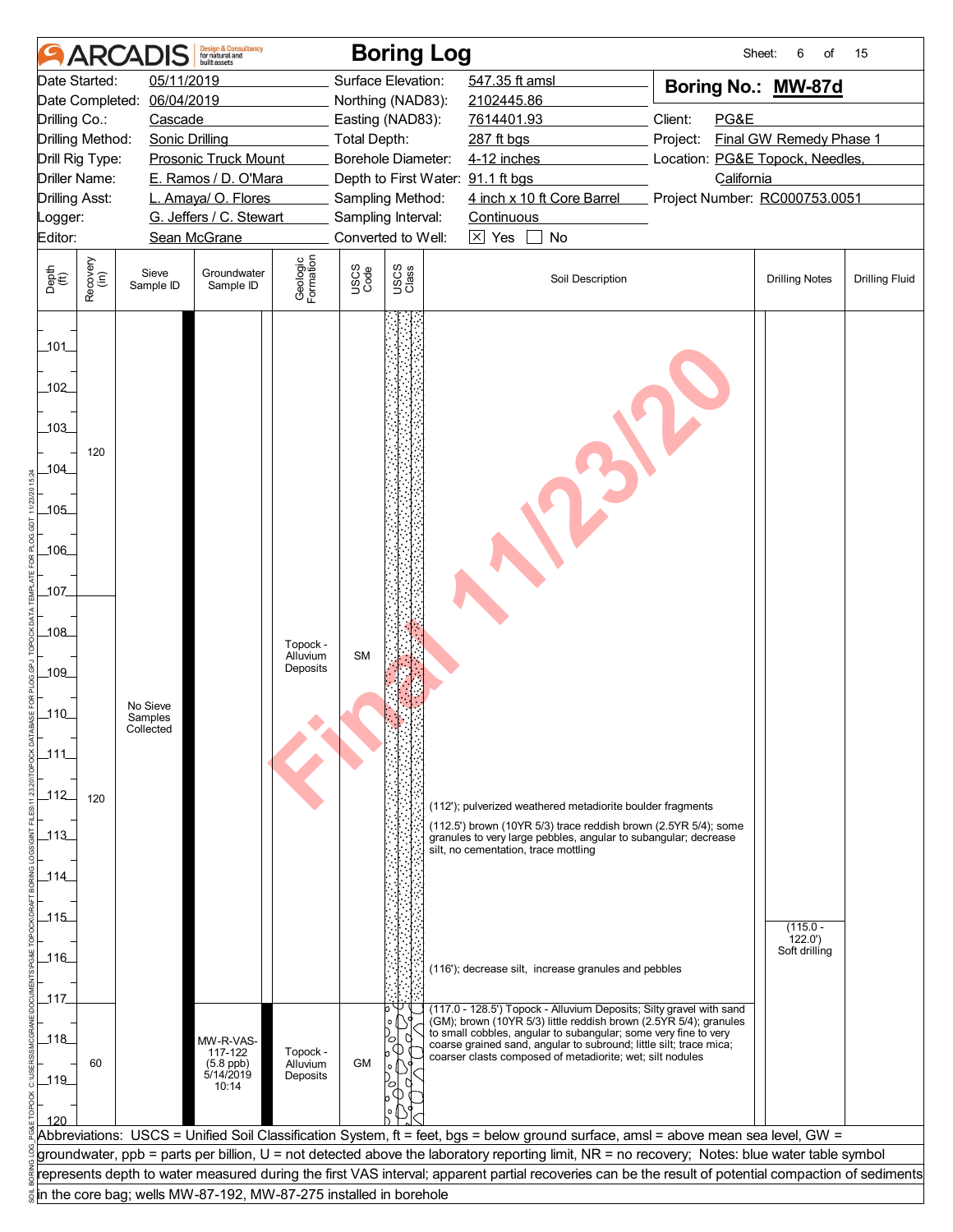|                       | <b>ARCAI</b>         |                       | <b>Design &amp; Consultancy</b><br>for natural and<br><b>built</b> assets |                       |              | <b>Boring Log</b>                 |                                                                                                                                                      | Sheet:                          | 7<br>οf                 | 15                    |
|-----------------------|----------------------|-----------------------|---------------------------------------------------------------------------|-----------------------|--------------|-----------------------------------|------------------------------------------------------------------------------------------------------------------------------------------------------|---------------------------------|-------------------------|-----------------------|
|                       | Date Started:        | 05/11/2019            |                                                                           |                       |              | Surface Elevation:                | 547.35 ft amsl                                                                                                                                       | Boring No.: MW-87d              |                         |                       |
|                       | Date Completed:      | 06/04/2019            |                                                                           |                       |              | Northing (NAD83):                 | 2102445.86                                                                                                                                           |                                 |                         |                       |
| Drilling Co.:         |                      | Cascade               |                                                                           |                       |              | Easting (NAD83):                  | 7614401.93                                                                                                                                           | Client:<br>PG&E                 |                         |                       |
|                       | Drilling Method:     | <b>Sonic Drilling</b> |                                                                           |                       | Total Depth: |                                   | 287 ft bgs                                                                                                                                           | Project:                        | Final GW Remedy Phase 1 |                       |
|                       | Drill Rig Type:      |                       | <b>Prosonic Truck Mount</b>                                               |                       |              | Borehole Diameter:                | 4-12 inches                                                                                                                                          | Location: PG&E Topock, Needles, |                         |                       |
|                       | <b>Driller Name:</b> |                       | E. Ramos / D. O'Mara                                                      |                       |              | Depth to First Water: 91.1 ft bgs |                                                                                                                                                      | California                      |                         |                       |
| <b>Drilling Asst:</b> |                      |                       | L. Amaya/ O. Flores                                                       |                       |              | Sampling Method:                  | 4 inch x 10 ft Core Barrel                                                                                                                           | Project Number: RC000753.0051   |                         |                       |
| Logger:               |                      |                       | G. Jeffers / C. Stewart                                                   |                       |              | Sampling Interval:                | Continuous                                                                                                                                           |                                 |                         |                       |
| Editor:               |                      |                       | Sean McGrane                                                              |                       |              | Converted to Well:                | $\boxed{\times}$ Yes<br><b>No</b>                                                                                                                    |                                 |                         |                       |
| Depth<br>(ft)         | Recovery<br>(in)     | Sieve<br>Sample ID    | Groundwater<br>Sample ID                                                  | Geologic<br>Formation | USCS<br>Code | USCS<br>Class                     | Soil Description                                                                                                                                     |                                 | <b>Drilling Notes</b>   | <b>Drilling Fluid</b> |
| $-121$<br>122         | 60                   |                       | MW-R-VAS-<br>117-122<br>$(5.8$ ppb)<br>5/14/2019<br>10:14                 |                       |              |                                   |                                                                                                                                                      |                                 |                         |                       |
|                       |                      |                       |                                                                           |                       |              |                                   |                                                                                                                                                      |                                 |                         |                       |
| .123                  |                      |                       |                                                                           |                       |              |                                   |                                                                                                                                                      |                                 |                         |                       |
|                       |                      |                       |                                                                           |                       |              |                                   |                                                                                                                                                      |                                 |                         |                       |
| 124                   |                      |                       |                                                                           | Topock -              |              |                                   |                                                                                                                                                      |                                 |                         |                       |
|                       | 60                   |                       |                                                                           | Alluvium<br>Deposits  | <b>GM</b>    |                                   |                                                                                                                                                      |                                 |                         |                       |
| $-125$                |                      |                       |                                                                           |                       |              |                                   |                                                                                                                                                      |                                 |                         |                       |
|                       |                      |                       |                                                                           |                       |              |                                   | (125'); and very fine to very coarse grained sand, angular to<br>subangular; decrease in granules to cobbles                                         |                                 |                         |                       |
| 126                   |                      |                       |                                                                           |                       |              |                                   |                                                                                                                                                      |                                 |                         |                       |
|                       |                      |                       |                                                                           |                       |              |                                   |                                                                                                                                                      |                                 |                         |                       |
| _127_                 |                      |                       |                                                                           |                       |              |                                   |                                                                                                                                                      |                                 |                         |                       |
|                       |                      |                       |                                                                           |                       |              |                                   |                                                                                                                                                      |                                 |                         |                       |
| _128_                 |                      |                       |                                                                           |                       |              |                                   |                                                                                                                                                      |                                 |                         |                       |
|                       |                      |                       |                                                                           |                       |              |                                   |                                                                                                                                                      |                                 |                         |                       |
| 129                   |                      |                       |                                                                           |                       |              |                                   | (128.5 - 130.5') Topock - Alluvium Deposits; Silty sand with gravel<br>(SM); brown (10YR 5/3) trace reddish brown (2.5YR 5/4); very fine             |                                 |                         |                       |
|                       |                      |                       |                                                                           | Topock -<br>Alluvium  | <b>SM</b>    |                                   | grained to very coarse grained, angular to subangular; some<br>granules to very large pebbles, angular to subangular; some silt;                     |                                 |                         |                       |
| $-130$                |                      | No Sieve<br>Samples   |                                                                           | Deposits              |              |                                   | trace mica; coarser clasts composed of metadiorite; wet                                                                                              |                                 |                         |                       |
|                       |                      | Collected             |                                                                           |                       |              |                                   | (130.5 - 137.5') Topock - Alluvium Deposits; Silty gravel with sand                                                                                  |                                 |                         |                       |
| $-131$                |                      |                       |                                                                           |                       |              |                                   | $(GM)$ ; brown (10YR 5/3) trace reddish brown (2.5YR 5/4);                                                                                           |                                 |                         |                       |
|                       |                      |                       |                                                                           |                       |              |                                   | granules to small cobbles, angular to subangular; and very fine to<br>very coarse grained sand, angular to subangular; little silt; trace            |                                 |                         |                       |
| $-132$                | 120                  |                       |                                                                           |                       |              |                                   | mica; coarser clasts composed of metadiorite; wet; silt nodules                                                                                      |                                 |                         |                       |
|                       |                      |                       |                                                                           |                       |              |                                   |                                                                                                                                                      |                                 |                         |                       |
| $-133$                |                      |                       |                                                                           |                       |              |                                   |                                                                                                                                                      |                                 |                         |                       |
|                       |                      |                       |                                                                           | Topock -              |              |                                   |                                                                                                                                                      |                                 |                         |                       |
| _134_                 |                      |                       |                                                                           | Alluvium<br>Deposits  | <b>GM</b>    |                                   |                                                                                                                                                      |                                 |                         |                       |
|                       |                      |                       |                                                                           |                       |              |                                   |                                                                                                                                                      |                                 |                         |                       |
| 135                   |                      |                       |                                                                           |                       |              |                                   |                                                                                                                                                      |                                 |                         |                       |
|                       |                      |                       |                                                                           |                       |              |                                   |                                                                                                                                                      |                                 |                         |                       |
| _136_                 |                      |                       |                                                                           |                       |              |                                   |                                                                                                                                                      |                                 |                         |                       |
| 137                   |                      |                       |                                                                           |                       |              |                                   |                                                                                                                                                      |                                 |                         |                       |
|                       |                      |                       |                                                                           |                       |              |                                   |                                                                                                                                                      |                                 |                         |                       |
| $-138$                |                      |                       |                                                                           | Topock -              |              |                                   | (137.5 - 138.5') Topock - Alluvium Deposits; Sandy silt with gravel                                                                                  |                                 |                         |                       |
|                       |                      |                       |                                                                           | Alluvium<br>Deposits  | ML           |                                   | (ML); brown (10YR 5/3); medium plasticity; some granules to very<br>large pebbles, angular to subangular; some very fine to very                     |                                 |                         |                       |
| $-139$                | 120                  |                       |                                                                           |                       |              |                                   | coarse grained sand, angular to subangular; trace mica; coarser<br>clasts composed of metadiorite; wet; soft to medium stiff                         |                                 |                         |                       |
|                       |                      |                       |                                                                           | Topock -<br>Alluvium  | <b>SM</b>    |                                   | (138.5 - 153.0') Topock - Alluvium Deposits; Silty sand with gravel                                                                                  |                                 |                         |                       |
| 140                   |                      |                       |                                                                           | Deposits              |              |                                   | (SM); brown (10YR 5/3) trace reddish brown (2.5YR 5/4); very fine<br>grained to very coarse grained, angular to subangular; some                     |                                 |                         |                       |
|                       |                      |                       |                                                                           |                       |              |                                   | Abbreviations: USCS = Unified Soil Classification System, ft = feet, bgs = below ground surface, amsl = above mean sea level, GW =                   |                                 |                         |                       |
|                       |                      |                       |                                                                           |                       |              |                                   | groundwater, ppb = parts per billion, U = not detected above the laboratory reporting limit, NR = no recovery; Notes: blue water table symbol        |                                 |                         |                       |
|                       |                      |                       |                                                                           |                       |              |                                   | represents depth to water measured during the first VAS interval; apparent partial recoveries can be the result of potential compaction of sediments |                                 |                         |                       |
|                       |                      |                       | in the core bag; wells MW-87-192, MW-87-275 installed in borehole         |                       |              |                                   |                                                                                                                                                      |                                 |                         |                       |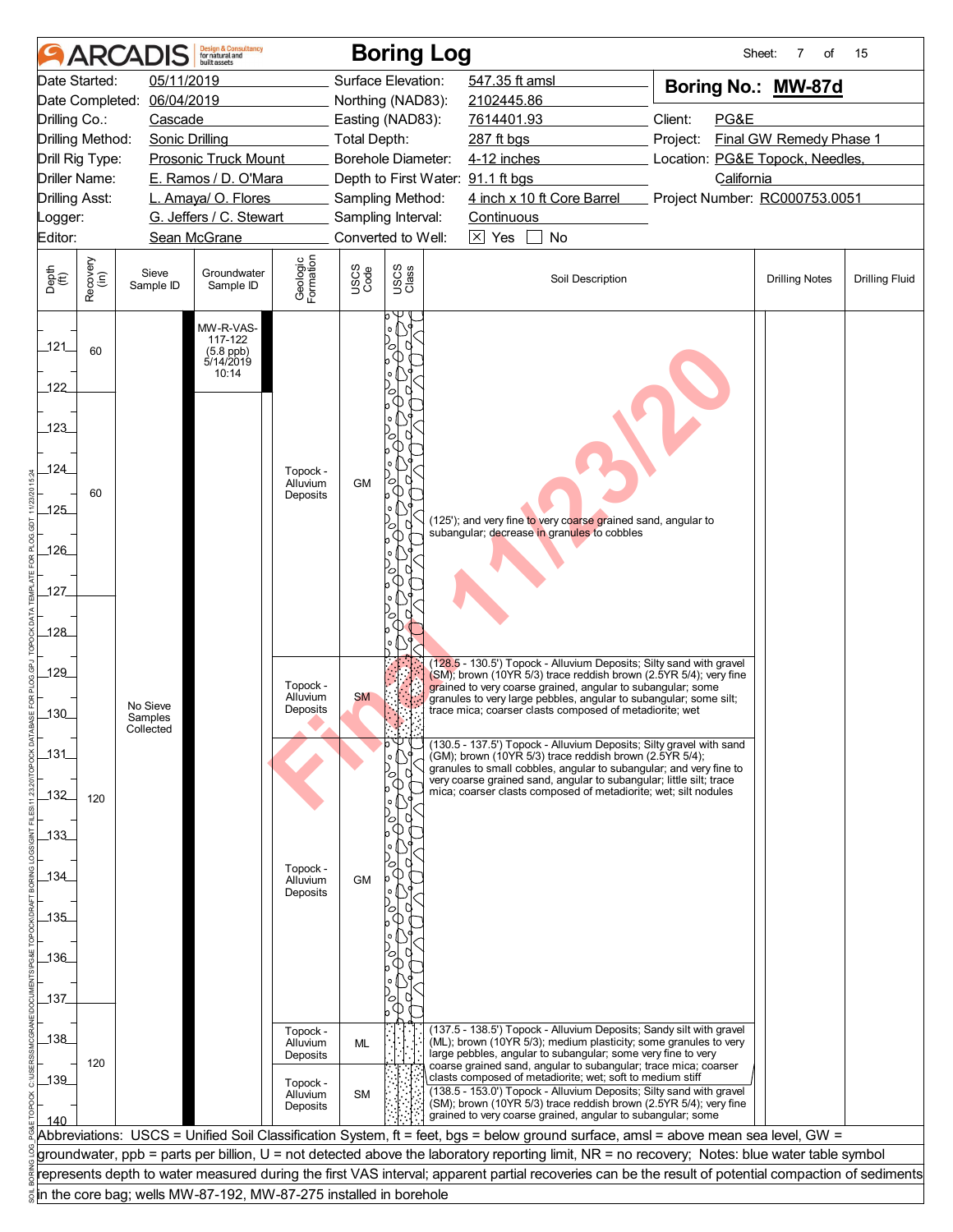|                                                      | <b>ARCA</b>      |                                  | <b>Design &amp; Consultancy</b><br>for natural and<br>huilt assets |                                  |              | <b>Boring Log</b>  |                                                                                                                                                                                                                                                                                                                                      | Sheet:                          | 8<br>οf                                                                                                | 15                    |
|------------------------------------------------------|------------------|----------------------------------|--------------------------------------------------------------------|----------------------------------|--------------|--------------------|--------------------------------------------------------------------------------------------------------------------------------------------------------------------------------------------------------------------------------------------------------------------------------------------------------------------------------------|---------------------------------|--------------------------------------------------------------------------------------------------------|-----------------------|
|                                                      | Date Started:    | 05/11/2019                       |                                                                    |                                  |              | Surface Elevation: | 547.35 ft amsl                                                                                                                                                                                                                                                                                                                       | Boring No.: MW-87d              |                                                                                                        |                       |
|                                                      | Date Completed:  | 06/04/2019                       |                                                                    |                                  |              | Northing (NAD83):  | 2102445.86                                                                                                                                                                                                                                                                                                                           |                                 |                                                                                                        |                       |
| Drilling Co.:                                        |                  | Cascade                          |                                                                    |                                  |              | Easting (NAD83):   | 7614401.93                                                                                                                                                                                                                                                                                                                           | Client:<br>PG&E                 |                                                                                                        |                       |
|                                                      | Drilling Method: | <b>Sonic Drilling</b>            |                                                                    |                                  | Total Depth: |                    | 287 ft bgs                                                                                                                                                                                                                                                                                                                           | Project:                        | Final GW Remedy Phase 1                                                                                |                       |
|                                                      | Drill Rig Type:  |                                  | <b>Prosonic Truck Mount</b>                                        |                                  |              | Borehole Diameter: | 4-12 inches                                                                                                                                                                                                                                                                                                                          | Location: PG&E Topock, Needles, |                                                                                                        |                       |
|                                                      | Driller Name:    |                                  | E. Ramos / D. O'Mara                                               |                                  |              |                    | Depth to First Water: 91.1 ft bgs                                                                                                                                                                                                                                                                                                    | California                      |                                                                                                        |                       |
| Drilling Asst:                                       |                  |                                  | L. Amaya/ O. Flores                                                |                                  |              | Sampling Method:   | 4 inch x 10 ft Core Barrel                                                                                                                                                                                                                                                                                                           | Project Number: RC000753.0051   |                                                                                                        |                       |
| _ogger:                                              |                  |                                  | G. Jeffers / C. Stewart                                            |                                  |              | Sampling Interval: | Continuous                                                                                                                                                                                                                                                                                                                           |                                 |                                                                                                        |                       |
| Editor:                                              |                  |                                  | Sean McGrane                                                       |                                  |              | Converted to Well: | $\overline{\times}$ Yes<br>No<br>$\Box$                                                                                                                                                                                                                                                                                              |                                 |                                                                                                        |                       |
| Depth<br>(ft)                                        | Recovery<br>(in) | Sieve<br>Sample ID               | Groundwater<br>Sample ID                                           | Geologic<br>Formation            | USCS<br>Code | USCS<br>Class      | Soil Description                                                                                                                                                                                                                                                                                                                     |                                 | <b>Drilling Notes</b>                                                                                  | <b>Drilling Fluid</b> |
| 141<br>142<br>143<br>144<br>145<br>146<br>147<br>148 | 120              |                                  |                                                                    | Topock -<br>Alluvium<br>Deposits | <b>SM</b>    | pebbles<br>pebbles | granules to very large pebbles, angular to subangular; little silt;<br>trace mica; coarser clasts composed of metadiorite; wet;<br>interbedded silt and granule to pebble lenses<br>(141'); some silt; decrease in sand, increase in granules and<br>(142.5'); little silt; increase in sand, increase in granules and               |                                 |                                                                                                        |                       |
| 149<br>150<br>151<br>152<br>153                      | 120              | No Sieve<br>Samples<br>Collected | MW-R-VAS-<br>151-156                                               |                                  |              |                    | (149'); some silt; decrease in sand<br>(153.0 - 157.0') Topock - Alluvium Deposits; Silty gravel with sand                                                                                                                                                                                                                           |                                 | $(151.0 -$<br>156.0'<br>Cave in<br>prevented<br>sampler from<br>being set at<br>152 to 157 ft.<br>bgs. |                       |
| 154<br>155<br>_156_                                  |                  |                                  | $(0.033 \text{ U}$<br>ppb)<br>5/15/2019<br>10:20                   | Topock -<br>Alluvium<br>Deposits | <b>GM</b>    |                    | (GM); brown (10YR 5/3) little reddish brown (5YR 5/4); granules to<br>very large pebbles, angular to subangular; some very fine to very<br>coarse grained sand, angular to subangular; little silt; trace mica;<br>coarser clasts composed of metadiorite; wet; interbedded silt and<br>sand lenses, trace reddish brown (2.5YR 5/4) |                                 |                                                                                                        |                       |
|                                                      |                  |                                  |                                                                    |                                  |              |                    |                                                                                                                                                                                                                                                                                                                                      |                                 |                                                                                                        |                       |
| 157                                                  |                  |                                  |                                                                    |                                  |              |                    | (157.0 - 168.5') Topock - Alluvium Deposits; Well graded gravel                                                                                                                                                                                                                                                                      |                                 | $(157.0 -$                                                                                             |                       |
| 158<br>159<br>160                                    | 120              |                                  |                                                                    | Topock -<br>Alluvium<br>Deposits | GW           |                    | with sand (GW); brown (10YR 4/3); granules to very large<br>pebbles, angular to subangular; and very fine to very coarse<br>grained sand, angular to subangular; trace silt; trace mica;<br>coarser clasts composed of metadiorite; wet; silt nodules                                                                                |                                 | 167.0'<br>Soft drilling                                                                                |                       |
|                                                      |                  |                                  |                                                                    |                                  |              |                    | Abbreviations: USCS = Unified Soil Classification System, ft = feet, bgs = below ground surface, amsl = above mean sea level, GW =                                                                                                                                                                                                   |                                 |                                                                                                        |                       |
|                                                      |                  |                                  |                                                                    |                                  |              |                    | groundwater, ppb = parts per billion, U = not detected above the laboratory reporting limit, NR = no recovery; Notes: blue water table symbol                                                                                                                                                                                        |                                 |                                                                                                        |                       |
|                                                      |                  |                                  |                                                                    |                                  |              |                    | represents depth to water measured during the first VAS interval; apparent partial recoveries can be the result of potential compaction of sediments                                                                                                                                                                                 |                                 |                                                                                                        |                       |
|                                                      |                  |                                  | in the core bag; wells MW-87-192, MW-87-275 installed in borehole  |                                  |              |                    |                                                                                                                                                                                                                                                                                                                                      |                                 |                                                                                                        |                       |
|                                                      |                  |                                  |                                                                    |                                  |              |                    |                                                                                                                                                                                                                                                                                                                                      |                                 |                                                                                                        |                       |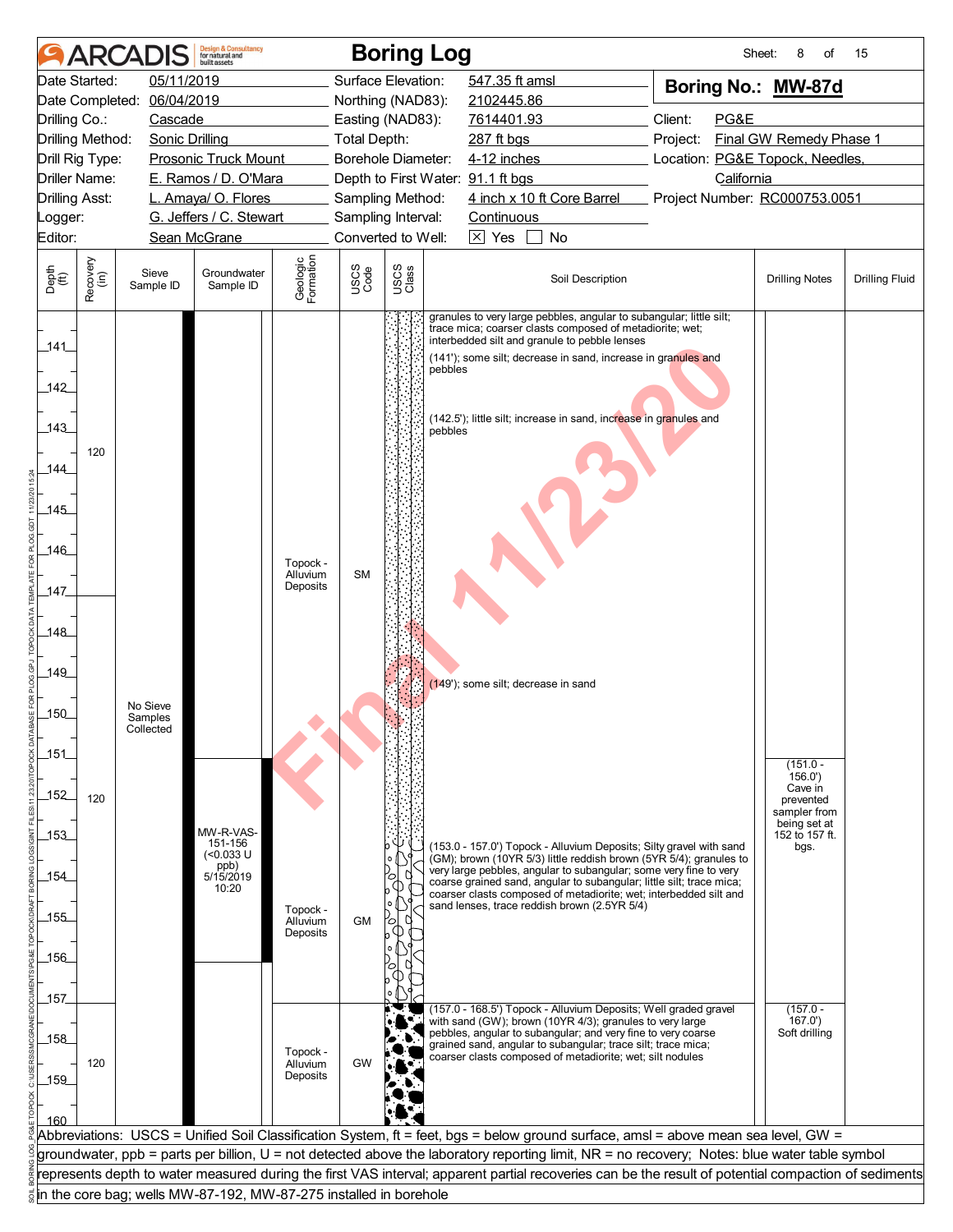|                             |                                         | <b>ARCADIS</b>                                                    | <b>Design &amp; Consultancy</b><br>for natural and<br><b>built</b> assets |                       |              | <b>Boring Log</b>                                     |                                                                                                                                                                                                          | Sheet:                                        | 9<br>of                 | 15                    |
|-----------------------------|-----------------------------------------|-------------------------------------------------------------------|---------------------------------------------------------------------------|-----------------------|--------------|-------------------------------------------------------|----------------------------------------------------------------------------------------------------------------------------------------------------------------------------------------------------------|-----------------------------------------------|-------------------------|-----------------------|
|                             | Date Started:                           | 05/11/2019                                                        |                                                                           |                       |              | Surface Elevation:                                    | 547.35 ft amsl                                                                                                                                                                                           | Boring No.: MW-87d                            |                         |                       |
|                             | Date Completed:                         | 06/04/2019                                                        |                                                                           |                       |              | Northing (NAD83):                                     | 2102445.86                                                                                                                                                                                               |                                               |                         |                       |
| Drilling Co.:               |                                         | Cascade                                                           |                                                                           |                       |              | Easting (NAD83):                                      | 7614401.93                                                                                                                                                                                               | Client:<br>PG&E                               |                         |                       |
|                             | Drilling Method:                        | <b>Sonic Drilling</b>                                             |                                                                           |                       | Total Depth: |                                                       | 287 ft bgs                                                                                                                                                                                               | Project:                                      | Final GW Remedy Phase 1 |                       |
|                             | Drill Rig Type:<br><b>Driller Name:</b> |                                                                   | <b>Prosonic Truck Mount</b><br>E. Ramos / D. O'Mara                       |                       |              | Borehole Diameter:                                    | 4-12 inches                                                                                                                                                                                              | Location: PG&E Topock, Needles,<br>California |                         |                       |
|                             | <b>Drilling Asst:</b>                   |                                                                   | L. Amaya/ O. Flores                                                       |                       |              | Depth to First Water: 91.1 ft bgs<br>Sampling Method: | 4 inch x 10 ft Core Barrel                                                                                                                                                                               | Project Number: RC000753.0051                 |                         |                       |
| Logger:                     |                                         |                                                                   | G. Jeffers / C. Stewart                                                   |                       |              | Sampling Interval:                                    | Continuous                                                                                                                                                                                               |                                               |                         |                       |
| Editor:                     |                                         |                                                                   | Sean McGrane                                                              |                       |              | Converted to Well:                                    | $ \overline{X} $ Yes<br>No                                                                                                                                                                               |                                               |                         |                       |
|                             |                                         |                                                                   |                                                                           |                       |              |                                                       |                                                                                                                                                                                                          |                                               |                         |                       |
| Depth<br>$\widetilde{f(t)}$ | Recovery<br>(in)                        | Sieve<br>Sample ID                                                | Groundwater<br>Sample ID                                                  | Geologic<br>Formation | USCS<br>Code | USCS<br>Class                                         | Soil Description                                                                                                                                                                                         |                                               | <b>Drilling Notes</b>   | <b>Drilling Fluid</b> |
| $-161$                      |                                         |                                                                   |                                                                           |                       |              |                                                       |                                                                                                                                                                                                          |                                               |                         |                       |
|                             |                                         |                                                                   |                                                                           |                       |              |                                                       |                                                                                                                                                                                                          |                                               |                         |                       |
| 162                         |                                         |                                                                   |                                                                           |                       |              |                                                       |                                                                                                                                                                                                          |                                               |                         |                       |
| 163                         |                                         |                                                                   |                                                                           |                       |              |                                                       |                                                                                                                                                                                                          |                                               |                         |                       |
|                             | 120                                     |                                                                   |                                                                           |                       |              |                                                       |                                                                                                                                                                                                          |                                               |                         |                       |
| 164                         |                                         |                                                                   |                                                                           | Topock -              |              |                                                       |                                                                                                                                                                                                          |                                               |                         |                       |
|                             |                                         |                                                                   |                                                                           | Alluvium<br>Deposits  | GW           |                                                       |                                                                                                                                                                                                          |                                               |                         |                       |
| $-165$                      |                                         |                                                                   |                                                                           |                       |              |                                                       |                                                                                                                                                                                                          |                                               |                         |                       |
|                             |                                         |                                                                   |                                                                           |                       |              |                                                       |                                                                                                                                                                                                          |                                               |                         |                       |
| _166_                       |                                         |                                                                   |                                                                           |                       |              |                                                       |                                                                                                                                                                                                          |                                               |                         |                       |
| _167_                       |                                         |                                                                   |                                                                           |                       |              |                                                       |                                                                                                                                                                                                          |                                               |                         |                       |
|                             |                                         |                                                                   |                                                                           |                       |              |                                                       |                                                                                                                                                                                                          |                                               |                         |                       |
| _168_                       |                                         |                                                                   |                                                                           |                       |              |                                                       |                                                                                                                                                                                                          |                                               |                         |                       |
|                             |                                         |                                                                   |                                                                           |                       |              |                                                       |                                                                                                                                                                                                          |                                               |                         |                       |
| 169                         |                                         |                                                                   |                                                                           |                       |              |                                                       | (168.5 - 179.0') Topock - Alluvium Deposits; Silty sand with gravel<br>(SM); brown (7.5YR 4/4); very fine grained to very coarse grained,<br>angular to subangular; some granules to very large pebbles, |                                               |                         |                       |
|                             |                                         | No Sieve                                                          |                                                                           |                       |              |                                                       | angular to subangular; little silt; trace mica; coarser clasts                                                                                                                                           |                                               |                         |                       |
| 170                         |                                         | Samples<br>Collected                                              |                                                                           |                       |              |                                                       | composed of metadiorite; wet; interbedded silt and granule to<br>pebble lenses                                                                                                                           |                                               |                         |                       |
| 171                         |                                         |                                                                   |                                                                           |                       |              |                                                       | (170'); some silt; trace angular to subangular; increase in granules<br>and pebbles, decrease in sand                                                                                                    |                                               |                         |                       |
|                             |                                         |                                                                   |                                                                           |                       |              |                                                       |                                                                                                                                                                                                          |                                               |                         |                       |
| 172                         | 120                                     |                                                                   |                                                                           |                       |              |                                                       |                                                                                                                                                                                                          |                                               |                         |                       |
|                             |                                         |                                                                   |                                                                           |                       |              |                                                       |                                                                                                                                                                                                          |                                               |                         |                       |
| $-173$                      |                                         |                                                                   |                                                                           |                       |              |                                                       |                                                                                                                                                                                                          |                                               |                         |                       |
|                             |                                         |                                                                   |                                                                           | Topock -              |              |                                                       | (173'); pulverized boulder fragments                                                                                                                                                                     |                                               |                         |                       |
| 174                         |                                         |                                                                   |                                                                           | Alluvium<br>Deposits  | <b>SM</b>    |                                                       | (174'); increase in silt, decrease in sand                                                                                                                                                               |                                               |                         |                       |
|                             |                                         |                                                                   |                                                                           |                       |              |                                                       |                                                                                                                                                                                                          |                                               |                         |                       |
| 175                         |                                         |                                                                   |                                                                           |                       |              |                                                       |                                                                                                                                                                                                          |                                               |                         |                       |
| $-176$                      |                                         |                                                                   |                                                                           |                       |              |                                                       |                                                                                                                                                                                                          |                                               |                         |                       |
|                             |                                         |                                                                   |                                                                           |                       |              |                                                       |                                                                                                                                                                                                          |                                               |                         |                       |
| _177                        |                                         |                                                                   |                                                                           |                       |              |                                                       |                                                                                                                                                                                                          |                                               |                         |                       |
|                             |                                         |                                                                   |                                                                           |                       |              |                                                       | (177') dark yellowish brown (10YR 4/4) some brown (7.5YR 4/3);<br>trace clay; mottled; iron oxide staining; decrease in granules and                                                                     |                                               |                         |                       |
| 178                         |                                         |                                                                   |                                                                           |                       |              |                                                       | pebbles, no cobbles                                                                                                                                                                                      |                                               |                         |                       |
|                             | 120                                     |                                                                   |                                                                           |                       |              |                                                       |                                                                                                                                                                                                          |                                               |                         |                       |
| $-179$                      |                                         |                                                                   |                                                                           | Topock -              |              |                                                       | (179.0 - 180.0') Topock - Alluvium Deposits; Well graded sand                                                                                                                                            |                                               |                         |                       |
|                             |                                         |                                                                   |                                                                           | Alluvium<br>Deposits  | $SW-SM$      |                                                       | with silt and gravel (SW-SM); dark yellowish brown (10YR 4/4)<br>some brown (7.5YR 4/3); very fine grained to very coarse grained,                                                                       |                                               |                         |                       |
| 180                         |                                         |                                                                   |                                                                           |                       |              |                                                       | Abbreviations: USCS = Unified Soil Classification System, ft = feet, bgs = below ground surface, amsl = above mean sea level, GW =                                                                       |                                               |                         |                       |
|                             |                                         |                                                                   |                                                                           |                       |              |                                                       | groundwater, ppb = parts per billion, U = not detected above the laboratory reporting limit, NR = no recovery; Notes: blue water table symbol                                                            |                                               |                         |                       |
|                             |                                         |                                                                   |                                                                           |                       |              |                                                       | represents depth to water measured during the first VAS interval; apparent partial recoveries can be the result of potential compaction of sediments                                                     |                                               |                         |                       |
|                             |                                         | in the core bag; wells MW-87-192, MW-87-275 installed in borehole |                                                                           |                       |              |                                                       |                                                                                                                                                                                                          |                                               |                         |                       |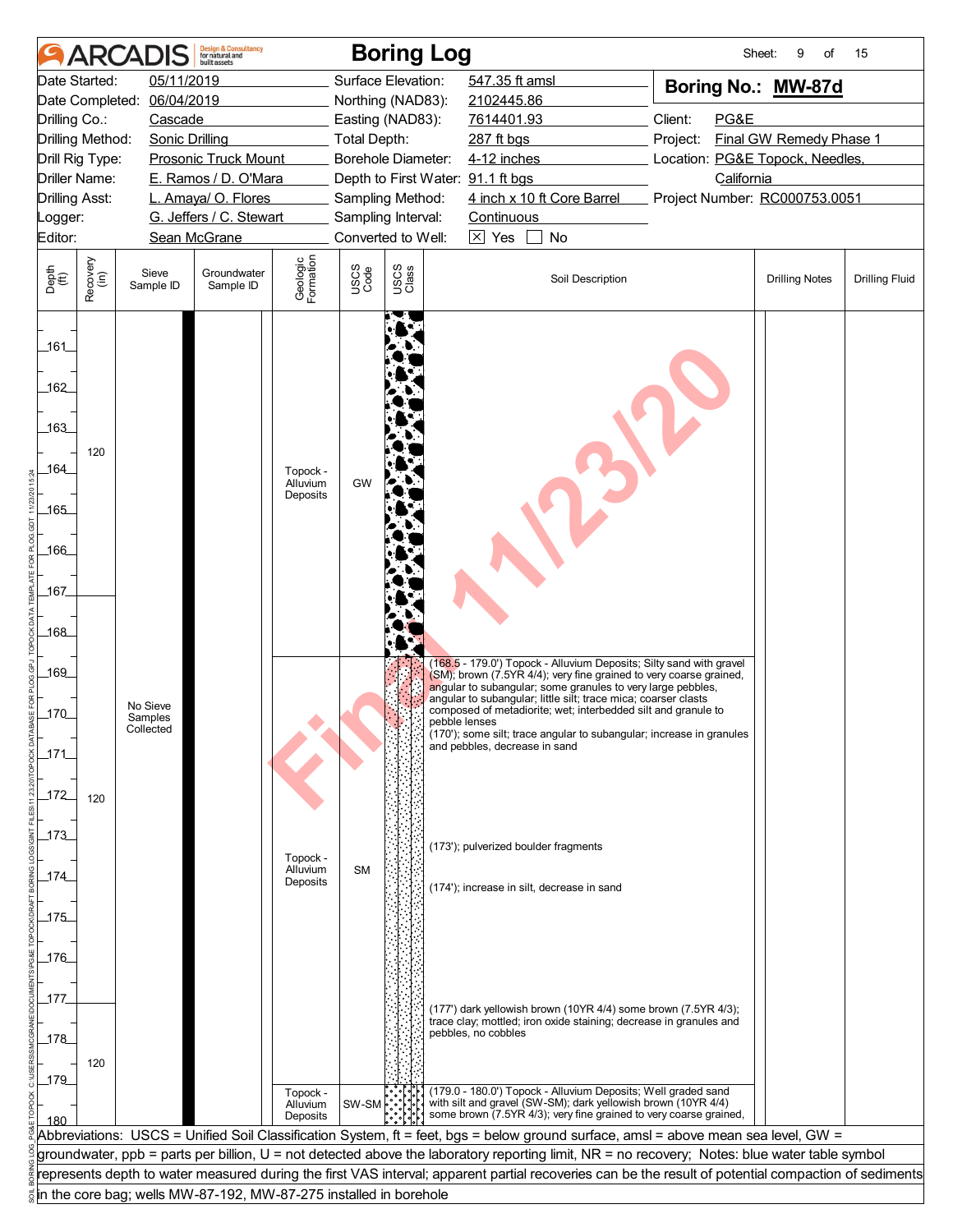| Date Started:<br>Surface Elevation:<br>547.35 ft amsl<br>05/11/2019<br>Boring No.: MW-87d<br>06/04/2019<br>Date Completed:<br>Northing (NAD83):<br>2102445.86<br>Client:<br>PG&E<br>Drilling Co.:<br>Cascade<br>Easting (NAD83):<br>7614401.93<br>Final GW Remedy Phase 1<br>Drilling Method:<br><b>Sonic Drilling</b><br>Total Depth:<br>287 ft bgs<br>Project:<br><b>Prosonic Truck Mount</b><br>Borehole Diameter:<br>Location: PG&E Topock, Needles,<br>Drill Rig Type:<br>4-12 inches<br>E. Ramos / D. O'Mara<br>Driller Name:<br>Depth to First Water: 91.1 ft bgs<br>California<br>4 inch x 10 ft Core Barrel<br>L. Amaya/ O. Flores<br>Sampling Method:<br>Project Number: RC000753.0051<br><b>Drilling Asst:</b><br>G. Jeffers / C. Stewart<br>Sampling Interval:<br>Continuous<br>_ogger:<br>Converted to Well:<br>$\overline{\times}$ Yes<br>Editor:<br>Sean McGrane<br>No<br>Geologic<br>Formation<br>Recovery<br>(in)<br>USCS<br>Class<br>USCS<br>Code<br>Sieve<br>Groundwater<br>Soil Description<br><b>Drilling Notes</b><br><b>Drilling Fluid</b><br>Sample ID<br>Sample ID<br>angular to subangular; some granules to very large pebbles,<br>Topock -<br>angular to subangular; little silt; trace angular to subangular; trace<br><b>SM</b><br>Alluvium<br>mica; coarser clasts composed of metadiorite; wet; mottled<br>Deposits<br>_181_<br>(180.0 - 181.0') Topock - Alluvium Deposits; Silty sand with gravel<br>(SM); brown (10YR 4/3) little brown (7.5YR 4/3); very fine grained<br>to very coarse grained, angular to subangular; some granules to<br>182<br>very large pebbles, angular to subangular; little silt; trace mica;<br>Topock -<br>coarser clasts composed of metadiorite; wet; mottled; interbedded<br>ML<br>Alluvium<br>silt and granule to pebble lenses<br>Deposits<br>183<br>(181.0 - 182.0'); some silt; trace clay; iron oxide staining; decrease<br>in sand<br>120<br>(182.0 - 183.0') Topock - Alluvium Deposits; Sandy silt with gravel<br>(ML); brown (7.5YR 4/3); low plasticity; some granules to very<br>184<br>large pebbles, angular to subangular; some very fine to very<br>coarse grained sand, angular to subround; trace subangular;<br>coarser clasts composed of metadiorite; wet; stiff to very stiff;<br>.185<br>weak cementation; iron oxide staining; trace weathered granules<br>and pebbles<br>(183.0 - 247.0') Topock - Alluvium Deposits; Silty sand with gravel<br>186<br>(SM); brown (7.5YR 4/3) some brown (10YR 5/3); very fine<br>grained to very coarse grained, angular to subangular; some<br>granules to very large pebbles, angular to subangular; some silt;<br>trace angular to subangular; trace mica; coarser clasts composed<br>187<br>of metadiorite; wet; laminated; weak cementation; little weathered<br>granules and pebbles, interbedded silt and granule to cobble<br>lenses, mottled,<br>.188<br>(186'); dry; for 0.5 ft.<br>$(188.0 -$<br>(187'); decrease in silt, increase in granules and pebbles<br>207.0')<br>Drill rod broke<br>189<br>off during<br>reaming, was<br>60<br>retrieved to<br>No Sieve<br>190<br>continue<br>Samples<br>drilling.<br>Collected<br>191<br>Topock -<br><b>SM</b><br>Alluvium<br><b>Deposits</b><br>192<br>_193_<br>(193'); increase in sand, decrease in silt, no cementation, no<br>lamination<br>MW-R-VAS-<br>194<br>192-197<br>$(0.033 \cup$<br>60<br>ppb)<br>5/16/2019<br>195<br>09:55<br>.196<br>197<br>198<br>(198'); increase in silt, decrease in granules and pebbles<br>120<br>_199_<br>Abbreviations: USCS = Unified Soil Classification System, ft = feet, bgs = below ground surface, amsl = above mean sea level, GW =<br>groundwater, ppb = parts per billion, U = not detected above the laboratory reporting limit, NR = no recovery; Notes: blue water table symbol<br>represents depth to water measured during the first VAS interval; apparent partial recoveries can be the result of potential compaction of sediments<br>in the core bag; wells MW-87-192, MW-87-275 installed in borehole |                             | <b>ARCADIS</b> | <b>Design &amp; Consultancy</b><br>for natural and<br>huilt assets |  | <b>Boring Log</b> | Sheet: | 10<br>of | 15 |
|---------------------------------------------------------------------------------------------------------------------------------------------------------------------------------------------------------------------------------------------------------------------------------------------------------------------------------------------------------------------------------------------------------------------------------------------------------------------------------------------------------------------------------------------------------------------------------------------------------------------------------------------------------------------------------------------------------------------------------------------------------------------------------------------------------------------------------------------------------------------------------------------------------------------------------------------------------------------------------------------------------------------------------------------------------------------------------------------------------------------------------------------------------------------------------------------------------------------------------------------------------------------------------------------------------------------------------------------------------------------------------------------------------------------------------------------------------------------------------------------------------------------------------------------------------------------------------------------------------------------------------------------------------------------------------------------------------------------------------------------------------------------------------------------------------------------------------------------------------------------------------------------------------------------------------------------------------------------------------------------------------------------------------------------------------------------------------------------------------------------------------------------------------------------------------------------------------------------------------------------------------------------------------------------------------------------------------------------------------------------------------------------------------------------------------------------------------------------------------------------------------------------------------------------------------------------------------------------------------------------------------------------------------------------------------------------------------------------------------------------------------------------------------------------------------------------------------------------------------------------------------------------------------------------------------------------------------------------------------------------------------------------------------------------------------------------------------------------------------------------------------------------------------------------------------------------------------------------------------------------------------------------------------------------------------------------------------------------------------------------------------------------------------------------------------------------------------------------------------------------------------------------------------------------------------------------------------------------------------------------------------------------------------------------------------------------------------------------------------------------------------------------------------------------------------------------------------------------------------------------------------------------------------------------------------------------------------------------------------------------------------------------------------------------------|-----------------------------|----------------|--------------------------------------------------------------------|--|-------------------|--------|----------|----|
|                                                                                                                                                                                                                                                                                                                                                                                                                                                                                                                                                                                                                                                                                                                                                                                                                                                                                                                                                                                                                                                                                                                                                                                                                                                                                                                                                                                                                                                                                                                                                                                                                                                                                                                                                                                                                                                                                                                                                                                                                                                                                                                                                                                                                                                                                                                                                                                                                                                                                                                                                                                                                                                                                                                                                                                                                                                                                                                                                                                                                                                                                                                                                                                                                                                                                                                                                                                                                                                                                                                                                                                                                                                                                                                                                                                                                                                                                                                                                                                                                                                   |                             |                |                                                                    |  |                   |        |          |    |
|                                                                                                                                                                                                                                                                                                                                                                                                                                                                                                                                                                                                                                                                                                                                                                                                                                                                                                                                                                                                                                                                                                                                                                                                                                                                                                                                                                                                                                                                                                                                                                                                                                                                                                                                                                                                                                                                                                                                                                                                                                                                                                                                                                                                                                                                                                                                                                                                                                                                                                                                                                                                                                                                                                                                                                                                                                                                                                                                                                                                                                                                                                                                                                                                                                                                                                                                                                                                                                                                                                                                                                                                                                                                                                                                                                                                                                                                                                                                                                                                                                                   |                             |                |                                                                    |  |                   |        |          |    |
|                                                                                                                                                                                                                                                                                                                                                                                                                                                                                                                                                                                                                                                                                                                                                                                                                                                                                                                                                                                                                                                                                                                                                                                                                                                                                                                                                                                                                                                                                                                                                                                                                                                                                                                                                                                                                                                                                                                                                                                                                                                                                                                                                                                                                                                                                                                                                                                                                                                                                                                                                                                                                                                                                                                                                                                                                                                                                                                                                                                                                                                                                                                                                                                                                                                                                                                                                                                                                                                                                                                                                                                                                                                                                                                                                                                                                                                                                                                                                                                                                                                   |                             |                |                                                                    |  |                   |        |          |    |
|                                                                                                                                                                                                                                                                                                                                                                                                                                                                                                                                                                                                                                                                                                                                                                                                                                                                                                                                                                                                                                                                                                                                                                                                                                                                                                                                                                                                                                                                                                                                                                                                                                                                                                                                                                                                                                                                                                                                                                                                                                                                                                                                                                                                                                                                                                                                                                                                                                                                                                                                                                                                                                                                                                                                                                                                                                                                                                                                                                                                                                                                                                                                                                                                                                                                                                                                                                                                                                                                                                                                                                                                                                                                                                                                                                                                                                                                                                                                                                                                                                                   |                             |                |                                                                    |  |                   |        |          |    |
|                                                                                                                                                                                                                                                                                                                                                                                                                                                                                                                                                                                                                                                                                                                                                                                                                                                                                                                                                                                                                                                                                                                                                                                                                                                                                                                                                                                                                                                                                                                                                                                                                                                                                                                                                                                                                                                                                                                                                                                                                                                                                                                                                                                                                                                                                                                                                                                                                                                                                                                                                                                                                                                                                                                                                                                                                                                                                                                                                                                                                                                                                                                                                                                                                                                                                                                                                                                                                                                                                                                                                                                                                                                                                                                                                                                                                                                                                                                                                                                                                                                   |                             |                |                                                                    |  |                   |        |          |    |
|                                                                                                                                                                                                                                                                                                                                                                                                                                                                                                                                                                                                                                                                                                                                                                                                                                                                                                                                                                                                                                                                                                                                                                                                                                                                                                                                                                                                                                                                                                                                                                                                                                                                                                                                                                                                                                                                                                                                                                                                                                                                                                                                                                                                                                                                                                                                                                                                                                                                                                                                                                                                                                                                                                                                                                                                                                                                                                                                                                                                                                                                                                                                                                                                                                                                                                                                                                                                                                                                                                                                                                                                                                                                                                                                                                                                                                                                                                                                                                                                                                                   |                             |                |                                                                    |  |                   |        |          |    |
|                                                                                                                                                                                                                                                                                                                                                                                                                                                                                                                                                                                                                                                                                                                                                                                                                                                                                                                                                                                                                                                                                                                                                                                                                                                                                                                                                                                                                                                                                                                                                                                                                                                                                                                                                                                                                                                                                                                                                                                                                                                                                                                                                                                                                                                                                                                                                                                                                                                                                                                                                                                                                                                                                                                                                                                                                                                                                                                                                                                                                                                                                                                                                                                                                                                                                                                                                                                                                                                                                                                                                                                                                                                                                                                                                                                                                                                                                                                                                                                                                                                   |                             |                |                                                                    |  |                   |        |          |    |
|                                                                                                                                                                                                                                                                                                                                                                                                                                                                                                                                                                                                                                                                                                                                                                                                                                                                                                                                                                                                                                                                                                                                                                                                                                                                                                                                                                                                                                                                                                                                                                                                                                                                                                                                                                                                                                                                                                                                                                                                                                                                                                                                                                                                                                                                                                                                                                                                                                                                                                                                                                                                                                                                                                                                                                                                                                                                                                                                                                                                                                                                                                                                                                                                                                                                                                                                                                                                                                                                                                                                                                                                                                                                                                                                                                                                                                                                                                                                                                                                                                                   |                             |                |                                                                    |  |                   |        |          |    |
|                                                                                                                                                                                                                                                                                                                                                                                                                                                                                                                                                                                                                                                                                                                                                                                                                                                                                                                                                                                                                                                                                                                                                                                                                                                                                                                                                                                                                                                                                                                                                                                                                                                                                                                                                                                                                                                                                                                                                                                                                                                                                                                                                                                                                                                                                                                                                                                                                                                                                                                                                                                                                                                                                                                                                                                                                                                                                                                                                                                                                                                                                                                                                                                                                                                                                                                                                                                                                                                                                                                                                                                                                                                                                                                                                                                                                                                                                                                                                                                                                                                   |                             |                |                                                                    |  |                   |        |          |    |
|                                                                                                                                                                                                                                                                                                                                                                                                                                                                                                                                                                                                                                                                                                                                                                                                                                                                                                                                                                                                                                                                                                                                                                                                                                                                                                                                                                                                                                                                                                                                                                                                                                                                                                                                                                                                                                                                                                                                                                                                                                                                                                                                                                                                                                                                                                                                                                                                                                                                                                                                                                                                                                                                                                                                                                                                                                                                                                                                                                                                                                                                                                                                                                                                                                                                                                                                                                                                                                                                                                                                                                                                                                                                                                                                                                                                                                                                                                                                                                                                                                                   | Depth<br>$\widetilde{f(t)}$ |                |                                                                    |  |                   |        |          |    |
|                                                                                                                                                                                                                                                                                                                                                                                                                                                                                                                                                                                                                                                                                                                                                                                                                                                                                                                                                                                                                                                                                                                                                                                                                                                                                                                                                                                                                                                                                                                                                                                                                                                                                                                                                                                                                                                                                                                                                                                                                                                                                                                                                                                                                                                                                                                                                                                                                                                                                                                                                                                                                                                                                                                                                                                                                                                                                                                                                                                                                                                                                                                                                                                                                                                                                                                                                                                                                                                                                                                                                                                                                                                                                                                                                                                                                                                                                                                                                                                                                                                   |                             |                |                                                                    |  |                   |        |          |    |
|                                                                                                                                                                                                                                                                                                                                                                                                                                                                                                                                                                                                                                                                                                                                                                                                                                                                                                                                                                                                                                                                                                                                                                                                                                                                                                                                                                                                                                                                                                                                                                                                                                                                                                                                                                                                                                                                                                                                                                                                                                                                                                                                                                                                                                                                                                                                                                                                                                                                                                                                                                                                                                                                                                                                                                                                                                                                                                                                                                                                                                                                                                                                                                                                                                                                                                                                                                                                                                                                                                                                                                                                                                                                                                                                                                                                                                                                                                                                                                                                                                                   |                             |                |                                                                    |  |                   |        |          |    |
|                                                                                                                                                                                                                                                                                                                                                                                                                                                                                                                                                                                                                                                                                                                                                                                                                                                                                                                                                                                                                                                                                                                                                                                                                                                                                                                                                                                                                                                                                                                                                                                                                                                                                                                                                                                                                                                                                                                                                                                                                                                                                                                                                                                                                                                                                                                                                                                                                                                                                                                                                                                                                                                                                                                                                                                                                                                                                                                                                                                                                                                                                                                                                                                                                                                                                                                                                                                                                                                                                                                                                                                                                                                                                                                                                                                                                                                                                                                                                                                                                                                   |                             |                |                                                                    |  |                   |        |          |    |
|                                                                                                                                                                                                                                                                                                                                                                                                                                                                                                                                                                                                                                                                                                                                                                                                                                                                                                                                                                                                                                                                                                                                                                                                                                                                                                                                                                                                                                                                                                                                                                                                                                                                                                                                                                                                                                                                                                                                                                                                                                                                                                                                                                                                                                                                                                                                                                                                                                                                                                                                                                                                                                                                                                                                                                                                                                                                                                                                                                                                                                                                                                                                                                                                                                                                                                                                                                                                                                                                                                                                                                                                                                                                                                                                                                                                                                                                                                                                                                                                                                                   |                             |                |                                                                    |  |                   |        |          |    |
|                                                                                                                                                                                                                                                                                                                                                                                                                                                                                                                                                                                                                                                                                                                                                                                                                                                                                                                                                                                                                                                                                                                                                                                                                                                                                                                                                                                                                                                                                                                                                                                                                                                                                                                                                                                                                                                                                                                                                                                                                                                                                                                                                                                                                                                                                                                                                                                                                                                                                                                                                                                                                                                                                                                                                                                                                                                                                                                                                                                                                                                                                                                                                                                                                                                                                                                                                                                                                                                                                                                                                                                                                                                                                                                                                                                                                                                                                                                                                                                                                                                   |                             |                |                                                                    |  |                   |        |          |    |
|                                                                                                                                                                                                                                                                                                                                                                                                                                                                                                                                                                                                                                                                                                                                                                                                                                                                                                                                                                                                                                                                                                                                                                                                                                                                                                                                                                                                                                                                                                                                                                                                                                                                                                                                                                                                                                                                                                                                                                                                                                                                                                                                                                                                                                                                                                                                                                                                                                                                                                                                                                                                                                                                                                                                                                                                                                                                                                                                                                                                                                                                                                                                                                                                                                                                                                                                                                                                                                                                                                                                                                                                                                                                                                                                                                                                                                                                                                                                                                                                                                                   |                             |                |                                                                    |  |                   |        |          |    |
|                                                                                                                                                                                                                                                                                                                                                                                                                                                                                                                                                                                                                                                                                                                                                                                                                                                                                                                                                                                                                                                                                                                                                                                                                                                                                                                                                                                                                                                                                                                                                                                                                                                                                                                                                                                                                                                                                                                                                                                                                                                                                                                                                                                                                                                                                                                                                                                                                                                                                                                                                                                                                                                                                                                                                                                                                                                                                                                                                                                                                                                                                                                                                                                                                                                                                                                                                                                                                                                                                                                                                                                                                                                                                                                                                                                                                                                                                                                                                                                                                                                   |                             |                |                                                                    |  |                   |        |          |    |
|                                                                                                                                                                                                                                                                                                                                                                                                                                                                                                                                                                                                                                                                                                                                                                                                                                                                                                                                                                                                                                                                                                                                                                                                                                                                                                                                                                                                                                                                                                                                                                                                                                                                                                                                                                                                                                                                                                                                                                                                                                                                                                                                                                                                                                                                                                                                                                                                                                                                                                                                                                                                                                                                                                                                                                                                                                                                                                                                                                                                                                                                                                                                                                                                                                                                                                                                                                                                                                                                                                                                                                                                                                                                                                                                                                                                                                                                                                                                                                                                                                                   |                             |                |                                                                    |  |                   |        |          |    |
|                                                                                                                                                                                                                                                                                                                                                                                                                                                                                                                                                                                                                                                                                                                                                                                                                                                                                                                                                                                                                                                                                                                                                                                                                                                                                                                                                                                                                                                                                                                                                                                                                                                                                                                                                                                                                                                                                                                                                                                                                                                                                                                                                                                                                                                                                                                                                                                                                                                                                                                                                                                                                                                                                                                                                                                                                                                                                                                                                                                                                                                                                                                                                                                                                                                                                                                                                                                                                                                                                                                                                                                                                                                                                                                                                                                                                                                                                                                                                                                                                                                   |                             |                |                                                                    |  |                   |        |          |    |
|                                                                                                                                                                                                                                                                                                                                                                                                                                                                                                                                                                                                                                                                                                                                                                                                                                                                                                                                                                                                                                                                                                                                                                                                                                                                                                                                                                                                                                                                                                                                                                                                                                                                                                                                                                                                                                                                                                                                                                                                                                                                                                                                                                                                                                                                                                                                                                                                                                                                                                                                                                                                                                                                                                                                                                                                                                                                                                                                                                                                                                                                                                                                                                                                                                                                                                                                                                                                                                                                                                                                                                                                                                                                                                                                                                                                                                                                                                                                                                                                                                                   |                             |                |                                                                    |  |                   |        |          |    |
|                                                                                                                                                                                                                                                                                                                                                                                                                                                                                                                                                                                                                                                                                                                                                                                                                                                                                                                                                                                                                                                                                                                                                                                                                                                                                                                                                                                                                                                                                                                                                                                                                                                                                                                                                                                                                                                                                                                                                                                                                                                                                                                                                                                                                                                                                                                                                                                                                                                                                                                                                                                                                                                                                                                                                                                                                                                                                                                                                                                                                                                                                                                                                                                                                                                                                                                                                                                                                                                                                                                                                                                                                                                                                                                                                                                                                                                                                                                                                                                                                                                   |                             |                |                                                                    |  |                   |        |          |    |
|                                                                                                                                                                                                                                                                                                                                                                                                                                                                                                                                                                                                                                                                                                                                                                                                                                                                                                                                                                                                                                                                                                                                                                                                                                                                                                                                                                                                                                                                                                                                                                                                                                                                                                                                                                                                                                                                                                                                                                                                                                                                                                                                                                                                                                                                                                                                                                                                                                                                                                                                                                                                                                                                                                                                                                                                                                                                                                                                                                                                                                                                                                                                                                                                                                                                                                                                                                                                                                                                                                                                                                                                                                                                                                                                                                                                                                                                                                                                                                                                                                                   |                             |                |                                                                    |  |                   |        |          |    |
|                                                                                                                                                                                                                                                                                                                                                                                                                                                                                                                                                                                                                                                                                                                                                                                                                                                                                                                                                                                                                                                                                                                                                                                                                                                                                                                                                                                                                                                                                                                                                                                                                                                                                                                                                                                                                                                                                                                                                                                                                                                                                                                                                                                                                                                                                                                                                                                                                                                                                                                                                                                                                                                                                                                                                                                                                                                                                                                                                                                                                                                                                                                                                                                                                                                                                                                                                                                                                                                                                                                                                                                                                                                                                                                                                                                                                                                                                                                                                                                                                                                   |                             |                |                                                                    |  |                   |        |          |    |
|                                                                                                                                                                                                                                                                                                                                                                                                                                                                                                                                                                                                                                                                                                                                                                                                                                                                                                                                                                                                                                                                                                                                                                                                                                                                                                                                                                                                                                                                                                                                                                                                                                                                                                                                                                                                                                                                                                                                                                                                                                                                                                                                                                                                                                                                                                                                                                                                                                                                                                                                                                                                                                                                                                                                                                                                                                                                                                                                                                                                                                                                                                                                                                                                                                                                                                                                                                                                                                                                                                                                                                                                                                                                                                                                                                                                                                                                                                                                                                                                                                                   |                             |                |                                                                    |  |                   |        |          |    |
|                                                                                                                                                                                                                                                                                                                                                                                                                                                                                                                                                                                                                                                                                                                                                                                                                                                                                                                                                                                                                                                                                                                                                                                                                                                                                                                                                                                                                                                                                                                                                                                                                                                                                                                                                                                                                                                                                                                                                                                                                                                                                                                                                                                                                                                                                                                                                                                                                                                                                                                                                                                                                                                                                                                                                                                                                                                                                                                                                                                                                                                                                                                                                                                                                                                                                                                                                                                                                                                                                                                                                                                                                                                                                                                                                                                                                                                                                                                                                                                                                                                   |                             |                |                                                                    |  |                   |        |          |    |
|                                                                                                                                                                                                                                                                                                                                                                                                                                                                                                                                                                                                                                                                                                                                                                                                                                                                                                                                                                                                                                                                                                                                                                                                                                                                                                                                                                                                                                                                                                                                                                                                                                                                                                                                                                                                                                                                                                                                                                                                                                                                                                                                                                                                                                                                                                                                                                                                                                                                                                                                                                                                                                                                                                                                                                                                                                                                                                                                                                                                                                                                                                                                                                                                                                                                                                                                                                                                                                                                                                                                                                                                                                                                                                                                                                                                                                                                                                                                                                                                                                                   |                             |                |                                                                    |  |                   |        |          |    |
|                                                                                                                                                                                                                                                                                                                                                                                                                                                                                                                                                                                                                                                                                                                                                                                                                                                                                                                                                                                                                                                                                                                                                                                                                                                                                                                                                                                                                                                                                                                                                                                                                                                                                                                                                                                                                                                                                                                                                                                                                                                                                                                                                                                                                                                                                                                                                                                                                                                                                                                                                                                                                                                                                                                                                                                                                                                                                                                                                                                                                                                                                                                                                                                                                                                                                                                                                                                                                                                                                                                                                                                                                                                                                                                                                                                                                                                                                                                                                                                                                                                   |                             |                |                                                                    |  |                   |        |          |    |
|                                                                                                                                                                                                                                                                                                                                                                                                                                                                                                                                                                                                                                                                                                                                                                                                                                                                                                                                                                                                                                                                                                                                                                                                                                                                                                                                                                                                                                                                                                                                                                                                                                                                                                                                                                                                                                                                                                                                                                                                                                                                                                                                                                                                                                                                                                                                                                                                                                                                                                                                                                                                                                                                                                                                                                                                                                                                                                                                                                                                                                                                                                                                                                                                                                                                                                                                                                                                                                                                                                                                                                                                                                                                                                                                                                                                                                                                                                                                                                                                                                                   |                             |                |                                                                    |  |                   |        |          |    |
|                                                                                                                                                                                                                                                                                                                                                                                                                                                                                                                                                                                                                                                                                                                                                                                                                                                                                                                                                                                                                                                                                                                                                                                                                                                                                                                                                                                                                                                                                                                                                                                                                                                                                                                                                                                                                                                                                                                                                                                                                                                                                                                                                                                                                                                                                                                                                                                                                                                                                                                                                                                                                                                                                                                                                                                                                                                                                                                                                                                                                                                                                                                                                                                                                                                                                                                                                                                                                                                                                                                                                                                                                                                                                                                                                                                                                                                                                                                                                                                                                                                   |                             |                |                                                                    |  |                   |        |          |    |
|                                                                                                                                                                                                                                                                                                                                                                                                                                                                                                                                                                                                                                                                                                                                                                                                                                                                                                                                                                                                                                                                                                                                                                                                                                                                                                                                                                                                                                                                                                                                                                                                                                                                                                                                                                                                                                                                                                                                                                                                                                                                                                                                                                                                                                                                                                                                                                                                                                                                                                                                                                                                                                                                                                                                                                                                                                                                                                                                                                                                                                                                                                                                                                                                                                                                                                                                                                                                                                                                                                                                                                                                                                                                                                                                                                                                                                                                                                                                                                                                                                                   |                             |                |                                                                    |  |                   |        |          |    |
|                                                                                                                                                                                                                                                                                                                                                                                                                                                                                                                                                                                                                                                                                                                                                                                                                                                                                                                                                                                                                                                                                                                                                                                                                                                                                                                                                                                                                                                                                                                                                                                                                                                                                                                                                                                                                                                                                                                                                                                                                                                                                                                                                                                                                                                                                                                                                                                                                                                                                                                                                                                                                                                                                                                                                                                                                                                                                                                                                                                                                                                                                                                                                                                                                                                                                                                                                                                                                                                                                                                                                                                                                                                                                                                                                                                                                                                                                                                                                                                                                                                   |                             |                |                                                                    |  |                   |        |          |    |
|                                                                                                                                                                                                                                                                                                                                                                                                                                                                                                                                                                                                                                                                                                                                                                                                                                                                                                                                                                                                                                                                                                                                                                                                                                                                                                                                                                                                                                                                                                                                                                                                                                                                                                                                                                                                                                                                                                                                                                                                                                                                                                                                                                                                                                                                                                                                                                                                                                                                                                                                                                                                                                                                                                                                                                                                                                                                                                                                                                                                                                                                                                                                                                                                                                                                                                                                                                                                                                                                                                                                                                                                                                                                                                                                                                                                                                                                                                                                                                                                                                                   |                             |                |                                                                    |  |                   |        |          |    |
|                                                                                                                                                                                                                                                                                                                                                                                                                                                                                                                                                                                                                                                                                                                                                                                                                                                                                                                                                                                                                                                                                                                                                                                                                                                                                                                                                                                                                                                                                                                                                                                                                                                                                                                                                                                                                                                                                                                                                                                                                                                                                                                                                                                                                                                                                                                                                                                                                                                                                                                                                                                                                                                                                                                                                                                                                                                                                                                                                                                                                                                                                                                                                                                                                                                                                                                                                                                                                                                                                                                                                                                                                                                                                                                                                                                                                                                                                                                                                                                                                                                   |                             |                |                                                                    |  |                   |        |          |    |
|                                                                                                                                                                                                                                                                                                                                                                                                                                                                                                                                                                                                                                                                                                                                                                                                                                                                                                                                                                                                                                                                                                                                                                                                                                                                                                                                                                                                                                                                                                                                                                                                                                                                                                                                                                                                                                                                                                                                                                                                                                                                                                                                                                                                                                                                                                                                                                                                                                                                                                                                                                                                                                                                                                                                                                                                                                                                                                                                                                                                                                                                                                                                                                                                                                                                                                                                                                                                                                                                                                                                                                                                                                                                                                                                                                                                                                                                                                                                                                                                                                                   |                             |                |                                                                    |  |                   |        |          |    |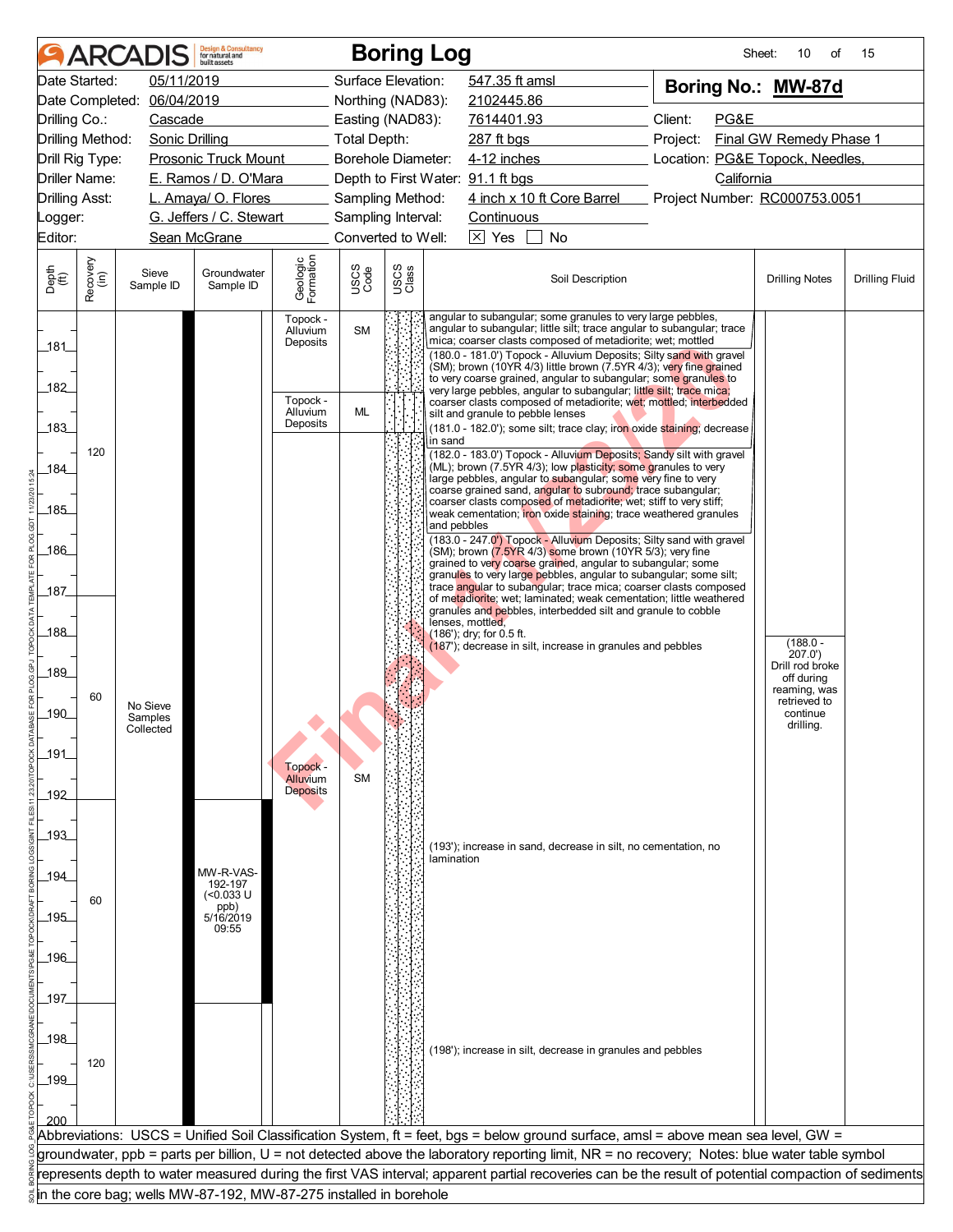| 05/11/2019<br>Surface Elevation:<br>547.35 ft amsl<br>Date Started:<br>Boring No.: MW-87d<br>06/04/2019<br>2102445.86<br>Date Completed:<br>Northing (NAD83):<br>Client:<br>PG&E<br>Drilling Co.:<br>Cascade<br>Easting (NAD83):<br>7614401.93<br>Drilling Method:<br>Final GW Remedy Phase 1<br><b>Sonic Drilling</b><br>Total Depth:<br>287 ft bgs<br>Project:<br><b>Prosonic Truck Mount</b><br>Borehole Diameter:<br>4-12 inches<br>Location: PG&E Topock, Needles,<br>Drill Rig Type:<br><b>Driller Name:</b><br>E. Ramos / D. O'Mara<br>California<br>Depth to First Water: 91.1 ft bgs<br>4 inch x 10 ft Core Barrel<br><b>Drilling Asst:</b><br>L. Amaya/ O. Flores<br>Sampling Method:<br>Project Number: RC000753.0051<br>G. Jeffers / C. Stewart<br>Sampling Interval:<br>Continuous<br>_ogger:<br>Converted to Well:<br>$\boxtimes$ Yes<br>No<br>Editor:<br>Sean McGrane<br>$\Box$<br>Geologic<br>Formation<br>Recovery<br>(in)<br>USCS<br>Class<br>USCS<br>Code<br>Depth<br>(ft)<br>Groundwater<br>Sieve<br>Soil Description<br><b>Drilling Notes</b><br><b>Drilling Fluid</b><br>Sample ID<br>Sample ID<br>(200'); and silt; decrease in granules to pebbles<br>201<br>202<br>203<br>120<br>204<br>205<br>(205'); some silt; increase in granules and pebbles<br>206<br>207<br>$(207.0 -$<br>(207'); trace clay; decrease in sand<br>227.0'<br>Soft drilling<br>$-208$<br>$(10"$ casing)<br>209<br>Topock -<br>No Sieve<br>210<br><b>SM</b><br>Samples<br>Alluvium<br>Collected<br>Deposits<br>211<br>212<br>120<br>213<br>214<br>215<br>(215'); some silt; increase in silt, decrease in sand<br>$-216$<br>217<br>(217'); decrease in silt, increase in sand, increase in granules<br>and pebbles, no clay, silt nodules<br>218<br>120<br>219<br>Abbreviations: USCS = Unified Soil Classification System, ft = feet, bgs = below ground surface, amsl = above mean sea level, GW =<br>groundwater, ppb = parts per billion, U = not detected above the laboratory reporting limit, NR = no recovery; Notes: blue water table symbol<br>represents depth to water measured during the first VAS interval; apparent partial recoveries can be the result of potential compaction of sediments<br>in the core bag; wells MW-87-192, MW-87-275 installed in borehole | <b>ARCADIS</b> | <b>Design &amp; Consultancy</b><br>for natural and<br><b>built</b> assets |  | <b>Boring Log</b> | Sheet: | 11<br>of | 15 |
|----------------------------------------------------------------------------------------------------------------------------------------------------------------------------------------------------------------------------------------------------------------------------------------------------------------------------------------------------------------------------------------------------------------------------------------------------------------------------------------------------------------------------------------------------------------------------------------------------------------------------------------------------------------------------------------------------------------------------------------------------------------------------------------------------------------------------------------------------------------------------------------------------------------------------------------------------------------------------------------------------------------------------------------------------------------------------------------------------------------------------------------------------------------------------------------------------------------------------------------------------------------------------------------------------------------------------------------------------------------------------------------------------------------------------------------------------------------------------------------------------------------------------------------------------------------------------------------------------------------------------------------------------------------------------------------------------------------------------------------------------------------------------------------------------------------------------------------------------------------------------------------------------------------------------------------------------------------------------------------------------------------------------------------------------------------------------------------------------------------------------------------------------------------------------------------------------------------------------------------------------------------------------------|----------------|---------------------------------------------------------------------------|--|-------------------|--------|----------|----|
|                                                                                                                                                                                                                                                                                                                                                                                                                                                                                                                                                                                                                                                                                                                                                                                                                                                                                                                                                                                                                                                                                                                                                                                                                                                                                                                                                                                                                                                                                                                                                                                                                                                                                                                                                                                                                                                                                                                                                                                                                                                                                                                                                                                                                                                                                  |                |                                                                           |  |                   |        |          |    |
|                                                                                                                                                                                                                                                                                                                                                                                                                                                                                                                                                                                                                                                                                                                                                                                                                                                                                                                                                                                                                                                                                                                                                                                                                                                                                                                                                                                                                                                                                                                                                                                                                                                                                                                                                                                                                                                                                                                                                                                                                                                                                                                                                                                                                                                                                  |                |                                                                           |  |                   |        |          |    |
|                                                                                                                                                                                                                                                                                                                                                                                                                                                                                                                                                                                                                                                                                                                                                                                                                                                                                                                                                                                                                                                                                                                                                                                                                                                                                                                                                                                                                                                                                                                                                                                                                                                                                                                                                                                                                                                                                                                                                                                                                                                                                                                                                                                                                                                                                  |                |                                                                           |  |                   |        |          |    |
|                                                                                                                                                                                                                                                                                                                                                                                                                                                                                                                                                                                                                                                                                                                                                                                                                                                                                                                                                                                                                                                                                                                                                                                                                                                                                                                                                                                                                                                                                                                                                                                                                                                                                                                                                                                                                                                                                                                                                                                                                                                                                                                                                                                                                                                                                  |                |                                                                           |  |                   |        |          |    |
|                                                                                                                                                                                                                                                                                                                                                                                                                                                                                                                                                                                                                                                                                                                                                                                                                                                                                                                                                                                                                                                                                                                                                                                                                                                                                                                                                                                                                                                                                                                                                                                                                                                                                                                                                                                                                                                                                                                                                                                                                                                                                                                                                                                                                                                                                  |                |                                                                           |  |                   |        |          |    |
|                                                                                                                                                                                                                                                                                                                                                                                                                                                                                                                                                                                                                                                                                                                                                                                                                                                                                                                                                                                                                                                                                                                                                                                                                                                                                                                                                                                                                                                                                                                                                                                                                                                                                                                                                                                                                                                                                                                                                                                                                                                                                                                                                                                                                                                                                  |                |                                                                           |  |                   |        |          |    |
|                                                                                                                                                                                                                                                                                                                                                                                                                                                                                                                                                                                                                                                                                                                                                                                                                                                                                                                                                                                                                                                                                                                                                                                                                                                                                                                                                                                                                                                                                                                                                                                                                                                                                                                                                                                                                                                                                                                                                                                                                                                                                                                                                                                                                                                                                  |                |                                                                           |  |                   |        |          |    |
|                                                                                                                                                                                                                                                                                                                                                                                                                                                                                                                                                                                                                                                                                                                                                                                                                                                                                                                                                                                                                                                                                                                                                                                                                                                                                                                                                                                                                                                                                                                                                                                                                                                                                                                                                                                                                                                                                                                                                                                                                                                                                                                                                                                                                                                                                  |                |                                                                           |  |                   |        |          |    |
|                                                                                                                                                                                                                                                                                                                                                                                                                                                                                                                                                                                                                                                                                                                                                                                                                                                                                                                                                                                                                                                                                                                                                                                                                                                                                                                                                                                                                                                                                                                                                                                                                                                                                                                                                                                                                                                                                                                                                                                                                                                                                                                                                                                                                                                                                  |                |                                                                           |  |                   |        |          |    |
|                                                                                                                                                                                                                                                                                                                                                                                                                                                                                                                                                                                                                                                                                                                                                                                                                                                                                                                                                                                                                                                                                                                                                                                                                                                                                                                                                                                                                                                                                                                                                                                                                                                                                                                                                                                                                                                                                                                                                                                                                                                                                                                                                                                                                                                                                  |                |                                                                           |  |                   |        |          |    |
|                                                                                                                                                                                                                                                                                                                                                                                                                                                                                                                                                                                                                                                                                                                                                                                                                                                                                                                                                                                                                                                                                                                                                                                                                                                                                                                                                                                                                                                                                                                                                                                                                                                                                                                                                                                                                                                                                                                                                                                                                                                                                                                                                                                                                                                                                  |                |                                                                           |  |                   |        |          |    |
|                                                                                                                                                                                                                                                                                                                                                                                                                                                                                                                                                                                                                                                                                                                                                                                                                                                                                                                                                                                                                                                                                                                                                                                                                                                                                                                                                                                                                                                                                                                                                                                                                                                                                                                                                                                                                                                                                                                                                                                                                                                                                                                                                                                                                                                                                  |                |                                                                           |  |                   |        |          |    |
|                                                                                                                                                                                                                                                                                                                                                                                                                                                                                                                                                                                                                                                                                                                                                                                                                                                                                                                                                                                                                                                                                                                                                                                                                                                                                                                                                                                                                                                                                                                                                                                                                                                                                                                                                                                                                                                                                                                                                                                                                                                                                                                                                                                                                                                                                  |                |                                                                           |  |                   |        |          |    |
|                                                                                                                                                                                                                                                                                                                                                                                                                                                                                                                                                                                                                                                                                                                                                                                                                                                                                                                                                                                                                                                                                                                                                                                                                                                                                                                                                                                                                                                                                                                                                                                                                                                                                                                                                                                                                                                                                                                                                                                                                                                                                                                                                                                                                                                                                  |                |                                                                           |  |                   |        |          |    |
|                                                                                                                                                                                                                                                                                                                                                                                                                                                                                                                                                                                                                                                                                                                                                                                                                                                                                                                                                                                                                                                                                                                                                                                                                                                                                                                                                                                                                                                                                                                                                                                                                                                                                                                                                                                                                                                                                                                                                                                                                                                                                                                                                                                                                                                                                  |                |                                                                           |  |                   |        |          |    |
|                                                                                                                                                                                                                                                                                                                                                                                                                                                                                                                                                                                                                                                                                                                                                                                                                                                                                                                                                                                                                                                                                                                                                                                                                                                                                                                                                                                                                                                                                                                                                                                                                                                                                                                                                                                                                                                                                                                                                                                                                                                                                                                                                                                                                                                                                  |                |                                                                           |  |                   |        |          |    |
|                                                                                                                                                                                                                                                                                                                                                                                                                                                                                                                                                                                                                                                                                                                                                                                                                                                                                                                                                                                                                                                                                                                                                                                                                                                                                                                                                                                                                                                                                                                                                                                                                                                                                                                                                                                                                                                                                                                                                                                                                                                                                                                                                                                                                                                                                  |                |                                                                           |  |                   |        |          |    |
|                                                                                                                                                                                                                                                                                                                                                                                                                                                                                                                                                                                                                                                                                                                                                                                                                                                                                                                                                                                                                                                                                                                                                                                                                                                                                                                                                                                                                                                                                                                                                                                                                                                                                                                                                                                                                                                                                                                                                                                                                                                                                                                                                                                                                                                                                  |                |                                                                           |  |                   |        |          |    |
|                                                                                                                                                                                                                                                                                                                                                                                                                                                                                                                                                                                                                                                                                                                                                                                                                                                                                                                                                                                                                                                                                                                                                                                                                                                                                                                                                                                                                                                                                                                                                                                                                                                                                                                                                                                                                                                                                                                                                                                                                                                                                                                                                                                                                                                                                  |                |                                                                           |  |                   |        |          |    |
|                                                                                                                                                                                                                                                                                                                                                                                                                                                                                                                                                                                                                                                                                                                                                                                                                                                                                                                                                                                                                                                                                                                                                                                                                                                                                                                                                                                                                                                                                                                                                                                                                                                                                                                                                                                                                                                                                                                                                                                                                                                                                                                                                                                                                                                                                  |                |                                                                           |  |                   |        |          |    |
|                                                                                                                                                                                                                                                                                                                                                                                                                                                                                                                                                                                                                                                                                                                                                                                                                                                                                                                                                                                                                                                                                                                                                                                                                                                                                                                                                                                                                                                                                                                                                                                                                                                                                                                                                                                                                                                                                                                                                                                                                                                                                                                                                                                                                                                                                  |                |                                                                           |  |                   |        |          |    |
|                                                                                                                                                                                                                                                                                                                                                                                                                                                                                                                                                                                                                                                                                                                                                                                                                                                                                                                                                                                                                                                                                                                                                                                                                                                                                                                                                                                                                                                                                                                                                                                                                                                                                                                                                                                                                                                                                                                                                                                                                                                                                                                                                                                                                                                                                  |                |                                                                           |  |                   |        |          |    |
|                                                                                                                                                                                                                                                                                                                                                                                                                                                                                                                                                                                                                                                                                                                                                                                                                                                                                                                                                                                                                                                                                                                                                                                                                                                                                                                                                                                                                                                                                                                                                                                                                                                                                                                                                                                                                                                                                                                                                                                                                                                                                                                                                                                                                                                                                  |                |                                                                           |  |                   |        |          |    |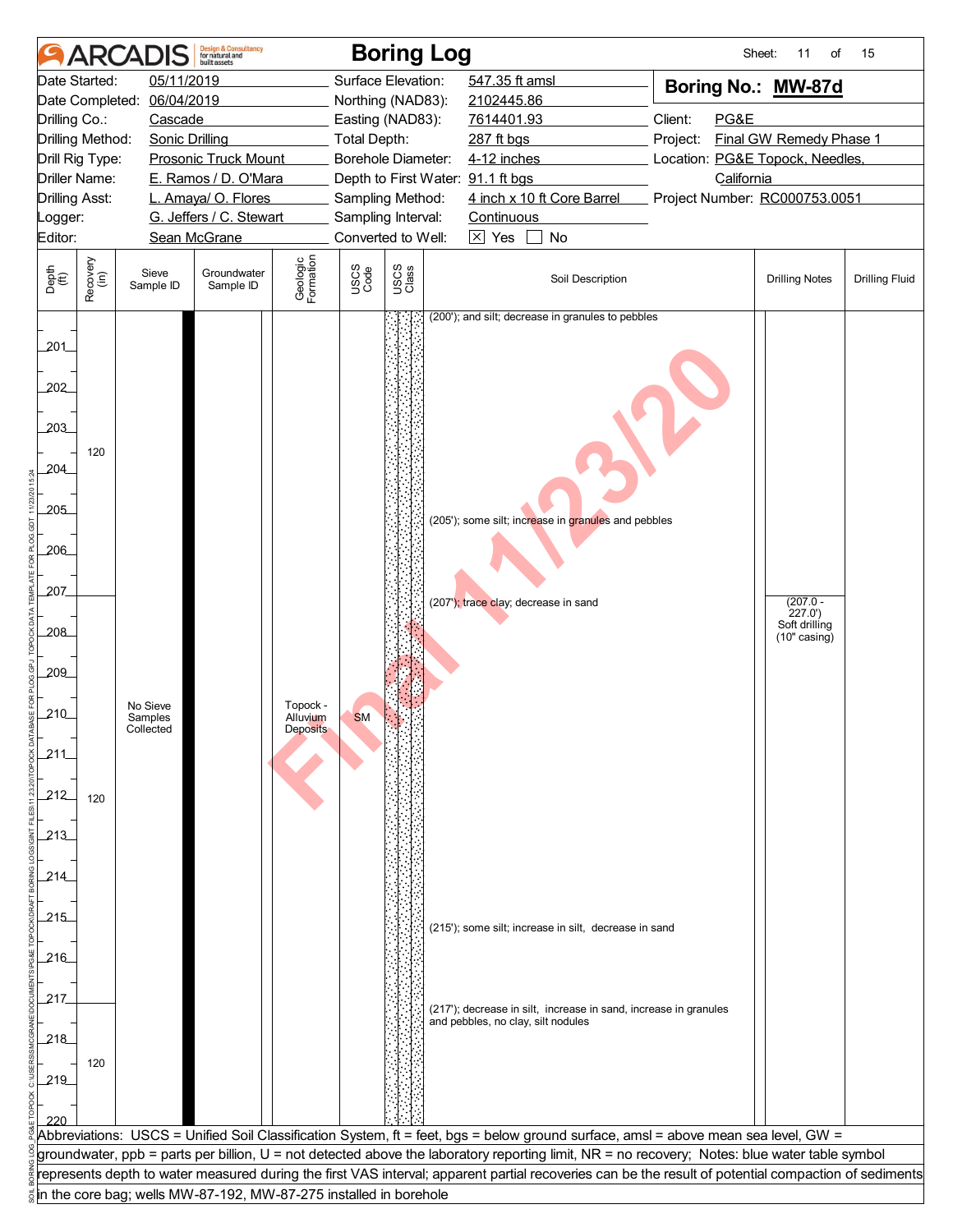|                                                                                                                                                                                                                                         |                                                    | <b>ARCADIS</b>                   | <b>Design &amp; Consultancy</b><br>for natural and<br><b>built</b> assets |                                  |                                                                                                                                        | <b>Boring Log</b>                      |                                                                                                                                                                                                                                                                                                                                                                                                                                                                                                          | Sheet:                                                                                                                        | 12<br>of                                                                                                                            | 15                    |
|-----------------------------------------------------------------------------------------------------------------------------------------------------------------------------------------------------------------------------------------|----------------------------------------------------|----------------------------------|---------------------------------------------------------------------------|----------------------------------|----------------------------------------------------------------------------------------------------------------------------------------|----------------------------------------|----------------------------------------------------------------------------------------------------------------------------------------------------------------------------------------------------------------------------------------------------------------------------------------------------------------------------------------------------------------------------------------------------------------------------------------------------------------------------------------------------------|-------------------------------------------------------------------------------------------------------------------------------|-------------------------------------------------------------------------------------------------------------------------------------|-----------------------|
| 05/11/2019<br>Date Started:<br>06/04/2019<br>Date Completed:<br>Drilling Co.:<br>Cascade<br>Drilling Method:<br><b>Sonic Drilling</b><br><b>Prosonic Truck Mount</b><br>Drill Rig Type:<br><b>Driller Name:</b><br>E. Ramos / D. O'Mara |                                                    |                                  |                                                                           |                                  | Surface Elevation:<br>Northing (NAD83):<br>Easting (NAD83):<br>Total Depth:<br>Borehole Diameter:<br>Depth to First Water: 91.1 ft bgs |                                        | 547.35 ft amsl<br>2102445.86<br>7614401.93<br>287 ft bgs<br>4-12 inches                                                                                                                                                                                                                                                                                                                                                                                                                                  | Boring No.: MW-87d<br>Client:<br>PG&E<br>Final GW Remedy Phase 1<br>Project:<br>Location: PG&E Topock, Needles,<br>California |                                                                                                                                     |                       |
| <b>Drilling Asst:</b>                                                                                                                                                                                                                   |                                                    |                                  | L. Amaya/ O. Flores                                                       |                                  |                                                                                                                                        | Sampling Method:<br>Sampling Interval: | 4 inch x 10 ft Core Barrel<br>Continuous                                                                                                                                                                                                                                                                                                                                                                                                                                                                 | Project Number: RC000753.0051                                                                                                 |                                                                                                                                     |                       |
| Editor:                                                                                                                                                                                                                                 | G. Jeffers / C. Stewart<br>Logger:<br>Sean McGrane |                                  |                                                                           |                                  |                                                                                                                                        | Converted to Well:                     | $\boxtimes$ Yes<br>No                                                                                                                                                                                                                                                                                                                                                                                                                                                                                    |                                                                                                                               |                                                                                                                                     |                       |
| Depth<br>$\widetilde{f(t)}$                                                                                                                                                                                                             | Recovery<br>(in)                                   | Sieve<br>Sample ID               | Groundwater<br>Sample ID                                                  | Geologic<br>Formation            | USCS<br>Code                                                                                                                           | USCS<br>Class                          | Soil Description                                                                                                                                                                                                                                                                                                                                                                                                                                                                                         |                                                                                                                               | <b>Drilling Notes</b>                                                                                                               | <b>Drilling Fluid</b> |
| 221<br>222<br>223<br>224<br>225<br>226<br>227_                                                                                                                                                                                          | 120                                                |                                  |                                                                           |                                  |                                                                                                                                        |                                        | (225'); little silt; increase in granules and pebbles                                                                                                                                                                                                                                                                                                                                                                                                                                                    |                                                                                                                               |                                                                                                                                     |                       |
| 228<br>229<br>230<br>231<br>232                                                                                                                                                                                                         | 60                                                 | No Sieve<br>Samples<br>Collected | MW-R-VAS-<br>227-232<br>(<0.033 U<br>ppb)<br>5/17/2019<br>10:05           | Topock -<br>Alluvium<br>Deposits | <b>SM</b>                                                                                                                              |                                        | (232') brown (7.5YR 4/4) and reddish brown / moderate brown                                                                                                                                                                                                                                                                                                                                                                                                                                              |                                                                                                                               | $(227.0 -$<br>232.0'<br>Picked sample<br>location based<br>on lithology.<br>$(227.0 -$<br>267.0'<br>Soft drilling<br>$(10"$ casing) |                       |
| 233<br>234<br>235<br>236<br>237                                                                                                                                                                                                         | 180                                                |                                  |                                                                           |                                  |                                                                                                                                        | thick                                  | (5YR 4/4); and granules to very large pebbles, angular to<br>subangular; trace angular to subangular; decrease in silt, mottled<br>(233.5'); pulverized boulder fragments within silt matrix, 1 foot                                                                                                                                                                                                                                                                                                     |                                                                                                                               |                                                                                                                                     |                       |
| 238<br>239<br>240                                                                                                                                                                                                                       |                                                    |                                  | in the core bag; wells MW-87-192, MW-87-275 installed in borehole         |                                  |                                                                                                                                        |                                        | (239.5'); some granules to very large pebbles, angular to<br>Abbreviations: USCS = Unified Soil Classification System, ft = feet, bgs = below ground surface, amsl = above mean sea level, GW =<br>groundwater, ppb = parts per billion, U = not detected above the laboratory reporting limit, NR = no recovery; Notes: blue water table symbol<br>represents depth to water measured during the first VAS interval; apparent partial recoveries can be the result of potential compaction of sediments |                                                                                                                               |                                                                                                                                     |                       |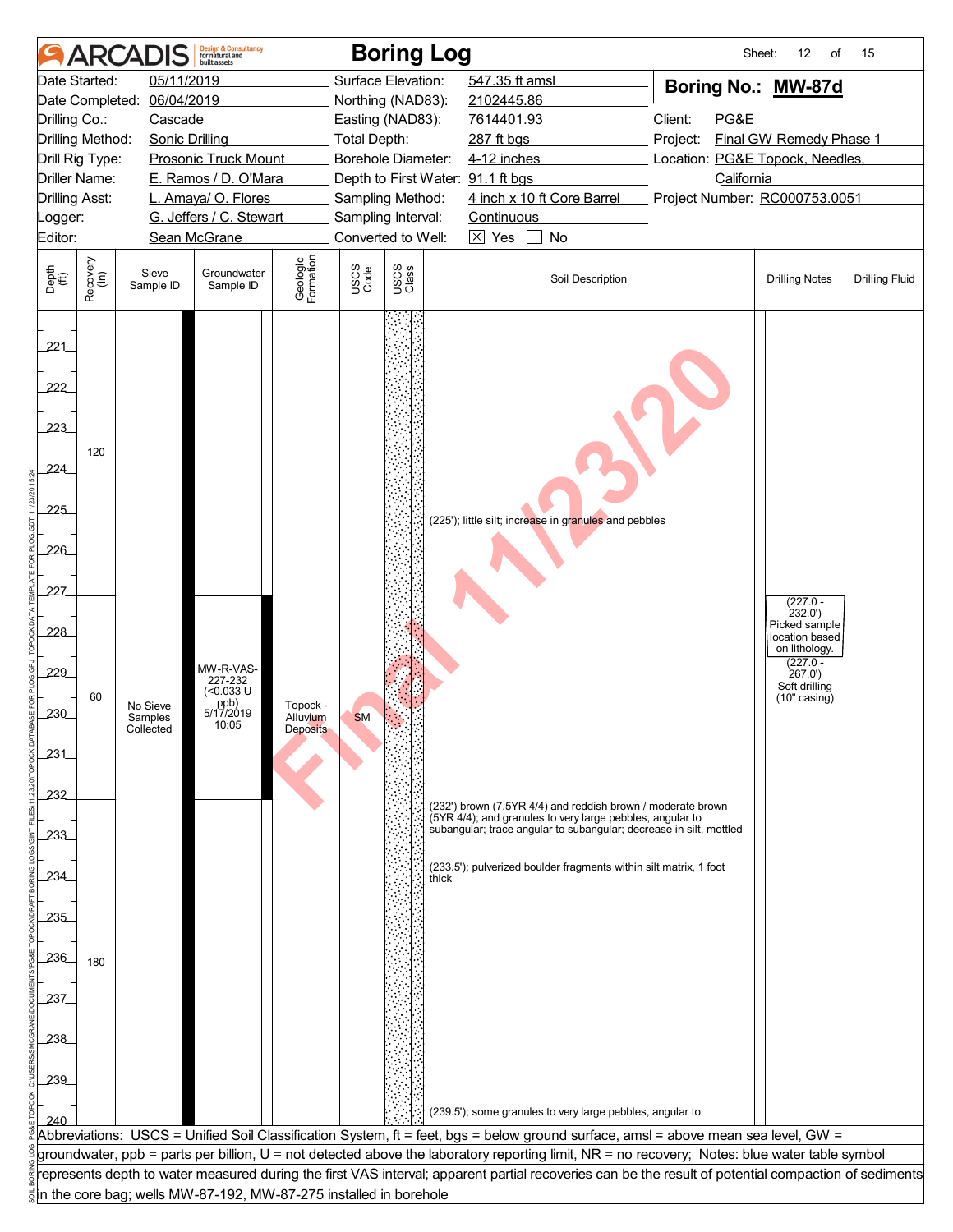|                                                |                  | <b>ARCADIS</b>                   | <b>Design &amp; Consultancy</b><br>for natural and<br><b>built</b> assets |                                  |              | <b>Boring Log</b>  |                                                                                                                                                                                                                                                                                                                                                                                                                                                    | Sheet:                          | 13<br>of                                                  | 15                    |
|------------------------------------------------|------------------|----------------------------------|---------------------------------------------------------------------------|----------------------------------|--------------|--------------------|----------------------------------------------------------------------------------------------------------------------------------------------------------------------------------------------------------------------------------------------------------------------------------------------------------------------------------------------------------------------------------------------------------------------------------------------------|---------------------------------|-----------------------------------------------------------|-----------------------|
| Date Started:                                  |                  | 05/11/2019                       |                                                                           |                                  |              | Surface Elevation: | 547.35 ft amsl                                                                                                                                                                                                                                                                                                                                                                                                                                     |                                 |                                                           |                       |
| 06/04/2019<br>Date Completed:                  |                  |                                  |                                                                           |                                  |              | Northing (NAD83):  | 2102445.86                                                                                                                                                                                                                                                                                                                                                                                                                                         | Boring No.: MW-87d              |                                                           |                       |
| Drilling Co.:                                  |                  | Cascade                          |                                                                           |                                  |              | Easting (NAD83):   | 7614401.93                                                                                                                                                                                                                                                                                                                                                                                                                                         | Client:<br>PG&E                 |                                                           |                       |
| Drilling Method:<br><b>Sonic Drilling</b>      |                  |                                  |                                                                           |                                  | Total Depth: |                    | 287 ft bgs                                                                                                                                                                                                                                                                                                                                                                                                                                         | Project:                        | Final GW Remedy Phase 1                                   |                       |
| Drill Rig Type:                                |                  |                                  | <b>Prosonic Truck Mount</b>                                               |                                  |              | Borehole Diameter: | 4-12 inches                                                                                                                                                                                                                                                                                                                                                                                                                                        | Location: PG&E Topock, Needles, |                                                           |                       |
| Driller Name:                                  |                  |                                  | E. Ramos / D. O'Mara                                                      |                                  |              |                    | Depth to First Water: 91.1 ft bgs                                                                                                                                                                                                                                                                                                                                                                                                                  | California                      |                                                           |                       |
| <b>Drilling Asst:</b>                          |                  |                                  | L. Amaya/ O. Flores                                                       |                                  |              | Sampling Method:   | 4 inch x 10 ft Core Barrel                                                                                                                                                                                                                                                                                                                                                                                                                         | Project Number: RC000753.0051   |                                                           |                       |
| _ogger:                                        |                  |                                  | G. Jeffers / C. Stewart                                                   |                                  |              | Sampling Interval: | Continuous                                                                                                                                                                                                                                                                                                                                                                                                                                         |                                 |                                                           |                       |
| Editor:                                        |                  |                                  | Sean McGrane                                                              |                                  |              | Converted to Well: | $\boxtimes$ Yes<br>$\pm$<br>No                                                                                                                                                                                                                                                                                                                                                                                                                     |                                 |                                                           |                       |
| Depth<br>(ft)                                  | Recovery<br>(in) | Sieve<br>Sample ID               | Groundwater<br>Sample ID                                                  | Geologic<br>Formation            | USCS<br>Code | USCS<br>Class      | Soil Description                                                                                                                                                                                                                                                                                                                                                                                                                                   |                                 | <b>Drilling Notes</b>                                     | <b>Drilling Fluid</b> |
| 241<br>242<br>243<br>244<br>245<br>246         | 180              |                                  | Topock -<br>Alluvium<br>Deposits                                          |                                  |              |                    | subangular; trace angular to subangular; increase in silt<br>(241'); and granules to very large pebbles, angular to subangular;<br>trace angular to subangular; decrease in silt                                                                                                                                                                                                                                                                   |                                 |                                                           |                       |
| 247<br>248<br>249_<br>250<br>251<br>252<br>253 | 120              | No Sieve<br>Samples<br>Collected |                                                                           | Topock -<br>Alluvium<br>Deposits | <b>GM</b>    |                    | (247.0 - 258.0') Topock - Alluvium Deposits; Silty gravel with sand<br>(GM); brown (7.5YR 4/4) and reddish brown / moderate brown<br>(5YR 4/4); granules to small cobbles, angular to subangular; and<br>very fine to very coarse grained sand, angular to subangular; little<br>silt; trace mica; coarser clasts composed of metadiorite; wet;<br>mottled; trace weathered granules to cobbles, silt nodules,<br>interbedded silt and sand lenses |                                 | $(247.0 -$<br>274.0'<br>Smooth drilling<br>$(10"$ casing) |                       |
| 254<br>255                                     |                  |                                  |                                                                           |                                  |              |                    |                                                                                                                                                                                                                                                                                                                                                                                                                                                    |                                 |                                                           |                       |
|                                                |                  |                                  |                                                                           |                                  |              |                    |                                                                                                                                                                                                                                                                                                                                                                                                                                                    |                                 |                                                           |                       |
| 256                                            |                  |                                  |                                                                           |                                  |              |                    | (256'); 1 foot thick very saturated zone                                                                                                                                                                                                                                                                                                                                                                                                           |                                 |                                                           |                       |
|                                                |                  |                                  |                                                                           |                                  |              |                    |                                                                                                                                                                                                                                                                                                                                                                                                                                                    |                                 |                                                           |                       |
| 257                                            |                  |                                  | MW-R-VAS-<br>255-260                                                      |                                  |              |                    |                                                                                                                                                                                                                                                                                                                                                                                                                                                    |                                 |                                                           |                       |
|                                                |                  |                                  | ( <sub>0.17</sub> U)<br>ppb)<br>5/29/2019                                 |                                  |              |                    |                                                                                                                                                                                                                                                                                                                                                                                                                                                    |                                 |                                                           |                       |
| 258<br>259                                     | 120              |                                  | 12:00                                                                     | Topock -<br>Alluvium<br>Deposits | <b>SM</b>    | $\circ$            | (258.0 - 261.5') Topock - Alluvium Deposits; Silty sand with gravel<br>(SM); brown (7.5YR 4/4); very fine grained to very coarse grained,<br>angular to subangular; some granules to very large pebbles,<br>angular to subangular; some silt; trace angular to subangular;<br>trace mica; coarser clasts composed of metadiorite; wet; trace<br>weathered granules and pebbles, interbedded silt and granule to                                    |                                 |                                                           |                       |
| 260                                            |                  |                                  |                                                                           |                                  |              |                    | pebble lenses, gradual increase in silt with depth                                                                                                                                                                                                                                                                                                                                                                                                 |                                 |                                                           |                       |
|                                                |                  |                                  |                                                                           |                                  |              |                    | Abbreviations: USCS = Unified Soil Classification System, ft = feet, bgs = below ground surface, amsl = above mean sea level, GW =                                                                                                                                                                                                                                                                                                                 |                                 |                                                           |                       |
|                                                |                  |                                  |                                                                           |                                  |              |                    | groundwater, ppb = parts per billion, U = not detected above the laboratory reporting limit, NR = no recovery; Notes: blue water table symbol                                                                                                                                                                                                                                                                                                      |                                 |                                                           |                       |
|                                                |                  |                                  |                                                                           |                                  |              |                    | represents depth to water measured during the first VAS interval; apparent partial recoveries can be the result of potential compaction of sediments                                                                                                                                                                                                                                                                                               |                                 |                                                           |                       |
|                                                |                  |                                  | in the core bag; wells MW-87-192, MW-87-275 installed in borehole         |                                  |              |                    |                                                                                                                                                                                                                                                                                                                                                                                                                                                    |                                 |                                                           |                       |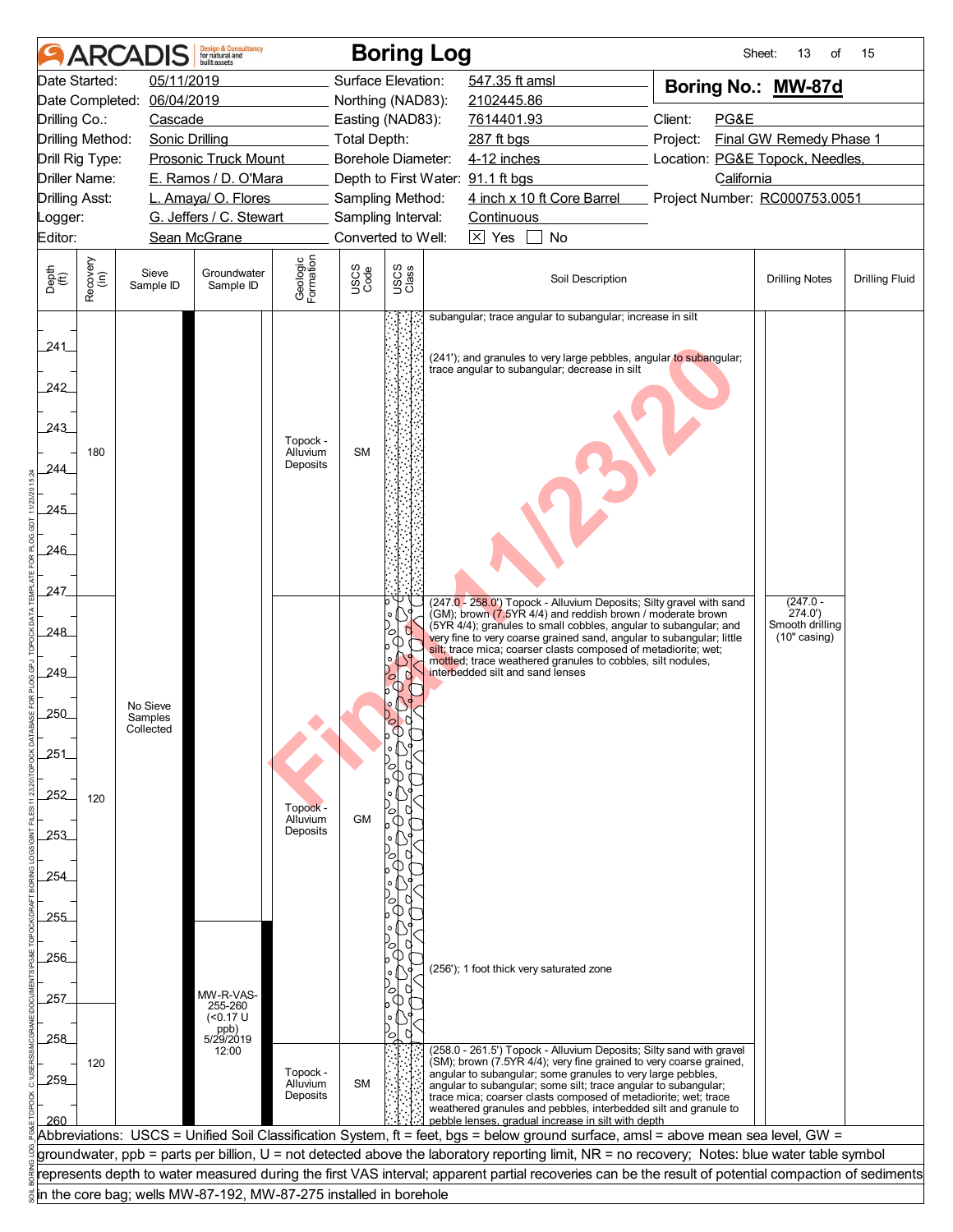|                                                |                  | <b>ARCADIS</b>        | <b>Design &amp; Consultancy</b><br>for natural and<br><b>built</b> assets |                                  |                    |               | <b>Boring Log</b>                                                                                                                                    | Sheet:                          | 14<br>of                       | 15                              |
|------------------------------------------------|------------------|-----------------------|---------------------------------------------------------------------------|----------------------------------|--------------------|---------------|------------------------------------------------------------------------------------------------------------------------------------------------------|---------------------------------|--------------------------------|---------------------------------|
| Date Started:                                  |                  | 05/11/2019            |                                                                           |                                  | Surface Elevation: |               | 547.35 ft amsl                                                                                                                                       | Boring No.: MW-87d              |                                |                                 |
| Date Completed:<br>06/04/2019                  |                  |                       |                                                                           |                                  | Northing (NAD83):  |               | 2102445.86                                                                                                                                           |                                 |                                |                                 |
| Drilling Co.:                                  |                  | Cascade               |                                                                           |                                  | Easting (NAD83):   |               | 7614401.93                                                                                                                                           | Client:<br>PG&E                 |                                |                                 |
| Drilling Method:                               |                  | <b>Sonic Drilling</b> |                                                                           |                                  | Total Depth:       |               | 287 ft bgs                                                                                                                                           | Project:                        | Final GW Remedy Phase 1        |                                 |
| Drill Rig Type:<br><b>Prosonic Truck Mount</b> |                  |                       |                                                                           |                                  | Borehole Diameter: |               | 4-12 inches                                                                                                                                          | Location: PG&E Topock, Needles, |                                |                                 |
| Driller Name:<br>E. Ramos / D. O'Mara          |                  |                       |                                                                           |                                  |                    |               | Depth to First Water: 91.1 ft bgs                                                                                                                    | California                      |                                |                                 |
| <b>Drilling Asst:</b>                          |                  |                       | L. Amaya/ O. Flores                                                       |                                  | Sampling Method:   |               | 4 inch x 10 ft Core Barrel                                                                                                                           | Project Number: RC000753.0051   |                                |                                 |
| _ogger:                                        |                  |                       | G. Jeffers / C. Stewart                                                   |                                  | Sampling Interval: |               | Continuous                                                                                                                                           |                                 |                                |                                 |
| Editor:                                        |                  |                       | Sean McGrane                                                              |                                  | Converted to Well: |               | $\boxed{\times}$ Yes<br>$\mathbf{1}$<br>No                                                                                                           |                                 |                                |                                 |
| Depth<br>(ft)                                  | Recovery<br>(in) | Sieve<br>Sample ID    | Groundwater<br>Sample ID                                                  | Geologic<br>Formation            | USCS<br>Code       | USCS<br>Class | Soil Description                                                                                                                                     |                                 | <b>Drilling Notes</b>          | <b>Drilling Fluid</b>           |
| 261                                            |                  |                       |                                                                           | Topock -<br>Alluvium<br>Deposits | <b>SM</b>          |               | (261'); pulverized boulder fragments                                                                                                                 |                                 |                                |                                 |
| 262                                            |                  |                       |                                                                           |                                  |                    |               | (261.5 - 274.5') Topock - Weathered Bedrock - conglomerate;                                                                                          |                                 |                                |                                 |
|                                                |                  |                       |                                                                           |                                  |                    |               | Silty sand with gravel (SM); reddish brown / moderate brown (5YR<br>4/4) trace red / moderate reddish brown (10R 4/6); very fine                     |                                 |                                |                                 |
| 263                                            |                  |                       |                                                                           |                                  |                    |               | grained to very coarse grained, angular to subangular; some<br>granules to very large pebbles, angular to subangular; some silt;                     |                                 |                                |                                 |
|                                                |                  |                       |                                                                           |                                  |                    |               | trace clay; trace mica; coarser clasts composed of metadiorite;<br>wet; weak cementation; interbedded silt and granule to pebble                     |                                 |                                |                                 |
| 264                                            | 120              |                       |                                                                           |                                  |                    |               | lenses                                                                                                                                               |                                 |                                |                                 |
|                                                |                  |                       |                                                                           |                                  |                    |               |                                                                                                                                                      |                                 |                                |                                 |
| 265                                            |                  |                       |                                                                           |                                  |                    |               |                                                                                                                                                      |                                 |                                |                                 |
|                                                |                  |                       |                                                                           |                                  |                    |               |                                                                                                                                                      |                                 | $(265.0 -$<br>267.0'           |                                 |
| 266                                            |                  |                       |                                                                           |                                  |                    |               |                                                                                                                                                      |                                 | Tight<br>formation             |                                 |
| 267_                                           |                  |                       |                                                                           |                                  |                    |               |                                                                                                                                                      |                                 |                                |                                 |
|                                                |                  |                       |                                                                           | Topock -                         |                    |               | (267'); increase in silt, no clay                                                                                                                    |                                 | $(267.0 -$<br>279.0'           |                                 |
| 268                                            |                  |                       |                                                                           | Weathered                        | <b>SM</b>          |               |                                                                                                                                                      |                                 | Tight and<br>rough drilling    |                                 |
|                                                |                  |                       |                                                                           | Bedrock -<br>conglomerate        |                    |               |                                                                                                                                                      |                                 | $(10"$ casing)                 |                                 |
| 269                                            |                  |                       |                                                                           |                                  |                    |               | (268.5); little silt; trace angular to subangular; increase in sand,<br>increase in granules to cobbles                                              |                                 |                                |                                 |
|                                                |                  |                       |                                                                           |                                  |                    |               |                                                                                                                                                      |                                 |                                |                                 |
| 270                                            |                  | No Sieve<br>Samples   |                                                                           |                                  |                    |               |                                                                                                                                                      |                                 |                                |                                 |
|                                                |                  | Collected             |                                                                           |                                  |                    |               | (270'); weathered metadiorite                                                                                                                        |                                 | $(270.0 -$<br>279.0')          | $(270.0 -$<br>279.0')           |
| 271                                            |                  |                       | MW-R-VAS-<br>269-274                                                      |                                  |                    |               |                                                                                                                                                      |                                 | Formation<br>collapse after    | 800 gallons of<br>water used; 0 |
|                                                |                  |                       | $($ <0.17 U                                                               |                                  |                    |               | (271'); increase in sand, increase silt, decrease in granules and<br>pebbles, weathered fractured boulder of metadiorite                             |                                 | pulling 10"<br>casing up 10 ft | gallons of<br>water             |
| 272                                            | 120              |                       | ppb)<br>5/30/2019<br>14:30                                                |                                  |                    |               |                                                                                                                                                      |                                 |                                | recovered; 800<br>gallons of    |
|                                                |                  |                       |                                                                           |                                  |                    |               |                                                                                                                                                      |                                 |                                | water lost                      |
| 273                                            |                  |                       |                                                                           |                                  |                    |               |                                                                                                                                                      |                                 |                                |                                 |
|                                                |                  |                       |                                                                           |                                  |                    |               |                                                                                                                                                      |                                 |                                |                                 |
| 274                                            |                  |                       |                                                                           |                                  |                    |               |                                                                                                                                                      |                                 | $(274.0 -$                     |                                 |
|                                                |                  |                       |                                                                           |                                  |                    |               | (274.5 - 283.5') Topock - Competent Bedrock - conglomerate;                                                                                          |                                 | 279.0'<br>Tight and            |                                 |
| 275                                            |                  |                       |                                                                           |                                  |                    |               | reddish brown / moderate brown (5YR 4/4); moist to dry; friable                                                                                      |                                 | rough drilling                 |                                 |
|                                                |                  |                       |                                                                           |                                  |                    |               |                                                                                                                                                      |                                 | $(10"$ casing)                 |                                 |
| 276                                            |                  |                       |                                                                           |                                  |                    |               |                                                                                                                                                      |                                 |                                |                                 |
|                                                |                  |                       |                                                                           |                                  |                    |               |                                                                                                                                                      |                                 |                                |                                 |
| 277                                            |                  |                       |                                                                           | Topock -<br>Competent            |                    |               | (277'); dry                                                                                                                                          |                                 | $(277.0 -$                     |                                 |
|                                                |                  |                       |                                                                           | Bedrock -<br>conglomerate        |                    |               |                                                                                                                                                      |                                 | 282.0'<br>Tight                |                                 |
| 278                                            |                  |                       |                                                                           |                                  |                    |               |                                                                                                                                                      |                                 | formation                      |                                 |
|                                                | 60               |                       |                                                                           |                                  |                    |               |                                                                                                                                                      |                                 |                                |                                 |
| 279                                            |                  |                       |                                                                           |                                  |                    |               |                                                                                                                                                      |                                 |                                |                                 |
|                                                |                  |                       |                                                                           |                                  |                    |               |                                                                                                                                                      |                                 |                                |                                 |
| 280                                            |                  |                       |                                                                           |                                  |                    |               | Abbreviations: USCS = Unified Soil Classification System, ft = feet, bgs = below ground surface, amsl = above mean sea level, GW =                   |                                 |                                |                                 |
|                                                |                  |                       |                                                                           |                                  |                    |               | groundwater, ppb = parts per billion, U = not detected above the laboratory reporting limit, NR = no recovery; Notes: blue water table symbol        |                                 |                                |                                 |
|                                                |                  |                       |                                                                           |                                  |                    |               | represents depth to water measured during the first VAS interval; apparent partial recoveries can be the result of potential compaction of sediments |                                 |                                |                                 |
|                                                |                  |                       | in the core bag; wells MW-87-192, MW-87-275 installed in borehole         |                                  |                    |               |                                                                                                                                                      |                                 |                                |                                 |
|                                                |                  |                       |                                                                           |                                  |                    |               |                                                                                                                                                      |                                 |                                |                                 |